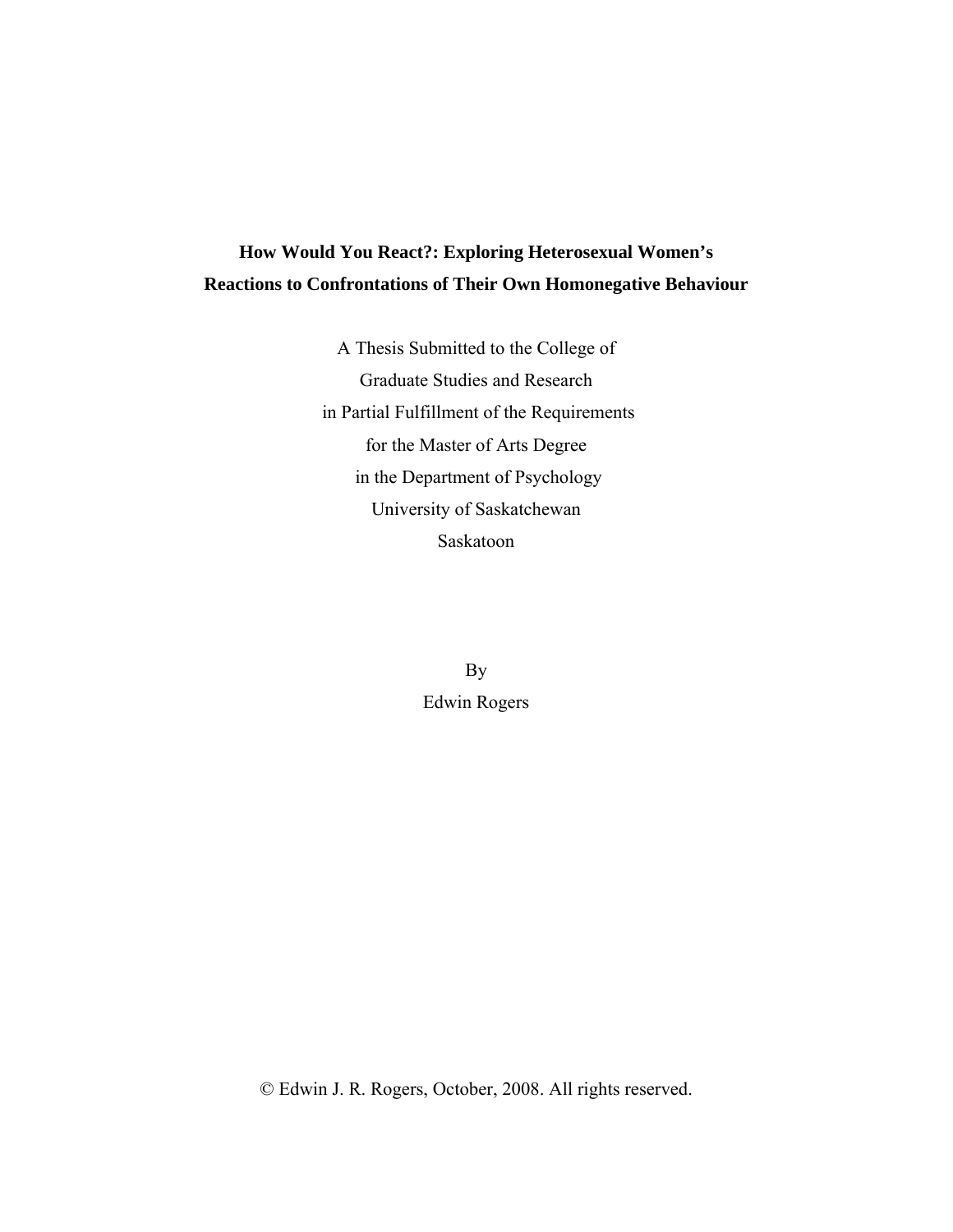#### **PERMISSION TO USE**

In presenting this thesis in partial fulfillment of the requirement for a Postgraduate degree from the University of Saskatchewan, I agree that the Libraries of this University may make it freely available for inspection. I further agree that permission for copying of this thesis in any manner, in whole or in part, for scholarly purposes may be granted by the professor who supervised my thesis work or, in her absence, by the Head of the Department or the Dean of the College in which my thesis work was done. It is understood that any copying or publication or use of this thesis or parts there of for financial gain shall not be allowed without my written permission. It is also understood that due recognition shall be given to me and to the University of Saskatchewan in any scholarly use which may be made of any material in my thesis.

Requests for permission to copy or make other use of the material in this thesis in whole or in part should be addressed to: Head of Department of Psychology University of Saskatchewan Saskatoon, Saskatchewan S7N 5A5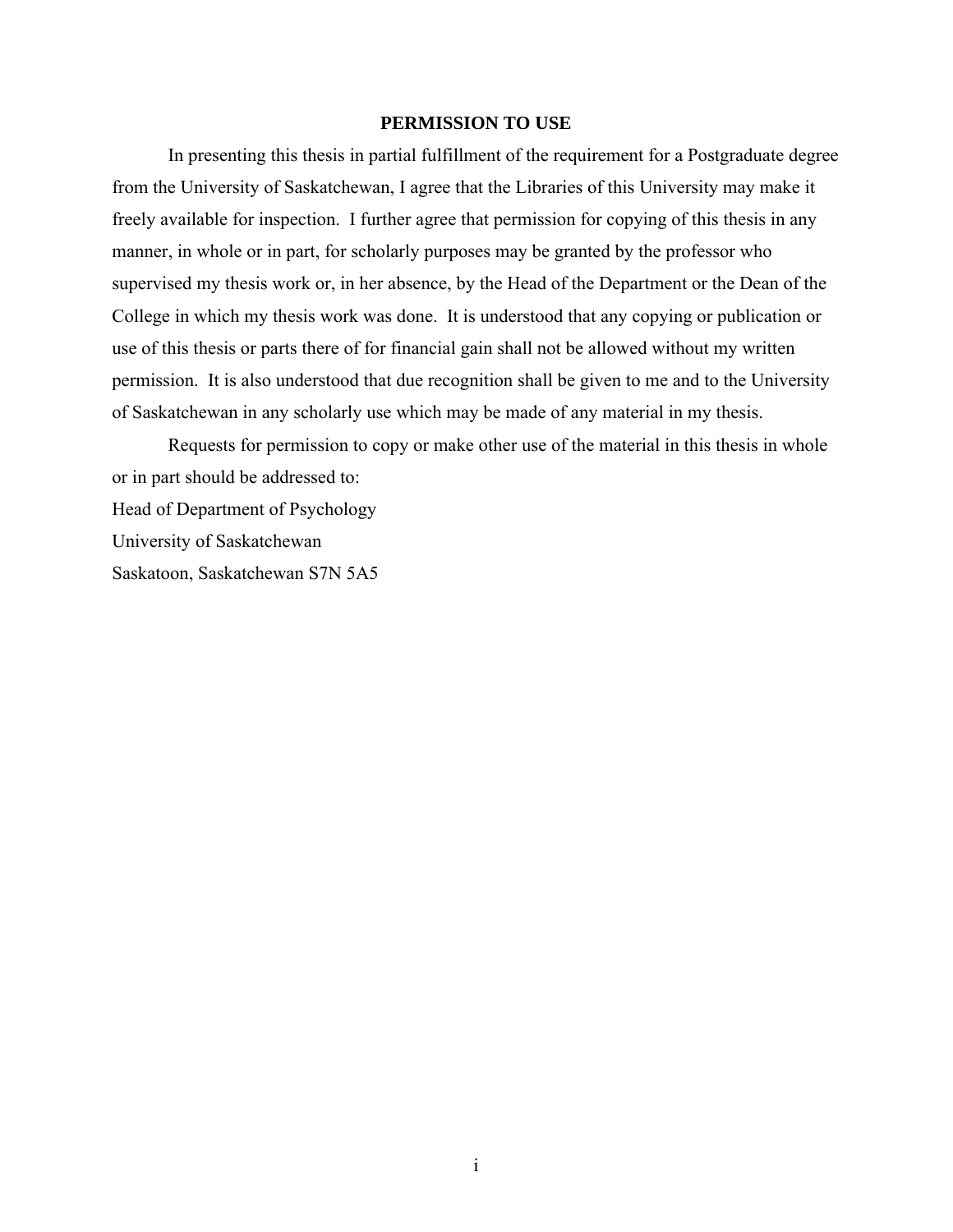#### **ABSTRACT**

To date, little research has explored the utility of inter-personal confrontation as a strategy for the reduction of homonegative attitudes and/or behaviours among heterosexual women. Consequently, the purpose of the current study was to explore three unique aspects of such confrontations among a sample of heterosexual women from the University of Saskatchewan. These three aspects were: 1) to what extent do high- and low-prejudiced women's reactions to confrontations of subtle homonegative behaviour differ; 2) what differences exist in the way that heterosexual women respond to bias directed towards gay men than to bias directed towards lesbian women; 3) what effect does the vested interest of a confronter have on heterosexual women's reaction to confrontations of homonegative behaviour. A 2(target condition) X 2(modern homonegativity endorsement) X 4(confronter type) between-subjects design was used wherein 286 female volunteers completed a questionnaire booklet developed for the project. The questionnaire booklet asked participants to first imagine themselves in a scenario where they would be confronted for engaging in subtle homonegative behaviour and to then indicated how they would think, feel, and behave in response to such a confrontation. The results indicated that low-prejudice participants reacted with greater negative-self directed affect (e.g., guilt) and compunction (e.g., apologize for behaviour) than high-prejudice participants when confronted by either a gay man or lesbian woman. Such reactions are important as they mark the initiation of a self-regulatory cycle that allows the individual to avoid such biased behaviour in the future. Limitations of the study and directions for future research concerning inter-personal confrontations of homonegativity are also presented.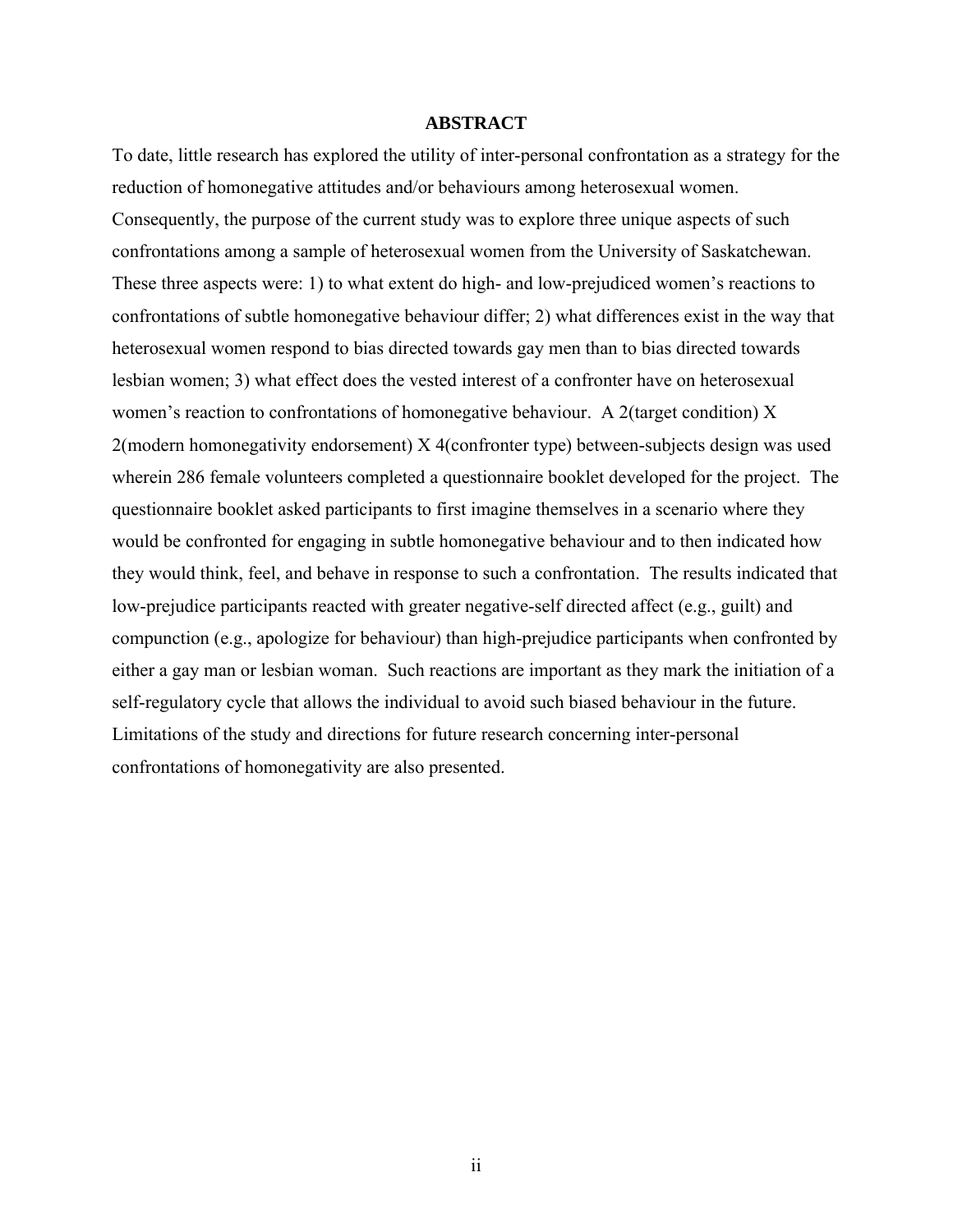### **ACKNOWLEDGEMENTS**

I would like to express my sincere thanks to everyone who has made this project possible. First, I would like to thank Dr. Melanie Morrison for her unwavering support and guidance. Her positive feedback and enthusiasm was essential to bringing this project to fruition. I will never forget your contributions to this project. Next, I would like to thank my committee members, Dr. Don Cochrane and Dr. Steve Wormith. Their guidance and advice throughout the development of this project was invaluable. Finally, I would like to thank those dearest to me (you know who you are) for supporting me throughout this project. I will never ask you to fill out another survey again!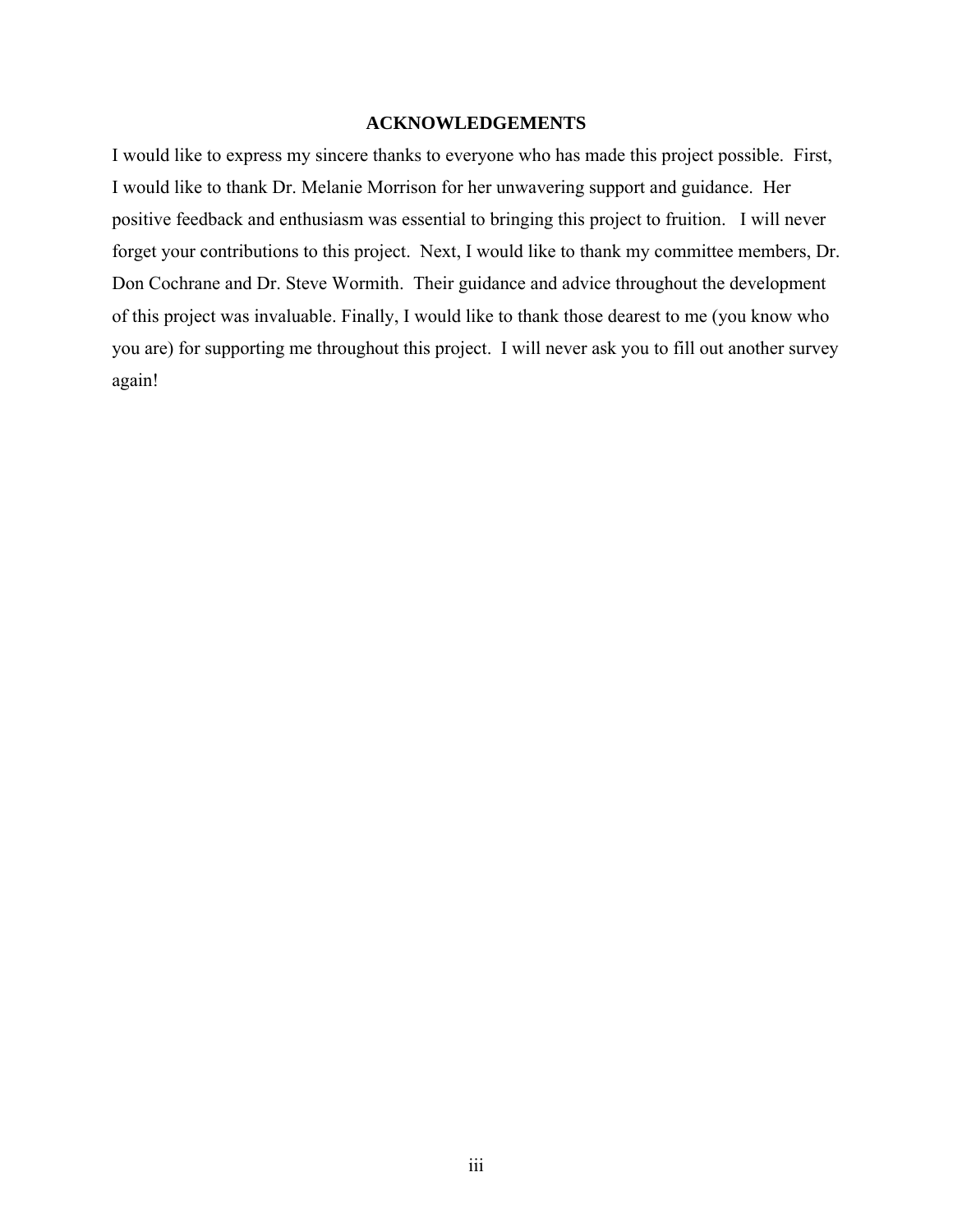## **TABLE OF CONTENTS**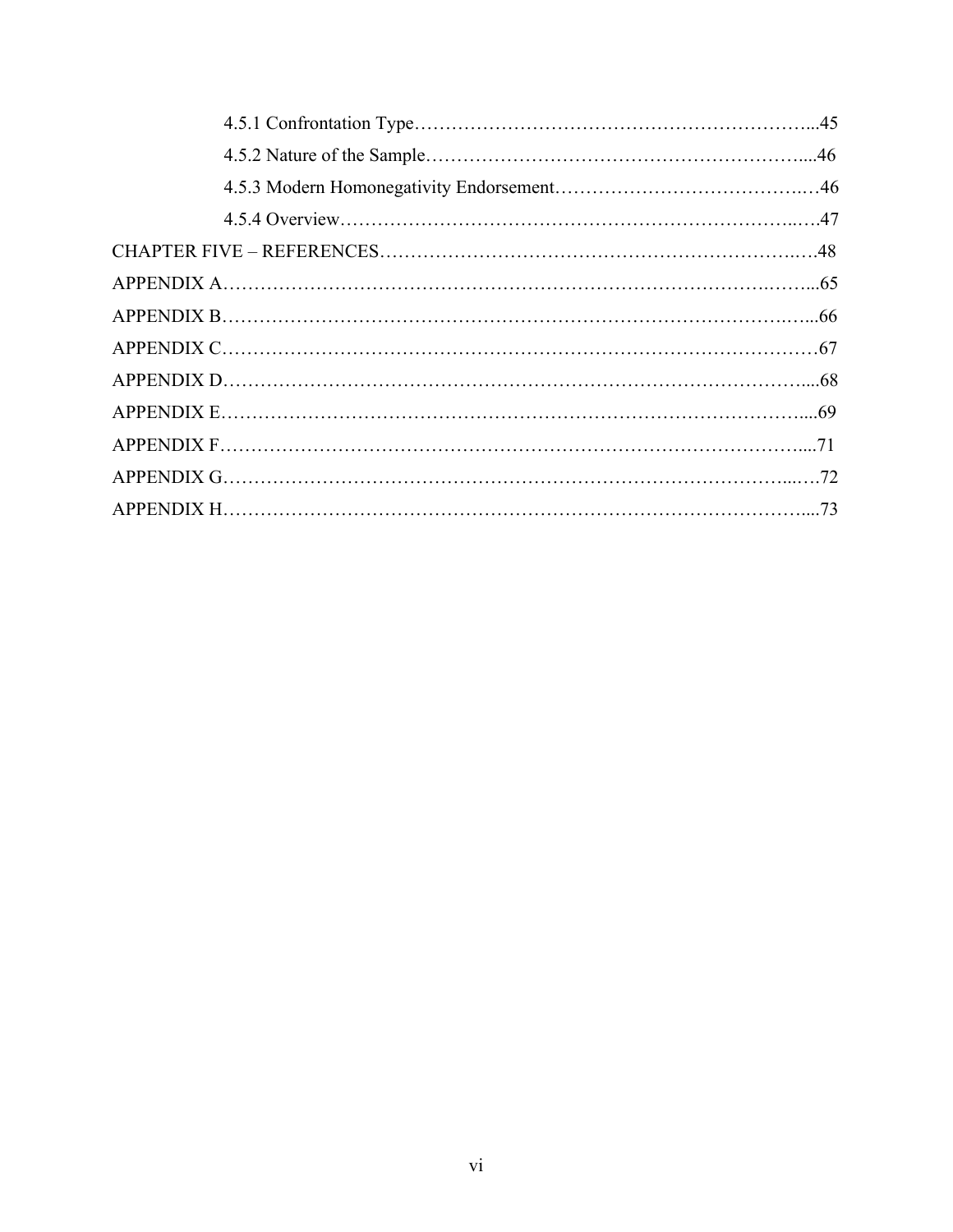## **LIST OF TABLES**

| Table 1 | Demographic Information                                        | 56 |
|---------|----------------------------------------------------------------|----|
| Table 2 | <b>Detailed Descriptives</b>                                   | 57 |
| Table 3 | <b>Skewness and Kurtosis Values: Affective Reaction Scales</b> | 58 |
| Table 4 | Mean Transformed Negative Self-Directed Scores for the         | 59 |
|         | Target Condition by Confronter Type Interaction                |    |
| Table 5 | Skewness and Kurtosis Values: Thought and                      | 60 |
|         | <b>Behavioural Reaction Scales</b>                             |    |
| Table 6 | Mean Transformed Antagonism Scores for the                     | 61 |
|         | Target Condition X Modern Homonegativity Interaction           |    |
| Table 7 | Mean Severity for the Target Condition                         | 62 |
|         | by Confronter Type Interaction                                 |    |
| Table 8 | Mean Confronter Likelihood Scores                              | 63 |
| Table 9 | Inter-correlations Between Dependent Variable ( $N = 286$ )    | 64 |
|         |                                                                |    |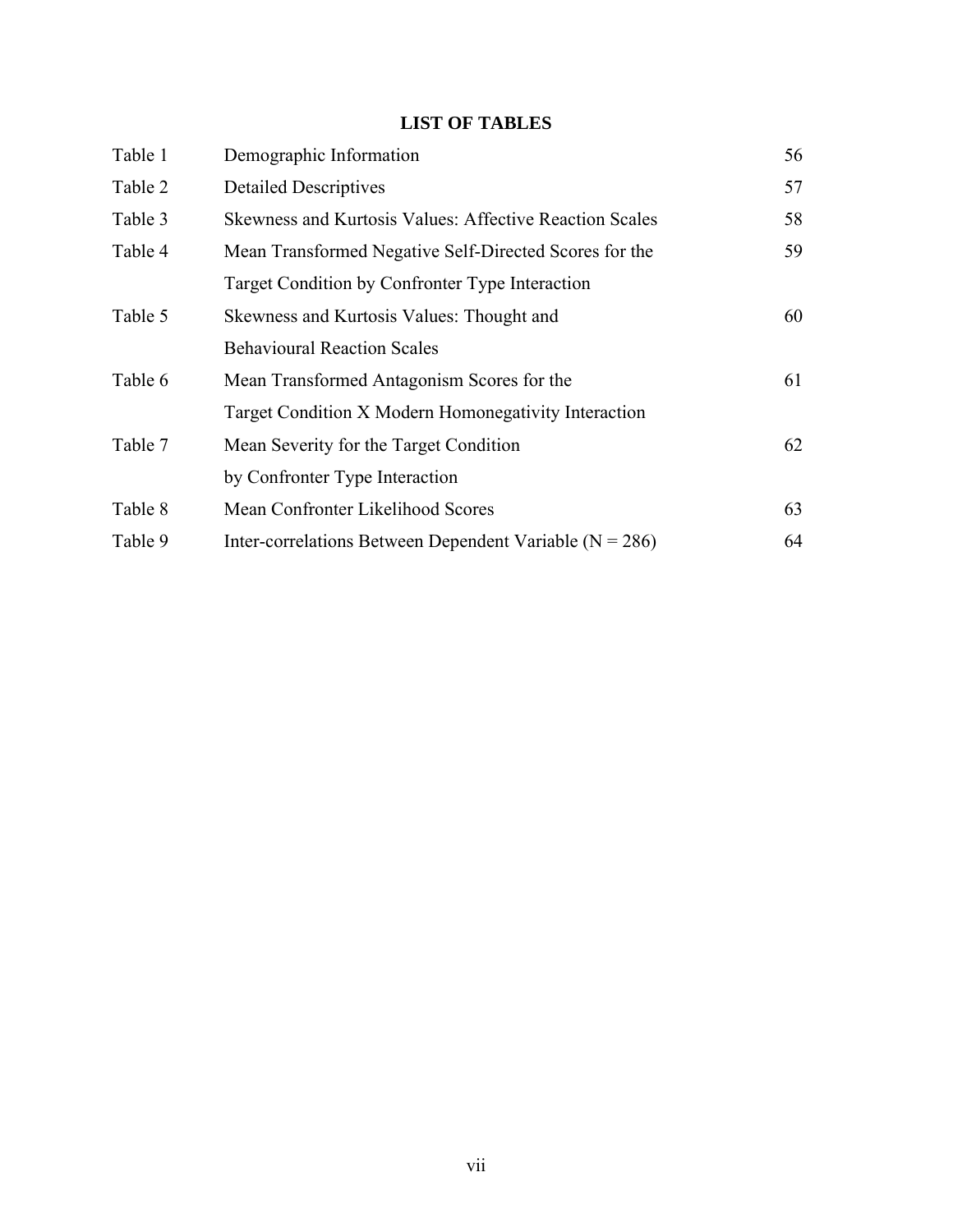## **LIST OF ABBREVIATIONS**

| <b>APA</b>  | American Psychological Association           |
|-------------|----------------------------------------------|
| <b>ATHS</b> | <b>Attitudes Towards Homosexuals Scale</b>   |
| ATLG        | Attitudes Towards Lesbians and Gay Men Scale |
| <b>MHS</b>  | Modern Homonegativity Scale                  |
| <b>ARS</b>  | <b>Affective Reaction Scale</b>              |
| <b>TBS</b>  | Thought and Behavioural Reactions Scale      |
| <b>NSD</b>  | <b>Negative Self-Directed Reactions</b>      |
| <b>NOD</b>  | <b>Negative Other-Directed Reactions</b>     |
| <b>AMD</b>  | <b>Amused Reactions</b>                      |
| <b>EXS</b>  | <b>Exasperated Reactions</b>                 |
| <b>COM</b>  | <b>Compunction Reactions</b>                 |
| ANT         | <b>Antagonistic Reactions</b>                |
| LOC         | Legitimacy of the Confrontation              |
| <b>SBR</b>  | Severity of Biased Response                  |
| LC          | Likelihood of Confrontation                  |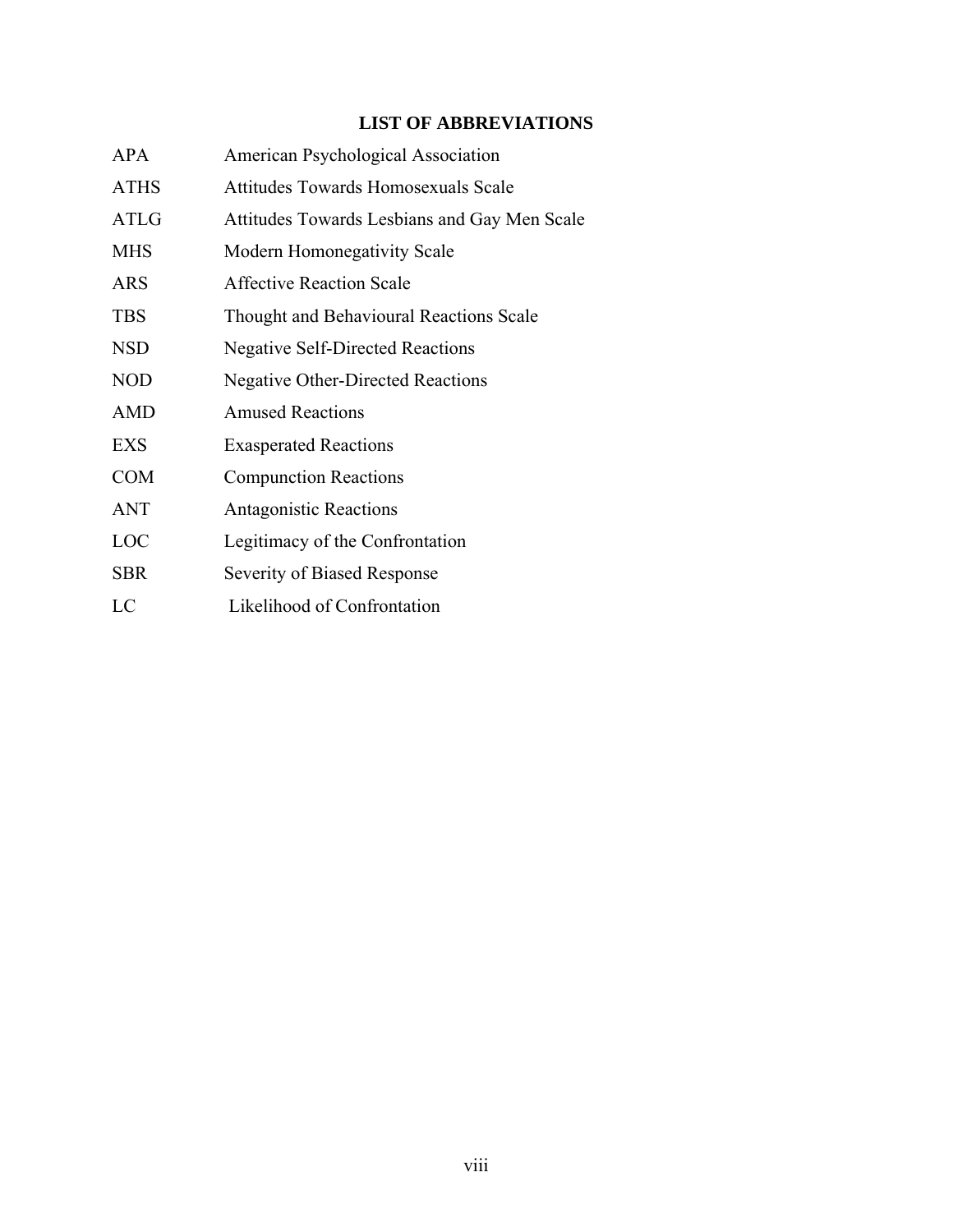## **LIST OF FIGURES**

Figure 1 Diagrammatic representation of Monteith's (1993) 55 self-regulatory cycle for prejudice reduction.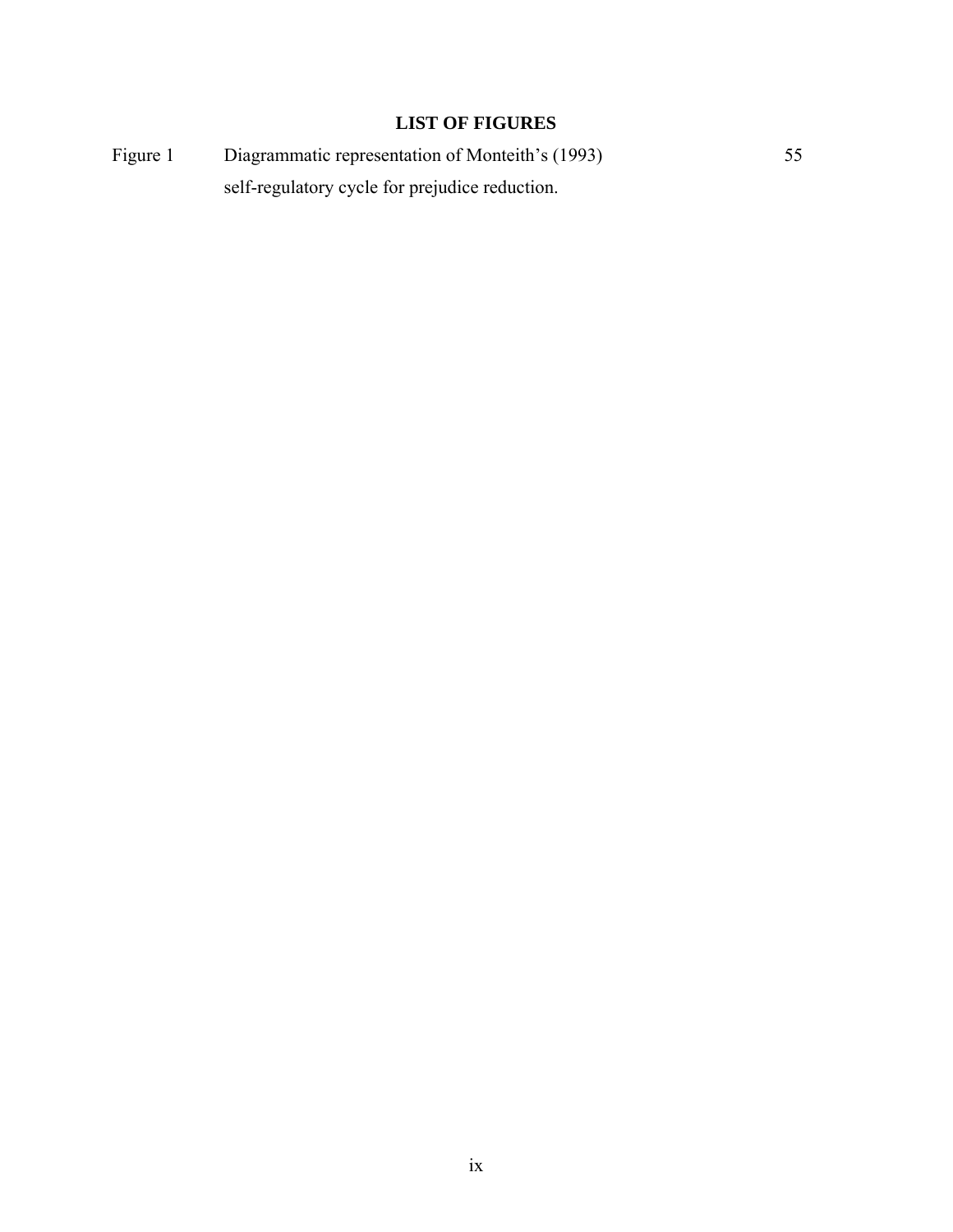#### **CHAPTER ONE - INTRODUCTION**

We have all likely experienced that awkward situation in which a friend, co-worker, or family member says something offensive, or does something discriminatory, towards a gay man or lesbian woman. While we often find these comments or actions inappropriate, we may rarely confront these individuals about their behaviour. This is not to say that we do not consider doing something. We often ask ourselves, "What should I do? Should I say something? Will it really matter? What will they think of me?" Unfortunately, in most cases, the moment that we have to confront someone passes and we continue on as if nothing really happened. No good would come of it anyway, right? But, what if something good could come from confronting the homonegativity directed towards gay men and lesbian women? That is, what if confronting those around us has the potential to reduce the expression of this form of prejudice?

Generally speaking, the purpose of this experiment was to adapt and extend the confrontation research methodology utilized by Czopp and Monteith (2003) to the area of homonegativity. In particular, this study explored the extent to which different confronters (i.e., whether the confronter is a gay man, a heterosexual man, a lesbian woman, or a heterosexual woman) elicited different reactions in the female participants who were confronted. In addition, the experiment studied the extent to which female participants' reactions differed when confronted about homonegativity directed towards a gay man or a lesbian woman.

Before outlining this study in detail, some discussion is warranted regarding the prevalence of anti-gay and anti-lesbian attitudes and behaviours; the nature of homonegativity; and the impact on sexual minorities. It is hoped this discussion will help to highlight the need for this research.

#### *1.1 Homonegativity: A Social Problem*

Blatant and subtle forms of prejudice and discrimination, at institutional (e.g., social services) and interpersonal (e.g., work-place relationships) levels, are experienced by gay men and lesbian women. The present section reviews some of the varied literature that reflects the nature and scope of this large social problem.

Gay men and lesbian women face considerable discrimination and prejudice in a number of institutional settings. For example, Travers and Schneider (1996) have documented the experiences of gay  $(n = 14)$  and lesbian  $(n = 3)$  youth within addiction services in Canada. The authors discovered that the youth faced large barriers to their attainment of appropriate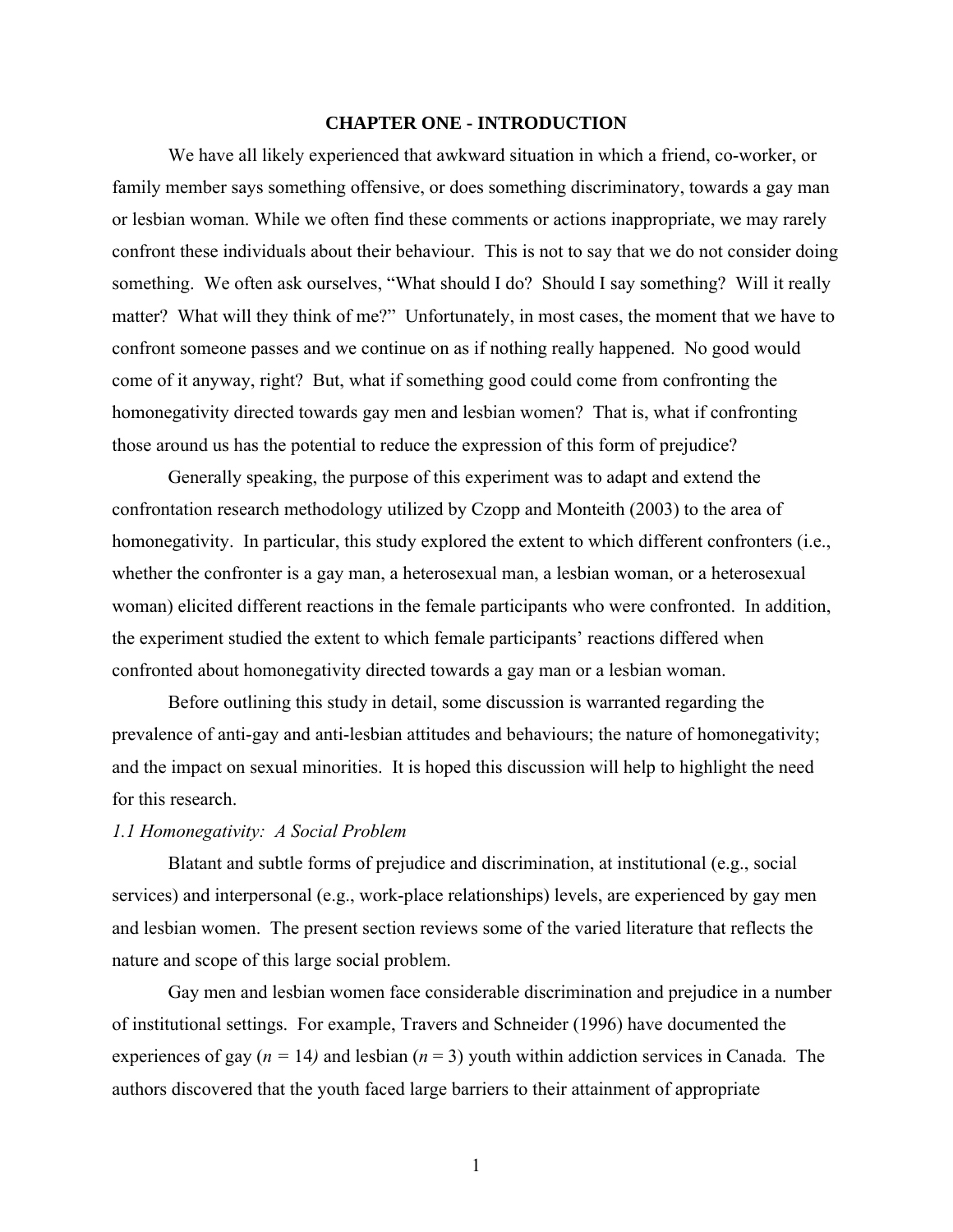addictions programming. The youth described experiences of being marginalized (e.g., staff withheld services and discharged gay and lesbian youth early), silenced (e.g., staff ignored the importance of sexuality in addictions treatment), and harassed (e.g., staff physically threatened the youth). According to Travers and Schneider (1996), these negative experiences likely reinforced for the sexual minority youths many of the reasons that led to their substance abuse in the first place. For example, Jacobs (1986) has suggested that feelings of inadequacy, isolation, and depression are at the core of all forms of addiction.

Berstein and Kostelac (2002) document institutional discrimination within American police forces. Utilizing survey methodology, the authors discovered that 60% of officers surveyed  $(N = 249)$  strongly agreed with a statement suggesting that their police department treated gay and lesbian members of the public who had placed calls for service more negatively than their heterosexual counterparts. Using a self-report measure similar to the one employed by Franklin (2000), the authors also reported that 25% of the sample had engaged in at least one form of homonegative behaviour (e.g., avoiding contact and using derogatory/insulting names) in the past five years towards an individual they perceived to be gay or lesbian. Of these behaviours, calling a homosexual man or woman an insulting name was most common (i.e., 18% of police officers indicated they had heard others engage in this type of name-calling). Furthermore, 25% of respondents believed that openly recruiting gay men and lesbian women would decrease force morale, and a further 15% indicated that the presence of openly gay and lesbian officers would undermine the police force. Not surprisingly, Diaz, Ayala, Bein, Henne, and Marin (2001) have found that 20% of the American gay men in their sample ( $N = 912$ ) had been harassed by police on the basis of their sexual orientation. These experiences of discrimination may contribute to the reluctance among some gay men and lesbian women to report violence directed towards them (Comstock, 1991; Herek, Cogan, & Gillis, 2002).

Within the educational system, Pilkington and Cantor (1996) surveyed 64 professional psychology student members of the American Psychological Association (APA). The results provided a disturbing picture of psychological graduate school training. Respondents indicated that the majority of the textbooks they used contained homonegative passages that ridiculed and stereotyped (e.g., homosexuality is pathological) gay men and lesbian women. Approximately, 58% of the graduate students sampled indicated that their instructors were openly negative towards sexual minorities. Furthermore, 75% of students sampled indicated that their courses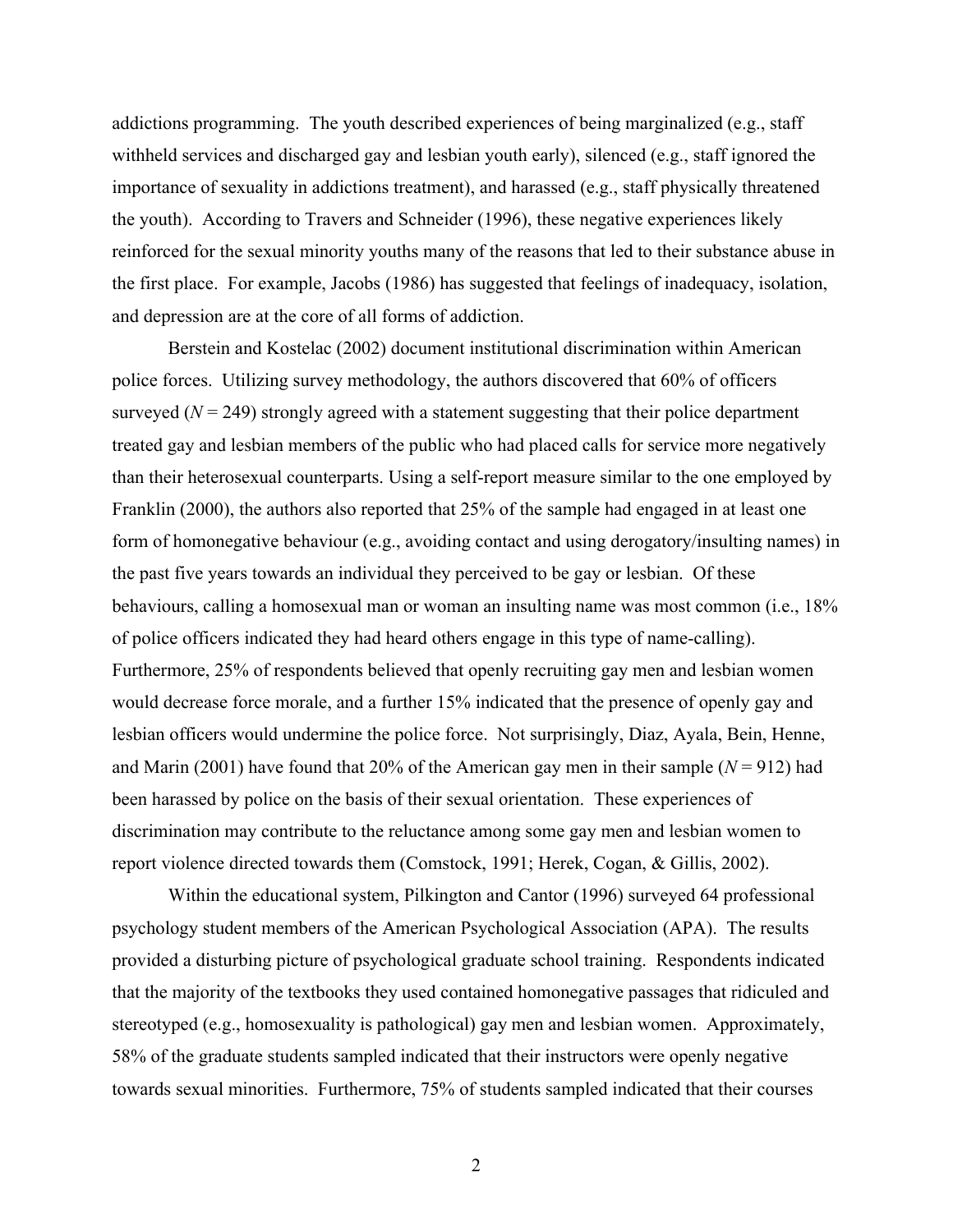ignored sexual orientation issues and 21% indicated that they were actively discouraged from exploring issues of this nature in their research programs. These examples are but a few from the larger body of research that has explored prejudice and discrimination within institutions.

Similar findings emerge when considering the literature on interpersonal homonegativity. For example, survey research conducted by D'Augelli and Grossman (2001) with 416 gay, lesbian, and bisexual American and Canadian individuals indicated that approximately 270 (or 65%) had experienced interpersonal discrimination as a result of their sexual orientation. Of these participants, the majority (63%) had been subjected to verbal abuse in the past. Approximately 16% of the participants had been physically attacked and 29% had been threatened with violence. The results of this research are similar to the earlier work of Herek et al. (1999). Utilizing self-report questionnaires exploring victimization experiences, Herek et al. revealed that 56% of participants sampled (*N* = 2259) had been verbally abused and 19% had been threatened with violence. In addition, 25% of gay men and 20% of lesbian women had experienced, as a result of their sexual orientation, victimization from criminal acts such as sexual or physical assault.

In a recent comprehensive study of both child and adult victimization, Balsam, Rothblum, and Beauchaine (2005) found that gay, lesbian, and bisexual respondents (*N*= 721), when compared to their heterosexual siblings, reported higher levels of psychological, physical, and sexual abuse from parents and guardians. The finding is troubling given previous research suggesting that childhood abuse leads to higher rates of gay, lesbian, and bisexual youth turning to the streets and/or homeless shelters (e.g., Corlis, Cochran, Mays, 2002; Mallon, 2001; Savin-Williams, 1994). This pattern of abuse continued into adulthood, as these same individuals experienced physical and sexual assault at a much higher rate than their heterosexual siblings. For example, only 1.6% of the heterosexual male siblings had experienced sexual assault, compared with 13.2% of bisexual and 11.6% of gay male respondents.

The results are complemented by Franklin's (2000) research which focused on the perpetrators of anti-gay/anti-lesbian behaviours. Using self-report measures, Franklin discovered that 10% of participants sampled ( $N = 489$ ) admitted to physically assaulting a gay man or lesbian woman, with 24% reporting verbally harassing individuals whom they perceived to be gay or lesbian. Of those who did not report harassing sexual minorities, 23% indicated that they had witnessed discrimination directed towards someone who was gay or lesbian. The results of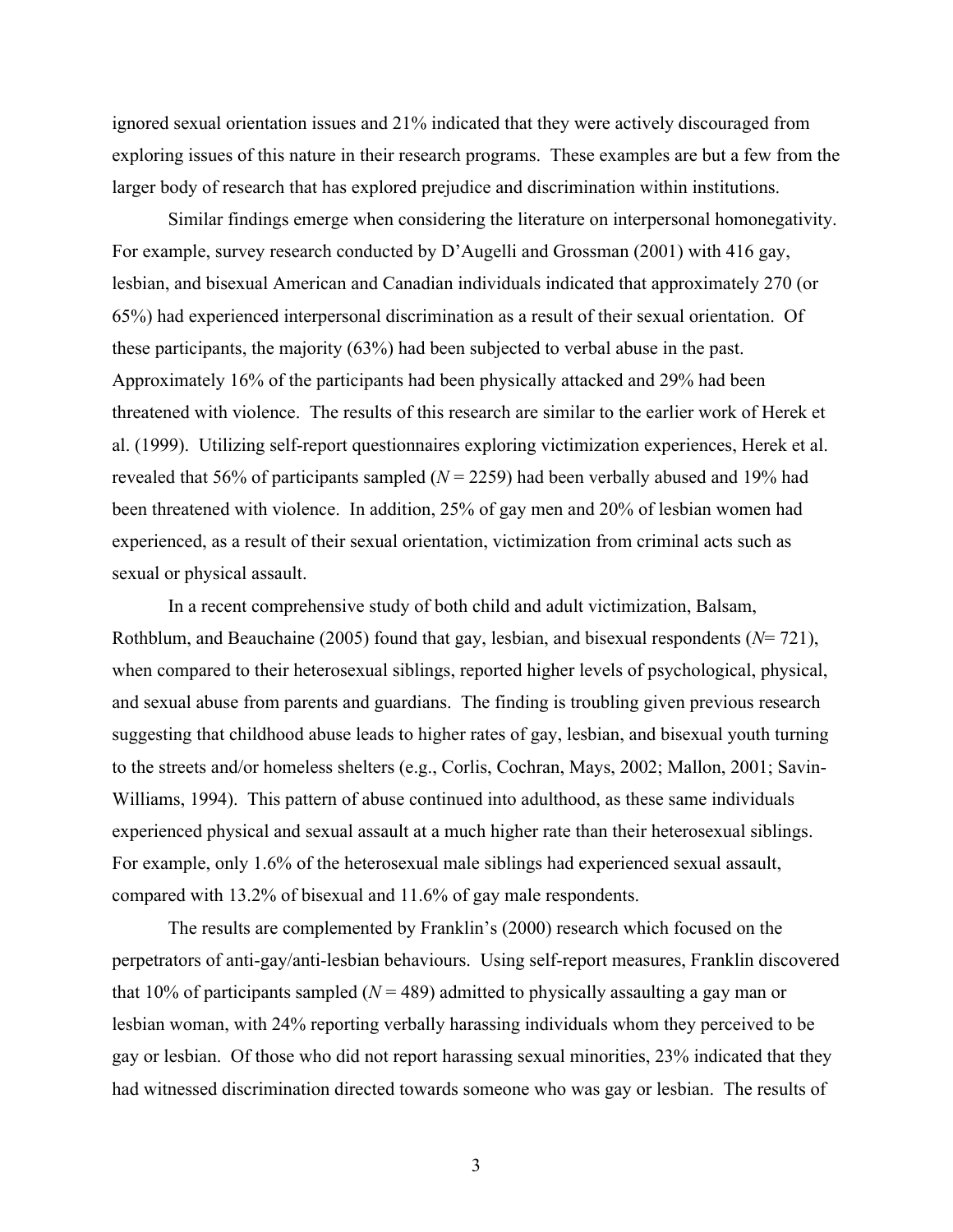this study (despite likely under-reporting), combined with the gay and lesbian self-report data, suggest that anti-gay/anti-lesbian behaviours are widespread.

### *1.2 The Impact of Homonegativity*

Numerous studies have sought to explore the impact that discrimination has on gay men and lesbian women (e.g., Grossman, D'Augelli, Hershberger, & O'Connell, 2001). The consistent result is that perceived discrimination has a profound impact on physical and psychological health. Obviously, physical consequences such as bruises, fractures, head injuries, and even death can result from vicious physical assault. Less obvious are physical symptoms such as headaches and sleep disturbances that result from perceived discrimination (Diaz et al., 2001). Furthermore, gay men and lesbian women are at high risk for developing problems with drugs and alcohol (Little, 2001; Lampinen, McGhee, & Martin, 2006). For example, Cochran, Keenan, Schober, and Mays (2000) found that sexually active lesbians consumed alcohol more frequently and in larger amounts than heterosexual women. When considering illicit drug use, both gay men and lesbian women display a moderate elevation in use when compared to their heterosexual counterparts. Gay men and lesbian women are also more likely to exhibit symptoms of dysfunctional drug use and marijuana dependence (Cochran et al.)

Many gay men and lesbian women experience psychological health problems (e.g., depression, anxiety, and post-traumatic stress) as a result of discrimination (D'Augelli & Grossman, 2001; Herek et al., 1999). For example, Diaz et al. (2001) demonstrated a statistically significant relationship between perceived discrimination and psychological distress for sexual minorities. The authors noted that 17% of participants had suicidal ideations, 44% experienced severe anxiety, and 80% considered themselves to be depressed. Earlier work by Herek et al. (1999) found that, among their sample (*N =* 2259), one-fourth of gay men and one-fifth of lesbian women had experienced criminal victimization. Of these individuals, hate crime survivors exhibited significantly more symptoms of psychological distress when they had experienced victimization in the five years previous to the study.

The physical and psychological impact that discrimination has on gay men and lesbian women is evident from the few examples given here. Unfortunately, members of sexual minorities are also less likely to seek medical treatment in order to avoid homonegative healthcare providers (e.g., Daley, 1998). This avoidance clearly places these individuals at risk for undiagnosed and untreated health problems. Furthermore, the process of "coming out" to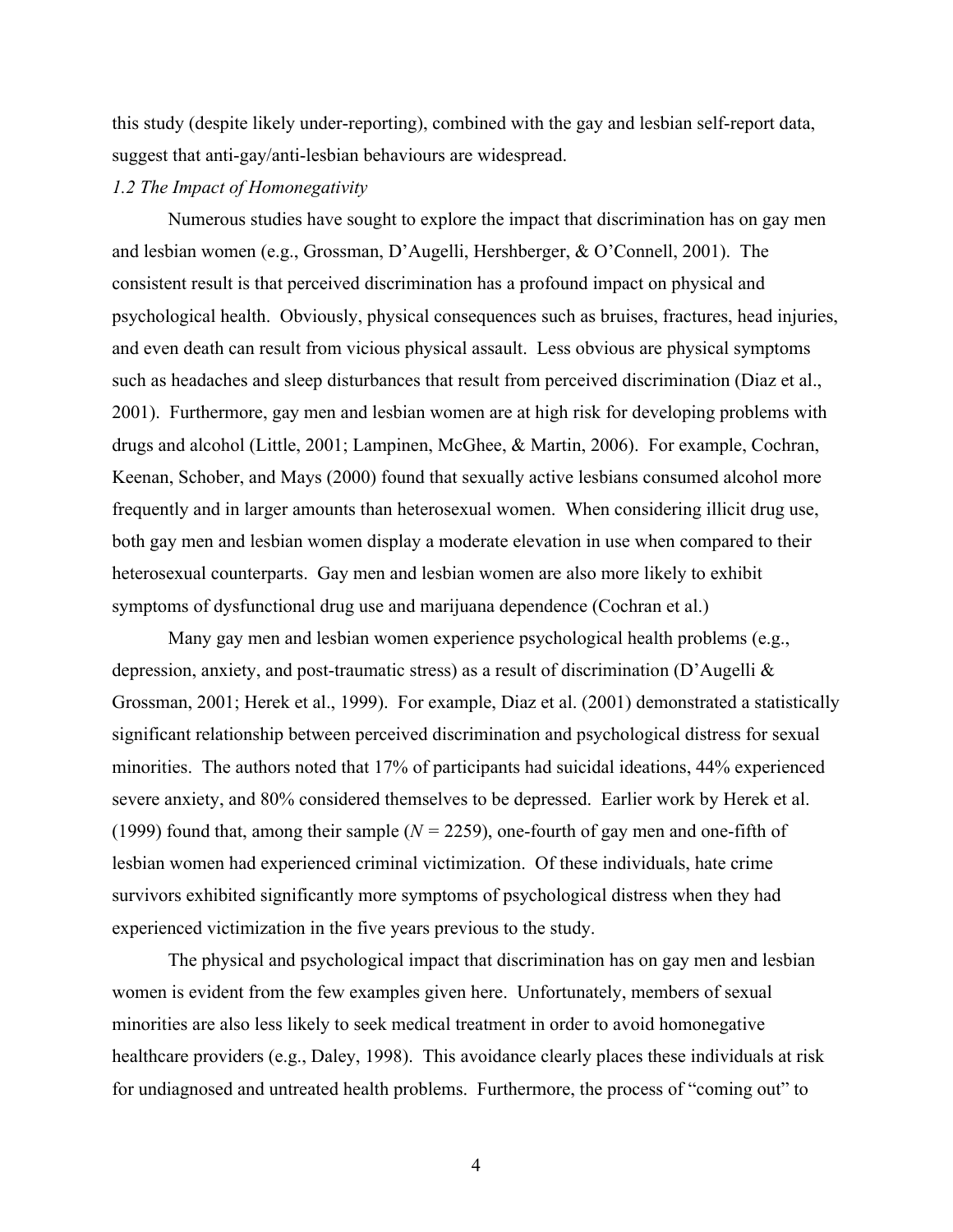friends and family may result in the rejection and loss of much needed sources of social support (D'Augelli, Hershberger, & Pilkington, 2001). As social support has been found to play an important protective function for the health of minority individuals (Yoshikawa, Wilson, Chae, & Cheng, 2004), the rejection and loss of support networks is quite troubling.

### *1.3 Homonegativity: Terminology*

Numerous terms have been developed to describe heterosexuals' anti-gay/anti-lesbian attitudes and behaviours, and some consideration must be given to which term is most appropriate for the purposes of this research. Of these terms, *homophobia*, *homonegativity*, and *sexual prejudice* have been used frequently throughout the literature (e.g., Herek, 2004; Meyer, Forest, & Miller, 2004; Morrison, Kenny, & Harrington, 2005). This paper employs the term "homonegativity," first articulated by Hudson and Ricketts (1980), which is defined as a multifaceted construct that encompasses heterosexuals' negative affective, cognitive, and behavioural responses directed towards individuals perceived, correctly or incorrectly, to be gay or lesbian. This term was selected for two reasons.

First, the term "homonegativity," unlike the term "homophobia" (Weinberg, 1972), does not imply that anti-gay/anti-lesbian attitudes and behaviours are necessarily the result of an intense irrational dread of being in close quarters with homosexuals. Although this type of negative reaction does occur, a large proportion of the current data (e.g., Herek, 1994; Shields & Harriman, 1984) would suggest that negative attitudes towards gay men and lesbian women are rooted in feelings of anger and disgust that individuals believe they are justified in holding (for a detailed discussion, see Herek, 2004). By using the term "homonegativity," our understanding of anti-gay/anti-lesbian attitudes is not limited to viewing them in terms of irrational fear responses.

Second, Herek (2000, 2004) has advocated use of the term "sexual prejudice" to describe prejudice based on any sexual orientation (whether it be homosexual, heterosexual, or bisexual). This is a very broadly conceived term as sexual prejudice is believed to be multidirectional in that it can be characterized as anti-gay/anti-lesbian/anti-bisexual attitudes expressed by the heterosexual majority (i.e., top-down), and/or as negative attitudes that members of sexual minorities hold toward heterosexual individuals (i.e., bottom-up). In addition, sexual prejudice can refer to the hostility felt between members of various sexual minority groups (e.g., gay men's and lesbian women's negative reactions to bisexuals). While sexual prejudice represents a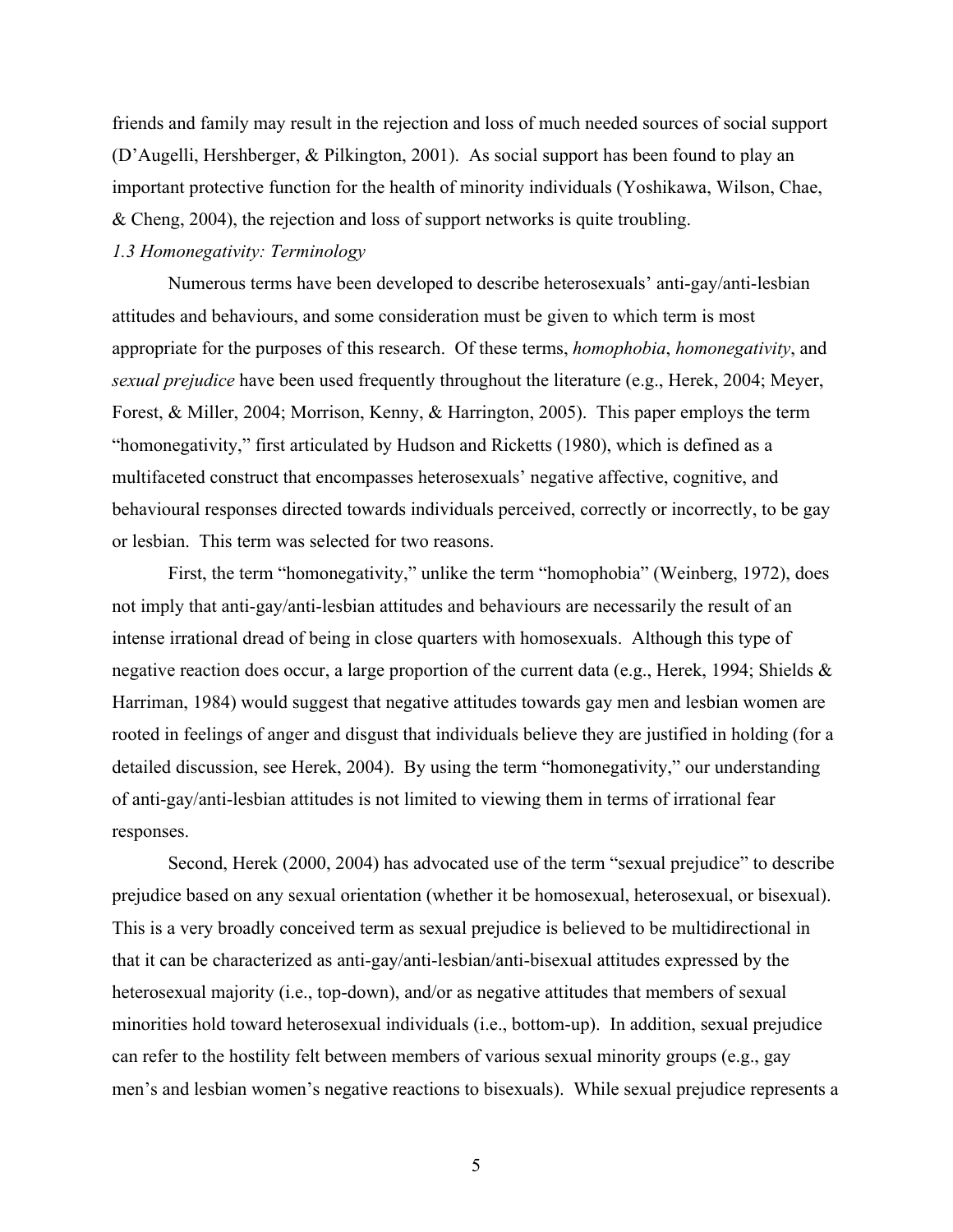very compelling term, this research adopts homonegativity as it focuses attention on the negative attitudes and behaviours that, primarily, heterosexual individuals express towards gay men and lesbian women. Further, the term "sexual prejudice" can be confusing as audiences may assume that it concerns negative attitudes towards women (i.e., it is another term for sexism) or that it concerns specific sexual acts (e.g., anal or oral sex). In order to avoid confusion and to focus more directly on heterosexual individuals' attitudes, the term homonegativity was adopted.

The second issue that follows from selection of homonegativity as the appropriate term concerns the need to articulate how understanding of this construct has evolved. Akin to theorizing in areas of sexism (e.g., Swim, Aiken, Hall, & Hunter, 1995) and racism (e.g., Dovidio, 2001; McConahay, 1986), it has been argued that homonegativity should be understood in terms of two conceptually distinct forms: modern and old-fashioned (Morrison et al., 2005; Morrison & Morrison, 2002; Morrison et al., in press). Specifically, Morrison and Morrison (2002) have successfully demonstrated that homonegativity, like sexism and racism, could be better understood if a distinction was made between old-fashioned and modern forms.

According to Morrison and Morrison (2002), old-fashioned homonegativity reflects objections and/or misconceptions about gay men and lesbian women that are rooted in traditional religious and moral condemnation (e.g., male homosexuality is a sin and gay men are immoral, respectively). These attitudes are best represented by traditional scales designed to measure attitudes towards gay men and lesbian women (e.g., the Attitudes towards Lesbians and Gay Men scale [ATLG; Herek, 1988] and the Attitudes towards Homosexuals scale [ATHS; Altemeyer, 1988]). Items from the ATLG are particularly good examples of this type of oldfashioned thinking (e.g., "Female homosexuality is a sin," and "Male homosexuality is a perversion,"). Interestingly, over the past decade, researchers have documented a decrease in heterosexuals' endorsement of negative attitudinal statements on old-fashioned scales such as the ATLG, with scores falling below the scale mid-points for both male and female respondents (e.g., Altemeyer, 2001; Schellenberg, Hirt, & Sears, 1999; Simon, 1996). Such findings, combined with the results of 20 years of polling data depicting positive change (see Yang, 1997 for a review), suggest that attitudes towards sexual minorities are becoming less negative in North America.

Morrison and Morrison (2002) perceived the documented decrease in negative attitude endorsement as somewhat spurious given behavioural evidence suggesting that heterosexual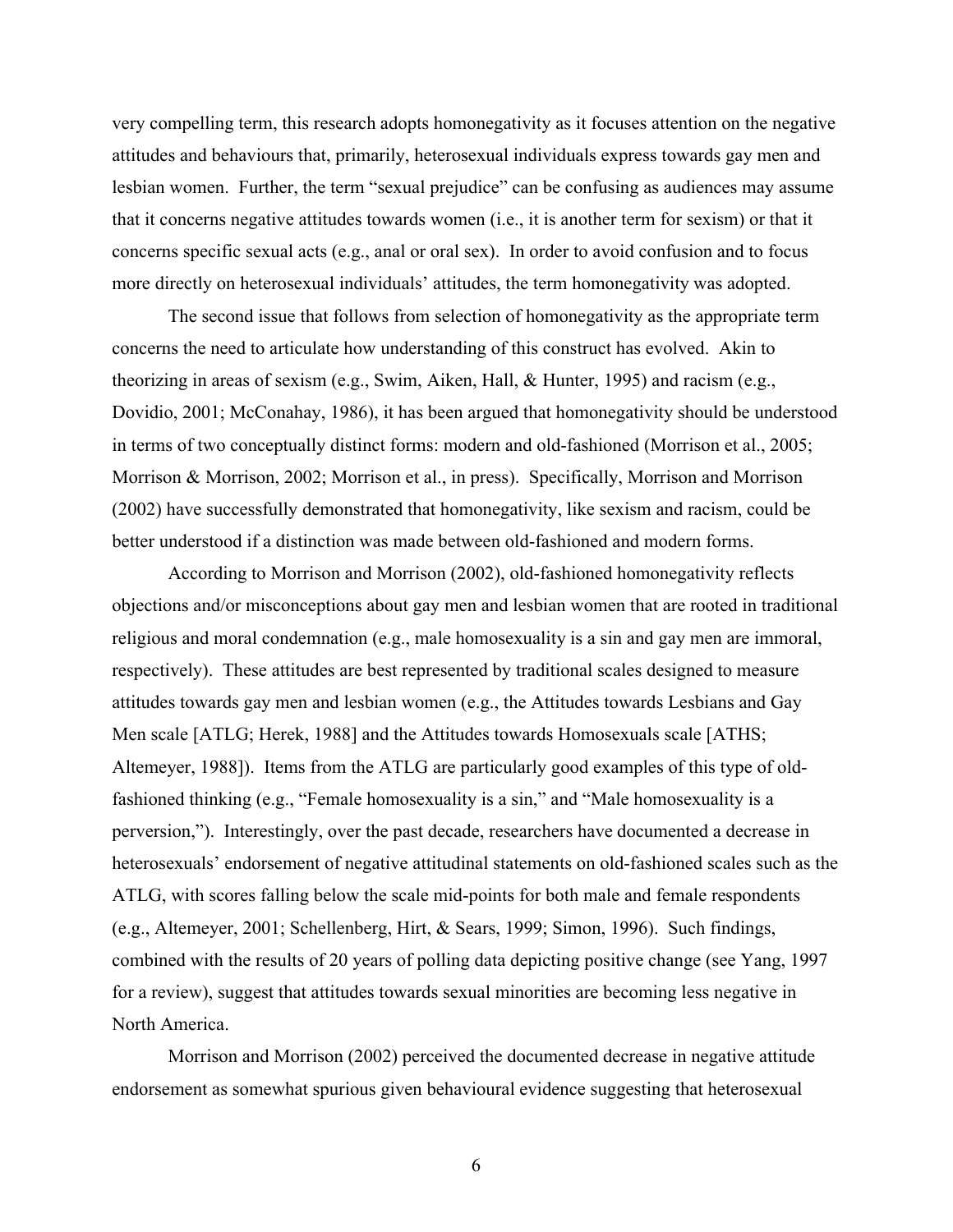individuals have maintained their anti-gay/anti-lesbian attitudes. After considering this evidence, Morrison and Morrison contended that the decrease in endorsement of old-fashioned homonegativity may not constitute greater acceptance of gay men and lesbian women, but the emergence of a modern form of homonegativity. Of course, this is not to suggest that oldfashioned homonegativity has been replaced with this modern form; rather, the authors argued that there has been a shift to a form of homonegativity that is more abstract in nature, and conceptually different from its old-fashioned counterpart. It was believed that a modern conceptualization of homonegativity would help researchers understand the prejudice espoused in populations (e.g., college or university campuses) that demonstrate an increasing acceptance of gay men and lesbian women, as measured by old-fashioned homonegativity scales (Morrison & Morrison, 2002).

Modern homonegativity can be described as the endorsement by heterosexual individuals of three abstract concerns pertaining to gay men and lesbian women. These are: 1) discrimination against gay men and lesbian women is a thing of the past; 2) gay men and lesbian women are making illegitimate demands for changes in the status quo; and 3) gay men and lesbian women exaggerate the importance of their sexual preference and, as a result, prevent their assimilation into mainstream culture (Morrison & Morrison, 2002). These objections are not rooted in the traditional arguments (e.g., religious or moral objections) found behind oldfashioned homonegativity, but are instead grounded in assumptions of heterosexual- homosexual equality. In this way, it is perceived that gay men and lesbian women are asking for greater inclusion (e.g., right to marry) and receiving unwarranted representation (e.g., gay pride parades; gay activist groups) in areas that are believed to be the domain of heterosexual individuals. In their initial study, Morrison and Morrison (2002) demonstrated that modern homonegativity was a conceptually distinct, but interrelated, form of prejudice from old-fashioned homonegativity. In particular, the authors demonstrated that the Modern Homonegativity Scale (MHS) was factorially distinct from measures of old-fashioned homonegativity, and that the MHS correlated more strongly with measures of modern prejudice (e.g., modern sexism [Swim et al., 1995]) than with measures of old-fashioned prejudice (e.g., old-fashioned sexism [Swim et al., 1995]).

Finally, in a later study, Morrison et al. (2005) were able to demonstrate that the MHS, which was developed by Canadian researchers, was still psychometrically sound when distributed to Irish university students. Again, this measure was determined to be factorially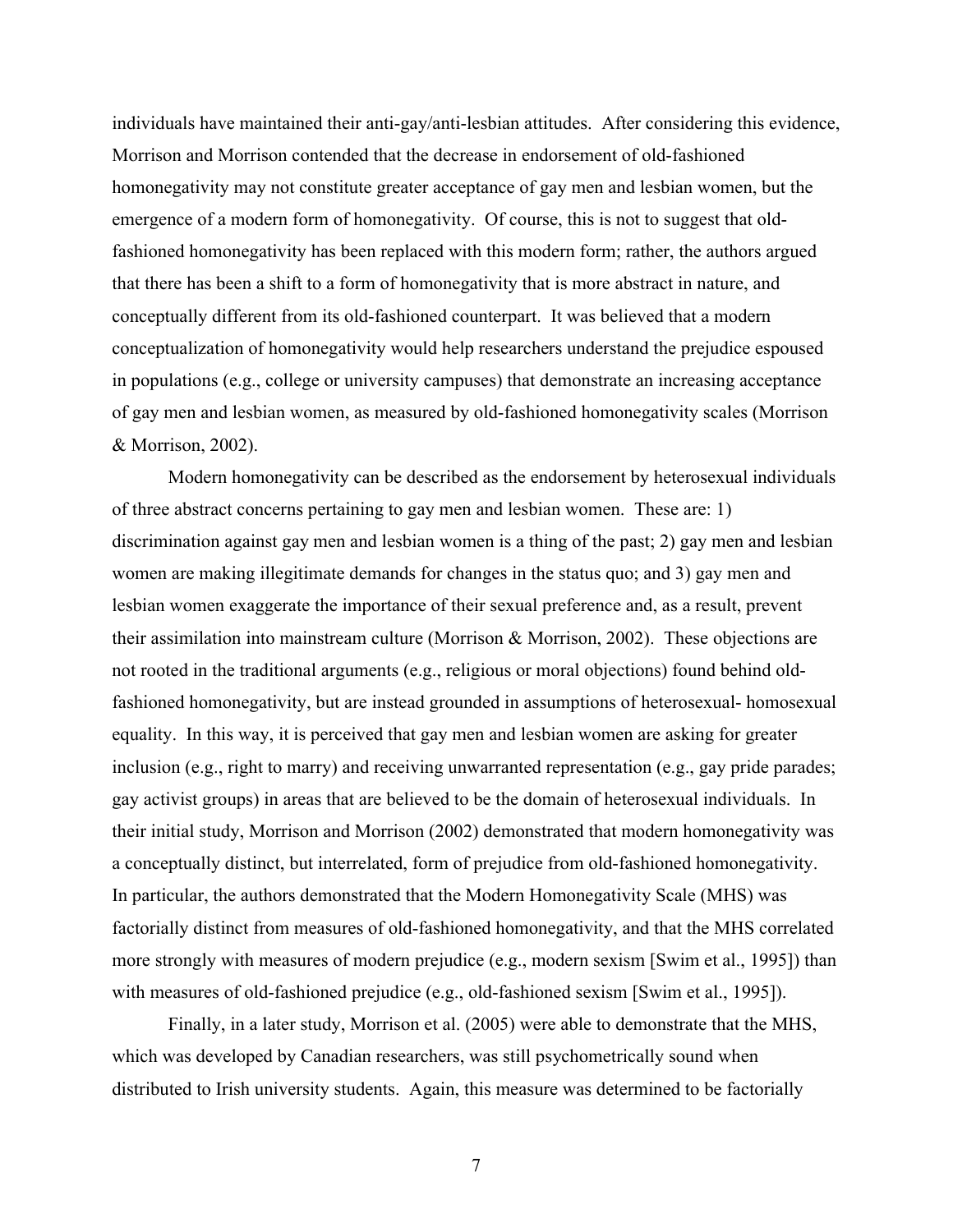distinct from other old-fashioned measures of homonegativity (e.g., ATLG). In conclusion, the authors echoed sentiments of another researcher (i.e., Steffens, 2005) by agreeing that the ATLG, a good standard measure of old-fashion homonegativity, may not be suitable for assessing homonegative attitudes among contemporary university samples.

While research on the behavioural expression of modern homonegativity has lagged behind research on the attitudinal component of this construct, some evidence has accrued (Morrison & Morrison, 2002). In an interesting adaptation of Snyder, Kleck, Strenta, and Mentzer's (1979) attributional ambiguity technique, Morrison and Morrison hypothesized that the expression of modern homonegativity was governed by two factors: 1) those who endorse modern homonegativity will seek to justify their discriminatory behaviour on non-prejudicial grounds; and 2) these individuals will only behave in a discriminatory manner if a means of justification is present. To test their hypothesis, Morrison and Morrison had participants choose between sitting beside a presumably gay man (or lesbian woman) or a presumably heterosexual man or woman in a mock theatre setting in which participants were led to believe they would be rating silent films for their humour. In the covert justification condition, participants were informed that there were two different movies they could select to watch. In the overt nonjustification condition, participants were informed that both theatres would be showing the same film. As predicted, individuals who scored higher in modern homonegativity were more likely to avoid sitting with a presumed homosexual in the covert condition only. It was believed the highscorers could justify their discriminatory behaviour on the grounds of preferring one movie over the other. However, in the overt condition, this justification was absent (e.g., both theatres displayed the same film). The behavioural pattern that emerged for high-scorers in modern homonegativity was different from the pattern that emerged for those high in old-fashioned homonegativity. For instance, those scoring high on the Homonegativity Scale (Morrison, Parriag, & Morrison, 1999), an old-fashioned measure of homonegativity, did not elect to sit beside the presumably gay/lesbian confederate regardless of experimental condition (overt *or* covert). That is, unlike those high in modern homonegativity, those high in old-fashioned prejudice did not require a justification to socially distance themselves from a presumed gay or lesbian person. The emergence of these different behavioural patterns, in combination with the attitudinal measurement evidence, further supports Morrison and Morrison's (2002) claim that modern homonegativity is distinguishable from its old-fashioned counterpart.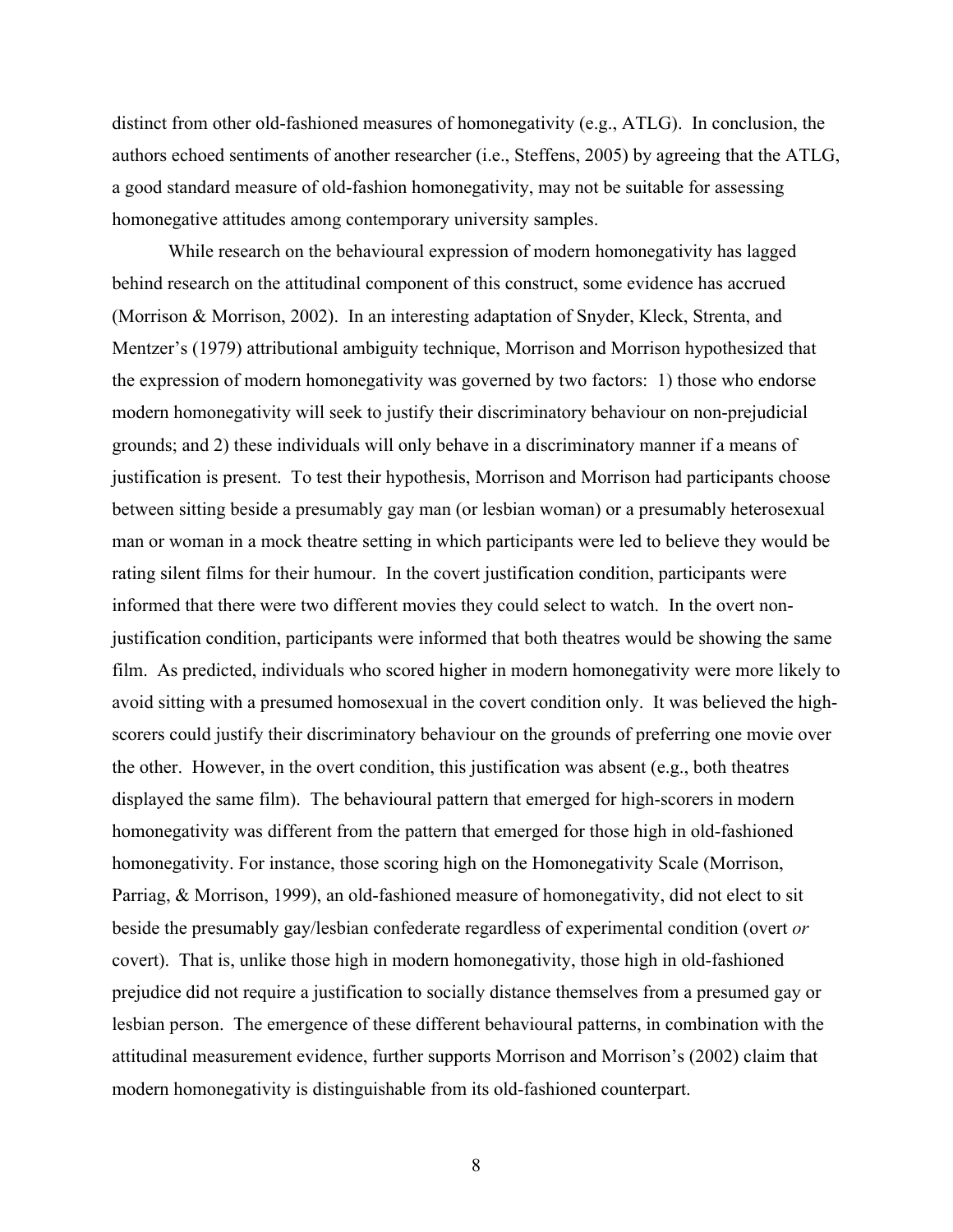These results would suggest that modern homonegativity, like other forms of modern prejudice, is relatively covert and appears most readily in situations of ambiguity (e.g., deciding not to sit with someone because he or she may be gay when able to justify doing so on "legitimate" grounds; that is, for reasons that would be viewed by others as non-prejudicial). Research in other areas of discrimination (e.g., Gaertner & Dovidio, 1981; McConahay, 1983) has led to a clearer understanding of these ambiguous situations in which participants high in modern prejudice are likely to express a discriminatory response. In particular, McConahay has identified five situations that are likely to elicit discriminatory responses. These situations are: 1) ideological ambiguity in which one or more non-prejudicial/discriminatory values or political beliefs can be readily invoked to explain negative behaviour; 2) situational ambiguity in which one or more non-prejudicial/discriminatory attributions are available to explain the behaviour; 3) situations in which the minority group member has harmed another person; 4) unstructured or norm-less situations in which there are no clear anchor points for evaluation or guides for appropriate behaviour; and 5) situations in which minority status is not a particularly salient feature of the context. These factors suggest that the social context plays an important role in determining whether or not discriminatory behaviour is elicited, especially for individuals who score higher on modern measures of prejudice. Therefore, one would expect to witness some ambivalence in the behaviours of those participants who score higher on modern homonegativity measures as they will behave in a negative or positive manner depending on the extent to which the preceding five conditions are met (Gaertner & Dovidio, 1981; McConahay, 1983).

While research exploring the behavioural expression of homonegativity is relatively new, a few studies have explored the subtle discriminatory responses that heterosexual individuals make when placed in situations of ambiguity. For example, Aberson, Swan, and Emerson (1999) found that American heterosexual college students (*N*= 260), after watching an interview of a gay male and heterosexual male job candidate, did not tend to rate the gay male candidate unfavourably vis-à-vis trait ascriptions but did attribute significantly more favourable traits to the heterosexual candidate. In this instance, when presented with a situation in which there were no clear guides for appropriate behaviour (the participants were simply asked to rate the two candidates), the participants afforded the heterosexual candidate a subtle advantage. When looking at subtle discrimination directed at lesbian women, Swim, Ferguson, and Hyers (1999) demonstrated that heterosexual women  $(N = 79)$ , from an American university, tended to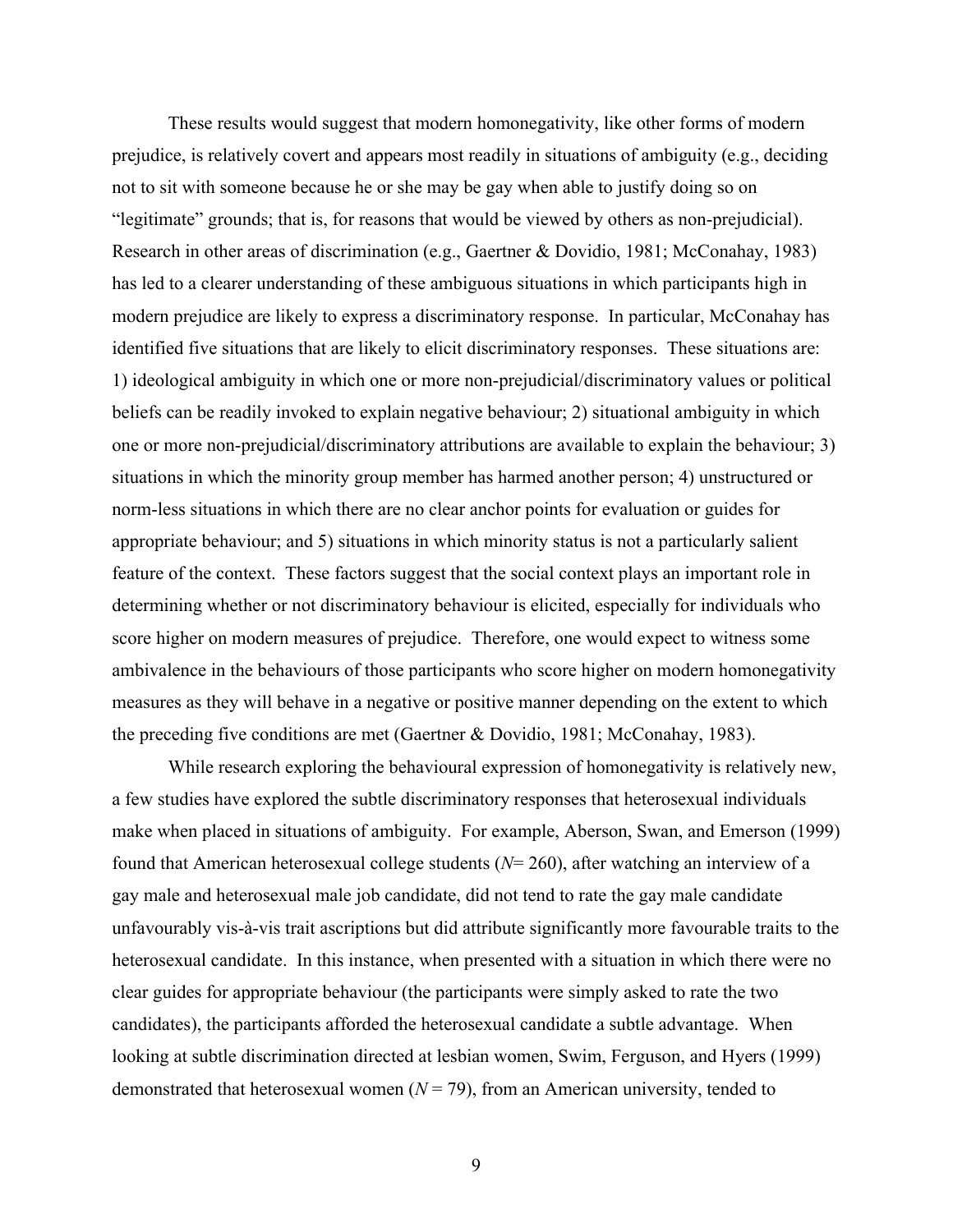distance themselves socially from a lesbian woman confederate who explicitly dissented from the heterosexual confederates who were part of the experimental scenario. The participants did so despite the heterosexual confederates' being depicted as possessing unpopular personal preferences, as sexist, and as flatly rejecting feminism. Unfortunately, the heterosexual female participants' were more likely to express similar negative remarks and were less likely to selfidentify as feminist when the dissenter was a lesbian woman. A similar pattern was not documented when the dissenter was presented as a heterosexual woman. Overall, the results indicated that the female participants' avoided association with a lesbian woman by expressing opinions that differed from those she expressed.

#### *1.4 Homonegativity: Past Intervention Strategies*

It is clear that discrimination directed towards gay men and lesbian women remains a social problem. Sexual minority persons are the targets of physical and psychological violence that has a profound impact on their well-being. Clearly, researchers need to explore strategies, programs, and policies that could act as vehicles for positive change. Unfortunately, research on intervention programs has, until relatively recently, been quite limited. The goal of the present section is to highlight the varied theoretical bases (e.g., contact theory and educational functions) and approaches (e.g., diversity videos, gay/lesbian peer panels, and inter-group interactions) used to promote attitudinal and behavioural change toward sexual minorities.

The interventions described in the extant literature have generally relied on three bases (Tucker & Potocky-Tripodi, 2006): 1) cognitive/educational approaches, 2) approaches using contact theory, and 3) combined approaches. A brief discussion, with examples of each approach, is given below.

*1.4.1 Cognitive/Educational Approach.* A number of past interventions have used a cognitive and/or educational approach (e.g., Cotton-Huston & Waite, 2000; Finkel, Storaasli, Bandele, & Schafer, 2003) to facilitate change. That is, the intervention is believed to provide participants with information, often presented in a variety of formats (e.g., videos, training workshops), that is designed to dispel common myths and stereotypes about gay men and lesbian women. As an example, Cotton-Huston and Waite (2000) presented participants with a 45 minute video depicting and celebrating gay and lesbian pride and then measured (at post-test only) the participants' attitudes towards gay men and lesbian women. Not surprisingly, there was no significant difference between this intervention and the control group (no intervention) as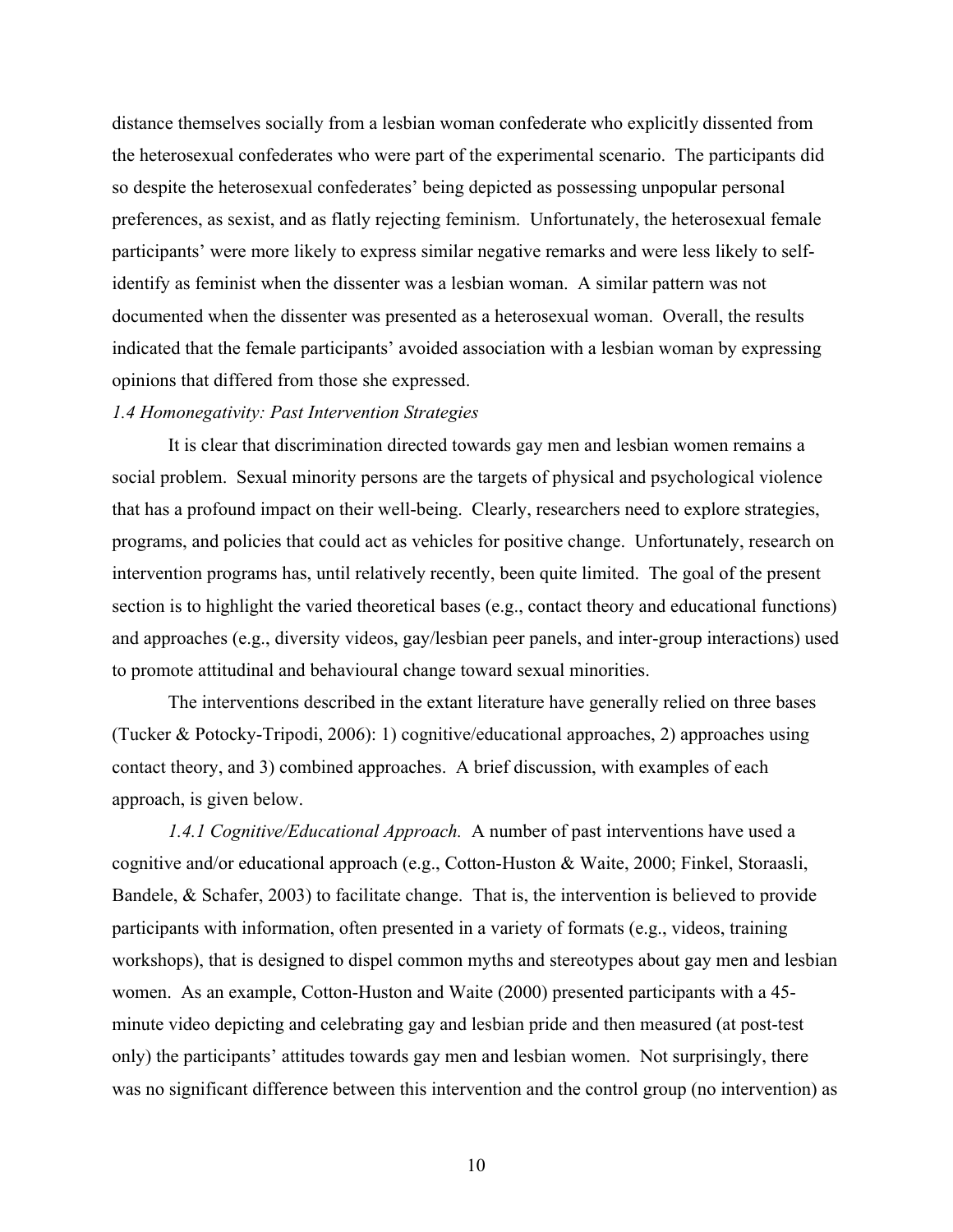the application of this intervention was relatively weak for two reasons. First, Cotton-Huston and Waite (2000) displayed a movie that presented a very positive yet benign depiction of gay pride and it is this researcher's contention that the film had little or no impact value for participants. Research by Devine, Monteith, Zuwerink, and Elliot (1991) suggested that content leading to an internal personal conflict is useful for reducing the expression of prejudice. That is, when the content highlights discrepancies between values of not being prejudiced (e.g., value of being egalitarian) with behaviours or attitudes that are prejudicial, the individual is much more likely to engage in prejudice reduction strategies to reduce these discrepancies in the future. For example, Riggle, Ellis, and Crawford (1996) documented a significant change in heterosexual students' attitudes towards sexual minorities after viewing a documentary that had a profound self-reported impact on participants. Briefly, the film depicted the life of an American politician who was openly gay and was murdered because of his sexual orientation. The video also presented a number of blue-collar individuals who had changed their views on gay men and lesbian women as a result of their contact with this politician. In this way, participants were challenged to assess their own views about gay men in light of the changes in attitudes that others like them had made in the film.

Second, the video intervention was extremely brief as it involved exposure to a single episode lasting less than one hour and the effectiveness of the intervention was measured using only a post-test. While it is felt that the intervention was relatively weak, the lack of a pre-test measure makes it impossible to measure the effect of the program (i.e., change in participants' prejudice levels) between time periods (Rossi, Lipsey, & Freeman, 2004). Therefore, there may have been a change in participants' attitudes towards gay men and lesbian women that the authors were unable to detect.

Another example of an educationally-based intervention comes from Finkel, Ragnar, Storaasli, Bandele, and Schafer (2003), who outline the implementation of a Safe Zone training intervention with the goal of increasing participants' sensitivity toward, and knowledge about, sexual minorities. The Safe Zone training intervention involves the completion of two 2-hour diversity-training sessions that employ a number of activities. These activities include: 1) exploring the coming-out process, 2) exploring definitions of sexuality, 3) group discussions on homonegativity, 4) role-playing; and 5) promising to engage in lesbian- and gay-affirming actions between sessions.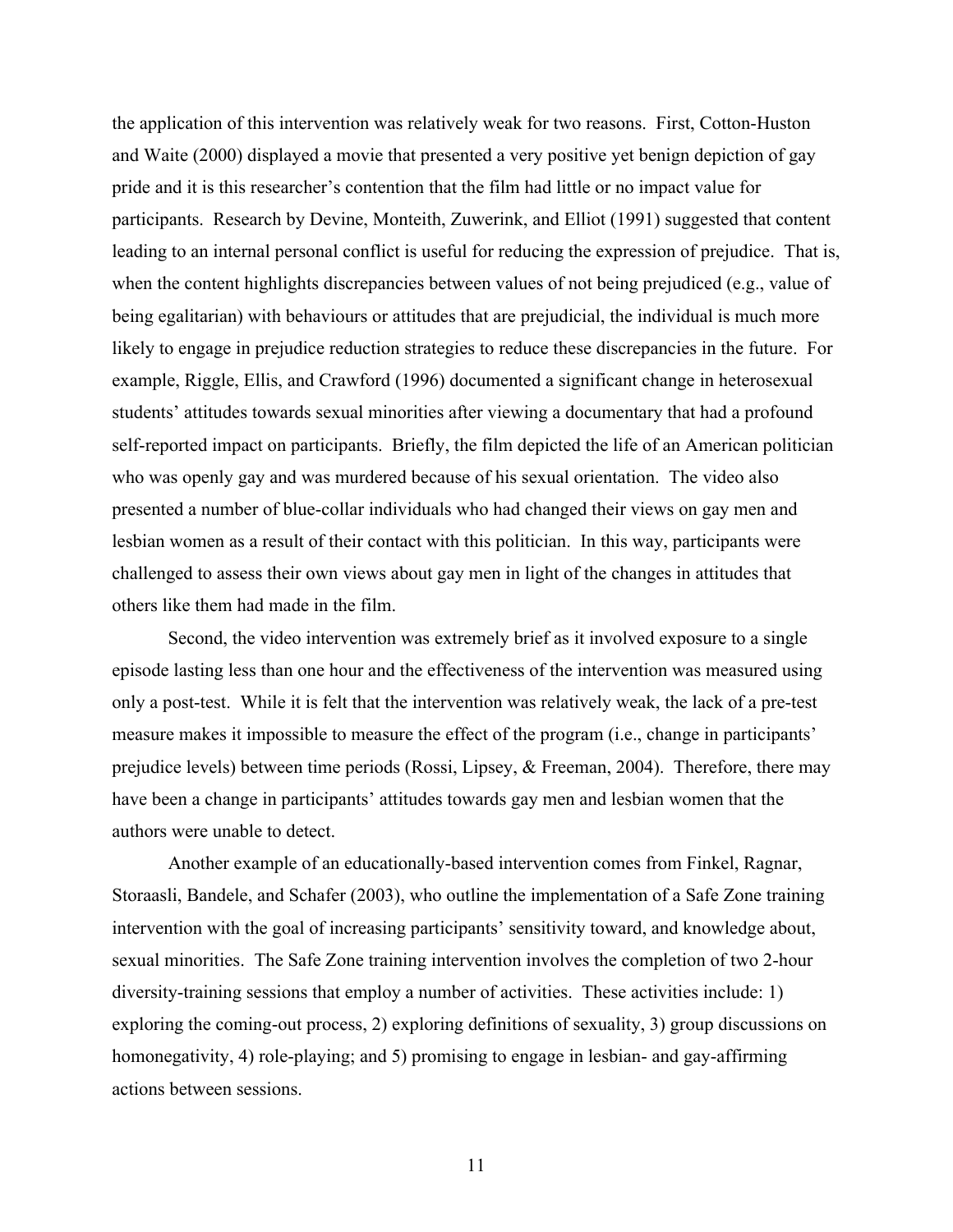The intervention outlined by Finkel et al. (2003) is very comprehensive as it combines a number of techniques designed to create awareness of the issues facing gay men and lesbian women and increase empathy for members of this social group. The combination of multiple strategies is particularly powerful, as similar interventions (e.g., Cramer, Oles, & Black, 1997; Serdahely & Ziemba, 1984) have been successful at reducing the attitudinal expression of homonegativity towards gay men and lesbian women. In addition, this approach has been documented to reduce the negative attitudes that individuals high in old-fashioned homonegativity possess (Serdahely & Ziemba).

Unfortunately, Finkel et al. (2003) did not conduct a comprehensive evaluation of their project. Instead, the authors asked participants to complete a number of post-test measures that included the Riddle Homophobia Scale (Wall, 1995), "I intend…" statement completion rate, and several qualitative questions concerning satisfaction with the process involved in Safe Zone. The results of the post-test measures indicated that participants' attitudes on the Riddle Homophobia Scale were quite positive, the majority (90%) completed the affirming behaviours that they intended to do between sessions, and the students' responses were quite positive with respect to the process involved in Safe Zone (92 % of students would recommend the program to a friend). However, it should be noted that the evaluation was subject to a number of social desirability and demand characteristic problems. In particular, the students were not given a pretest Riddle Scale and were also taught about the scale during the program. Further, the "I Intend..." statements were made publicly and no checks were made to ensure that the behaviour had actually been completed. Given these weaknesses, further evaluation of this intervention strategy is likely necessary. This research will be important as the scope of this intervention is relatively large and the implementation of this strategy is expensive when one considers the time and cost involved.

*1.4.2 Contact Theory.* A number of intervention strategies also rely on contact theory (Tucker & Potocky-Tripodi, 2006). This theory maintains that people who have multiple, intimate contacts with gay men and lesbian women will tend to have more positive attitudes toward sexual minorities because they are able to learn information about them that counteracts the negative messages about homosexuality upon which they may have based their initial attitudes (Basow & Johnson, 2000). For example, Grack and Richman (1996) outline an intervention that effectively utilizes the principles of contact theory. In their intervention, the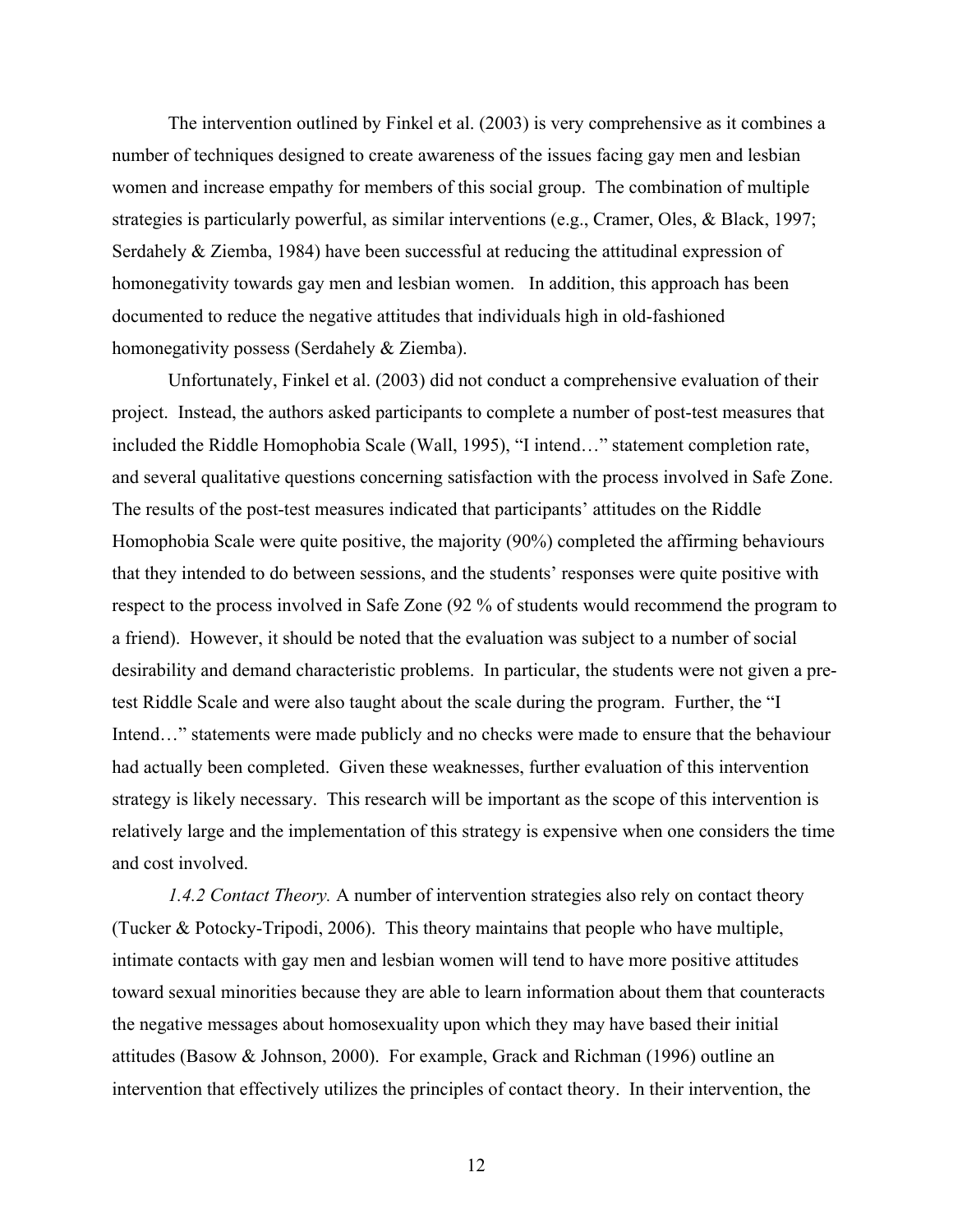authors had small groups of heterosexual participants complete difficult logic problems with actors who identified as gay or lesbian. The task required cooperative behaviour from all members and required the heterosexual participants to interact (i.e., have contact) with members of this social group. The results of this intervention demonstrated that those in the contact situation exhibited significantly more positive attitudes from their pre-test data. This result is not surprising, as other interventions that involve contact with gay men and lesbian women (e.g., Lance 2002; Nelson & Kreiger 1997) appear to foster attitude change. Additionally, contact with out-group members can foster the development of new behaviour patterns that participants can use when interacting with gay men and lesbian women. As participants engage in more interactions with sexual minorities their behaviours towards these groups will continue to change. This is important as behavioural change is usually a precursor to attitude change (Pettigrew, 1998). With regards to homonegativity, this is a significant issue, as researchers (e.g., Patel, Long, McCammon, & Wuensch, 1995; Roderick, McCammon, Long, & Allred, 1998) have documented a link between participants' homonegative attitudes and behaviours. For example, Roderick et al. (1998) reported that participants' scores on the Index of Attitudes Towards Homophobia (IAH, Serdahely & Ziembai, 1984) were moderately correlated with participants' tendency to engage in discriminatory behaviours towards gay men and lesbian women. Further, Franklin (2000) also found that those who engaged in discriminatory behaviours towards gay men and lesbian women held significantly more negative attitudes towards individuals from this minority group.

*1.4.3 Combination Approaches.* Finally, a number of intervention strategies have been developed that use a combination of contact theory and the cognitive/educational approach in their designs. The best examples of this combined approach involve discussion panels comprised of gay men and lesbian women (e.g., Cotton-Huston & Waite, 2000; Grutzeck & Gidycz, 1997; Nelson & Krieger, 1997). Generally speaking, the discussion panels last upwards of one hour and involve two components. The first is a narrative element in which the panellists (typically made up of both gay men and lesbian women) describe their own personal stories of being gay or lesbian. The second is a question and discussion component between the audience (a majority of whom are heterosexual) and the panel. The success of these interventions has varied; that is, some have found positive changes in participants' attitudes (e.g., Nelson & Krieger, 1997) while others have found no significant post-test differences (Cotton-Huston  $\&$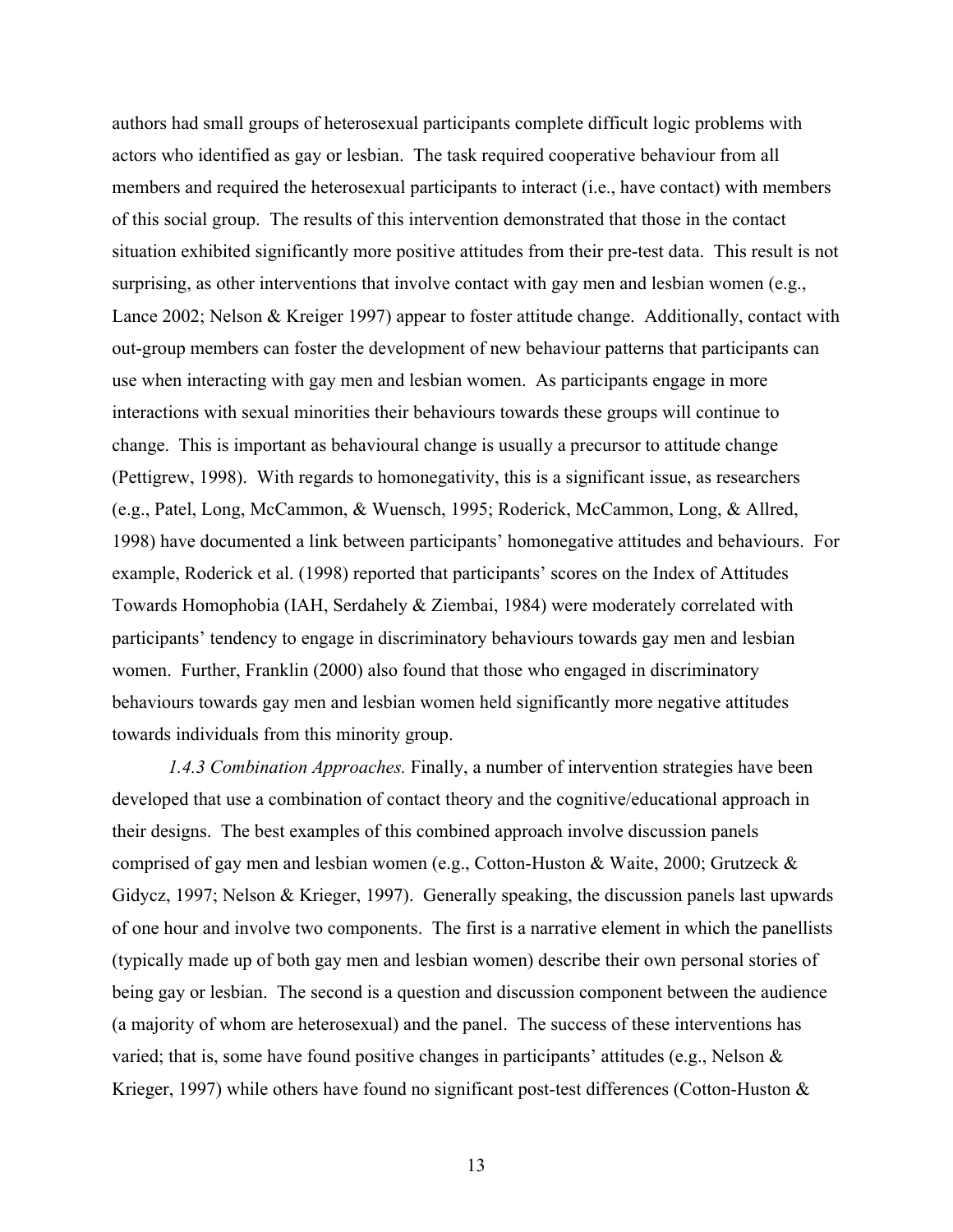Waite, 2000; Grutzeck & Gidycz, 1997). In addition, many reflect time-limited and expensive strategies for the reduction of homonegativity. Given these short-comings, efforts at identifying simpler strategies that could have a similar (if not greater) impact on the expression of homonegativity are critical. It is my belief that everyday interpersonal confrontation of homonegativity can reflect one such intervention strategy.

#### *1.5 Bias Reduction through Confrontation*

The exploration of the effect that confrontation can have on prejudice has been relatively limited. However, there are some compelling reasons for postulating that interpersonal confrontation could represent a powerful strategy for reducing homonegativity. First, prejudice reduction through *self-confrontation* has been a long-standing and effective strategy used by social scientists. For example, Rokeach and Cochrane (1972) demonstrated that participants experienced deep feelings of dissatisfaction when made aware of the inconsistency between their values and their racist attitudes and behaviours. Subsequently, in an effort to amend this contradiction, participants tended to change their attitudes and behaviours in order to obtain greater consistency with their value system (i.e., egalitarianism) and their prejudicial attitudes and discriminatory behaviours. The Rokeach and Cochrane protocol has been termed the value self-confrontation method and has been adapted successfully for research in the area of homonegativity. For example, work by Vicario, Liddie, and Luzzo (2005) has identified many of the stable values (e.g., salvation and obedience), measured by the Rokeach Values Survey Inventory (RVS; Rokeach, 1988), that are correlated with homonegative attitudes. They argue that values may offer a powerful framework from which to generate a number of plausible intervention strategies, particularly in the area of value self-confrontation.

Since the 1970s, Monteith (1993) has proposed a model of self-regulation for the reduction of prejudice. A diagrammatic representation of this cycle is found in Figure 1. The self-regulation model begins with the presence of out-group membership cues that often lead to the automatic activation of our knowledge of stereotypes that are held by both high- and lowprejudiced individuals (Devine & Elliot, 1995; Nelson, 2006). Often, this activation leads to spontaneous and unintentional stereotype use as these are highly accessible knowledge structures. For low-prejudiced individuals, who have a well internalized set of non-prejudiced values, this leads to a discrepant response.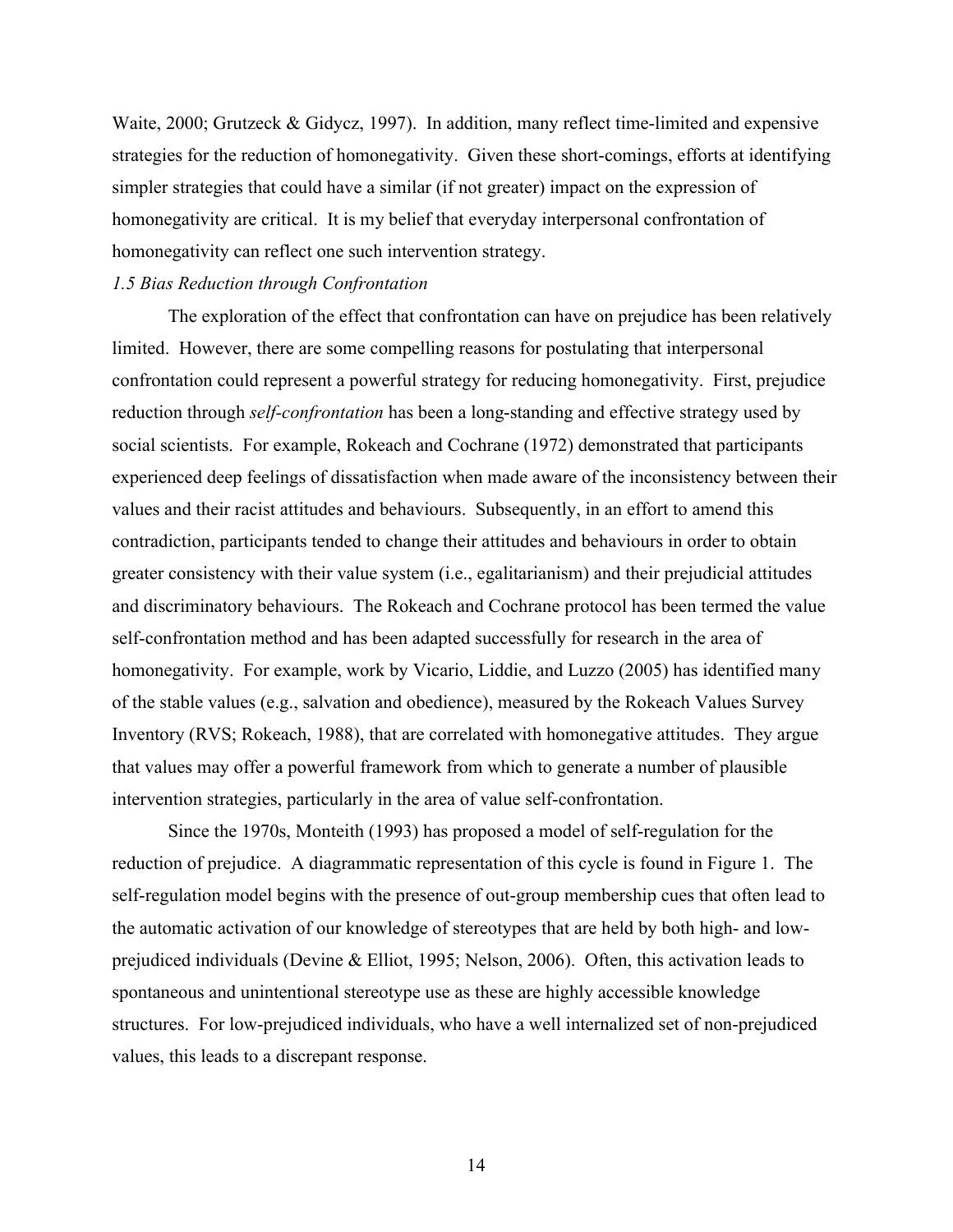If the individual becomes aware of this discrepant response, such awareness may foster negative affective states (e.g., guilt) that are directed towards the self and/or behaviour. These negative affective states are believed to trigger a heightened period of self-focus in which the individual is highly motivated to explore the discrepancy situation and to discover cues that can be used to avoid it in the future. Therefore, the hope is that when presented with the same cues, in future situations, the individual will inhibit the use of the automatically activated stereotype content about the out-group by deliberately replacing them with egalitarian responses (Monteith, 1993).

In the first of two initial studies, Monteith (1993) demonstrated that low-prejudiced participants did experience negative self-directed emotions and exhibited increased amounts of self-focused thoughts when made aware of the discrepancy between their values and automatically activated stereotypes. Interestingly, these individuals also spent a greater amount of time (when compared to high-prejudiced participants) reading an essay on the automatic nature of prejudice. Presumably, they were looking for cues that they could use in the future to avoid behaving in a discrepant manner. These results suggest that low-prejudiced participants do engage in a self-regulatory cycle when made aware of their discrepant responses. In the second study, Monteith was able to demonstrate that activation of the self-regulation cycle fostered the reduction of anti-gay behaviour as participants low in prejudice were more likely to rate homonegative jokes as less funny, creative, and witty. Therefore, it was believed that the participants had learned cues to recognize situations that have the potential to lead to unintentional bias responses, as a result of past activation of the self-regulatory cycle.

This model has been tested in a number of subsequent studies (e.g., Blanchard, Lilly, & Vaughn, 1991; Monteith, Ashburn-Nardo, Voils, & Czopp, 2002; Monteith et al., 1996; Monteith & Voils, 1998) and the results appear to support the self-regulatory model. While a large proportion of this research has focused on racial prejudice, some research (beyond the initial study) has been conducted in the area of homonegativity (e.g., Devine, Monteith, Zuwerink, & Elliot, 1991; Monteith et al., 1996).

For example, Devine et al. (1991) demonstrated that, when heterosexual participants were made aware of the discrepancy between the responses they *would* have made (these tended to be more homonegative) and the responses they *should* have made (these tended to be more egalitarian) when interacting with gay men and lesbian women, greater feelings of global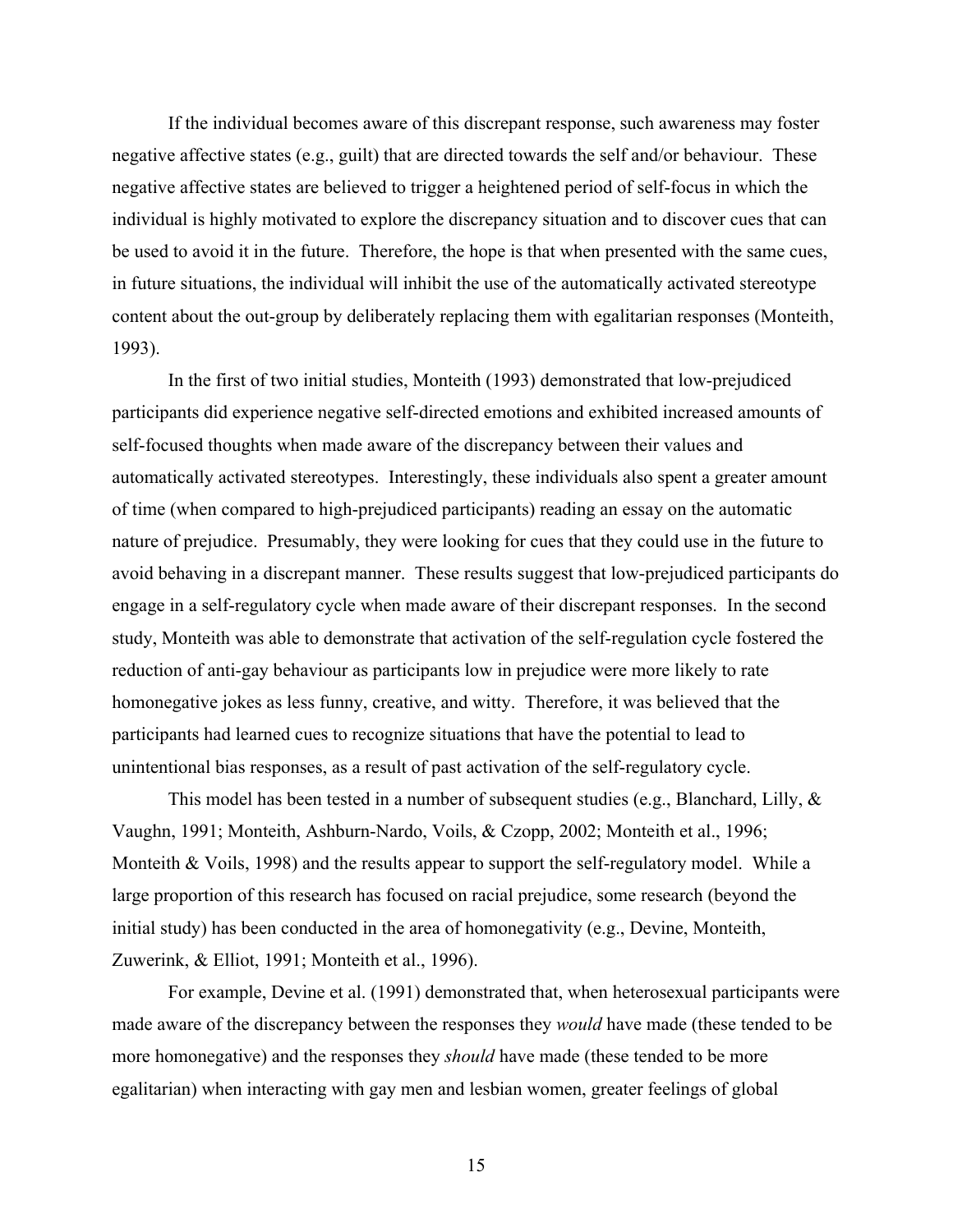discomfort and self-directed guilt and shame were evident. In a more recent study, Monteith et al. (1996) demonstrated that, when a non-prejudiced opinion was expressed by a confederate, participants vocalized fewer homonegative opinions. That is, the activation of egalitarian norms encouraged participants to exhibit less prejudice. Interestingly, prejudicial opinions that were expressed by the confederates did not have a significant effect on participant behaviour. Specifically, participants were not more likely to provide a homonegative opinion and this result led the authors to conclude that the norms opposing homonegativity are stronger than those supporting homonegativity.

It would appear that self-confrontation is an effective strategy for reducing prejudice and evidence does exist for the utility of this strategy in areas such as homonegativity. However, there are important limitations to the effectiveness of self-induced confrontations, as research has suggested that the reduction of prejudice through self-confrontation is highly dependent upon the individual being aware of his or her biased affective, cognitive, or behavioural responses and being motivated to address them (Czopp, Monteith, & Mark, 2006). While a powerful model, Monteith (1993) may underestimate or downplay the role of awareness in her model. That is, past research has suggested that stereotypes and subsequent behaviours based upon those stereotypes are activated in an automatic rather than a controlled fashion (Bargh, 1999; Nelson, 2006). This automatic activation often leads to discriminatory behaviours that unintentionally occur beyond the individual's awareness. This is even true of low-prejudiced individuals who espouse non-biased and egalitarian views. It is generally believed that this automatic activation results from global acquisition of stereotypes and their contents during the socialization process (Devine & Elliot, 1995).

From this evidence, it may be overly optimistic to expect that individuals in an everyday situation will be aware that they are behaving in a prejudicial and/or discriminatory fashion. It is more likely that these behaviours will go unnoticed and that the self-regulatory cycle will not be engaged. In addition, Monteith (1993) argues that prejudice reduction occurs in a step-by-step fashion such that repeated activation of the cycle will improve one's ability to reduce discriminatory responses. However, this process may be slowed even further if individuals are continually unaware that they are acting on automatically activated stereotypes. Given these critiques, it is believed that confrontation from others may be important for fostering the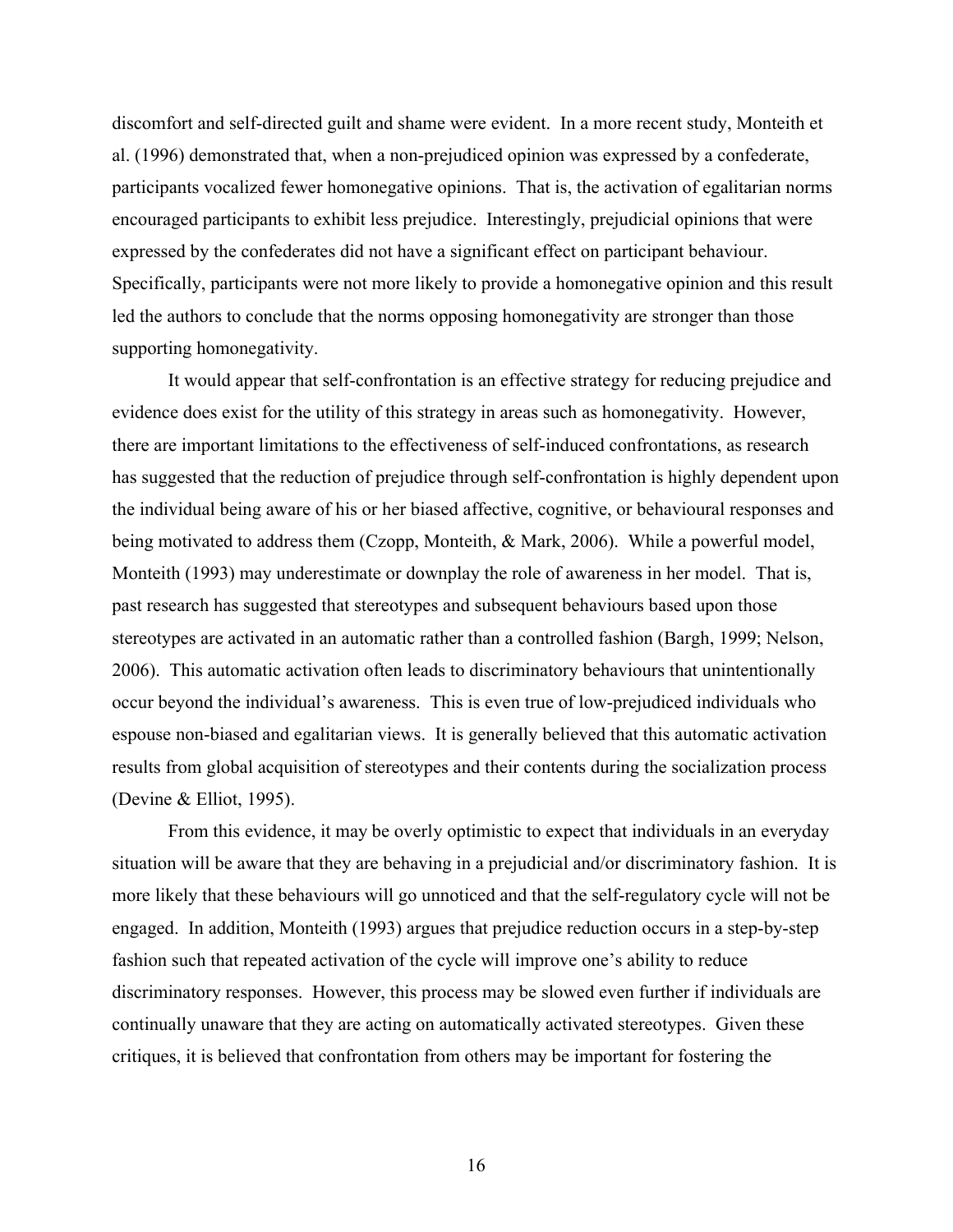initiation of this self-regulatory mechanism. Research by Czopp and Monteith (2003) underscores this observation and is outlined below.

In two studies, Czopp and Monteith (2003) examined how people responded to being confronted about their discriminatory behaviour. As predicted, participants exhibited greater discomfort, compunction, and concern after being confronted about discriminatory behaviour. Interestingly, these effects were influenced by two other interpersonal factors.

First, the authors determined that the target of the discrimination had an important influence on the effect of the confrontation. Participants indicated feeling much more guilt and discomfort when confronted about their imagined racist responses (i.e., towards Blacks) than when confronted about their imagined sexist responses (i.e., towards women). This result led Czopp and Monteith to concur with other researchers (e.g., Glick & Fiske, 2001) that, in the minds of participants, sexism is perceived as less severe than racism.

Second, Czopp and Monteith demonstrated that the group membership of the confronter had an important influence on the effect of the confrontation (i.e., the effectiveness of the confrontation was enhanced when it was made by an individual who was not a member of the out-group targeted in the scenario). For example, a man confronting someone about his or her sexist attitudes towards women garnered a stronger response than did a woman confronter about the same issues. That is, once confronted, they felt greater self-directed negative affect such as guilt and disappointment (i.e., affective reaction), and stated that they would think (i.e., cognitive reaction) that they were wrong and apologize (i.e., intended behavioural reaction). This result led the authors to conclude that not all confronters will be equally effective. Specifically, it is believed that confrontations are taken less seriously and discounted more readily as typical when the confronter confirms group-based expectations (e.g., "She is just another woman complaining about sexist remarks!").

The Czopp and Monteith (2003) study provides an intriguing yet simple strategy for the reduction of racism and sexism. However, this strategy has yet to be extended to the area of homonegativity. Given the nature of prejudice, it is felt that this extension is warranted. Numerous researchers (e.g., Aberson & Dora, 2003; Davies, 2004, Morrison & Morrison, 2002) have advocated viewing all prejudice as a generalized phenomenon that is rooted in intolerance (O'Bryan, Fishbein, & Ritchey, 2004). As a result, participants' negative attitudes towards one social group such as Blacks often correlate with negative attitudes towards other minority groups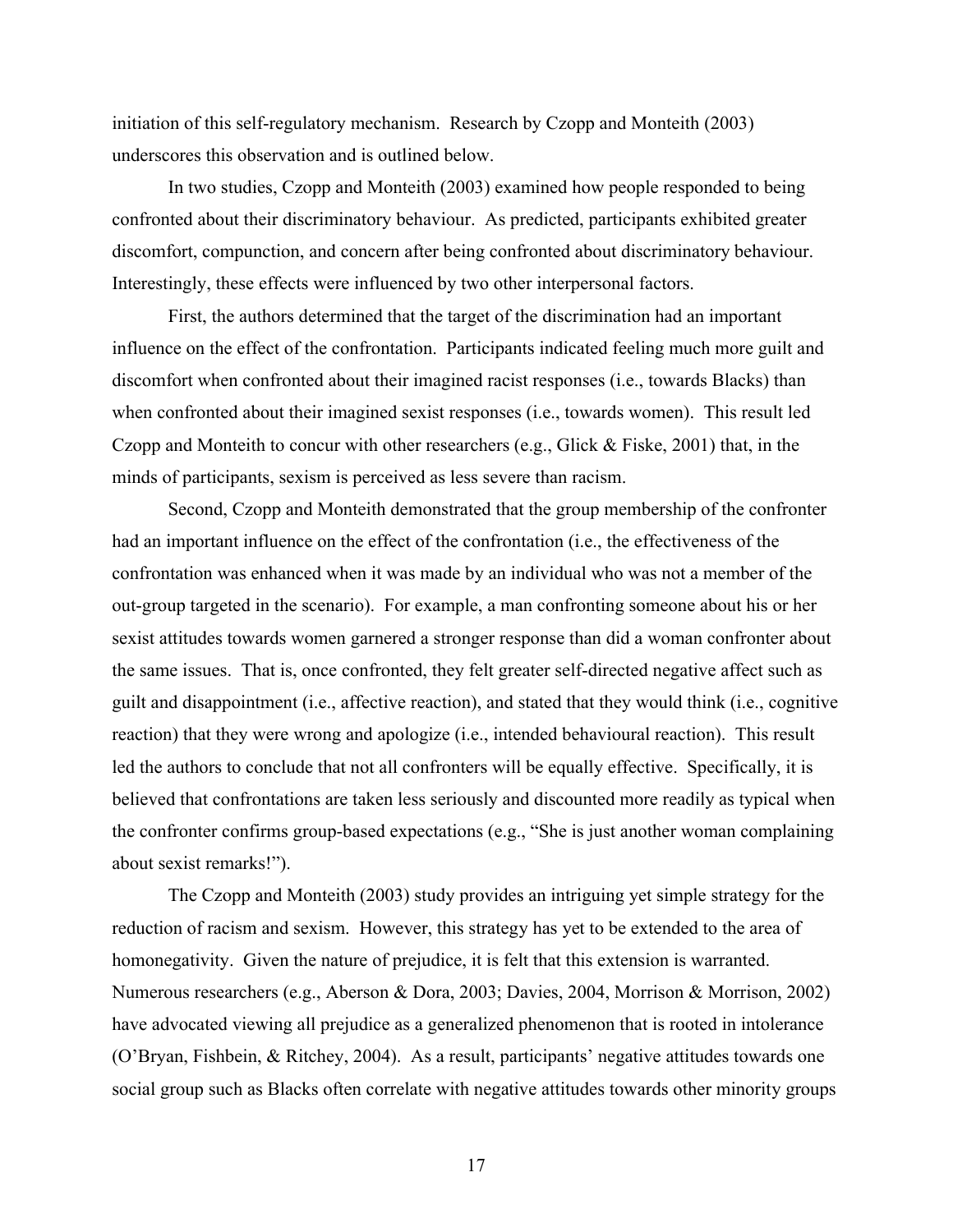such as women and gay men. The argument then would be that trends observed from one phenomenon (e.g., racism) may surface in other phenomena (e.g., homonegativity) and vice versa (Morrison et al., 2005). Given the generalized nature of prejudice, it is believed that confronting homonegativity can foster a similar reaction to that demonstrated by Czopp and Monteith (2003) in racist and sexist situations. It is the goal of the proposed study to extend this methodology to explore confrontations of bias directed towards both gay men and lesbian women.

The recognition of homonegative attitudes and behaviours as socially unacceptable suggests that a norm exists within society that opposes such homonegative responses (Monteith, Deenan, & Tooman, 1996). Therefore, it is hypothesized that, considering socialization has instilled within us values of egalitarianism and fairness (Devine et al., 1991), participants will experience concern (e.g., feeling bad, worrying about what others will think) when confronted about their biased responses in general. Also, following Czopp and Monteith (2003), it is hypothesized that low-prejudiced individuals will evidence greater self-directed concern (i.e., feelings of shame and guilt). Conversely, it is hypothesized that high-prejudiced individuals will evidence greater other-directed concern as they are expected to exhibit irritation and anger towards the confronter.

In summary, it is believed that interpersonal confrontations will lead to greater feelings of concern for both high- and low-prejudiced individuals. However, can all confrontations be considered equal in their ability to produce a response from those who are confronted? The proceeding discussion will outline a number of factors that are likely to influence the effect that an interpersonal confrontation can have.

#### *1.6 Target Groups*

Most of the methodologies utilized in the empirical literature have explored attitudes towards sexual minorities in non-gendered terms by referring to either homosexuals or homosexuality (Herek, 2000). Using these terms negates researchers' ability to explore and discover differences between heterosexual females' attitudes towards gay men and lesbian women. Further, participants may interpret such general terms to represent one sex over the other. That is, when presented with the word "homosexual," the participant may interpret this as referring solely to a gay man or solely to a lesbian woman. For example, when Black and Stevenson (1984) asked participants what they thought of when presented with the term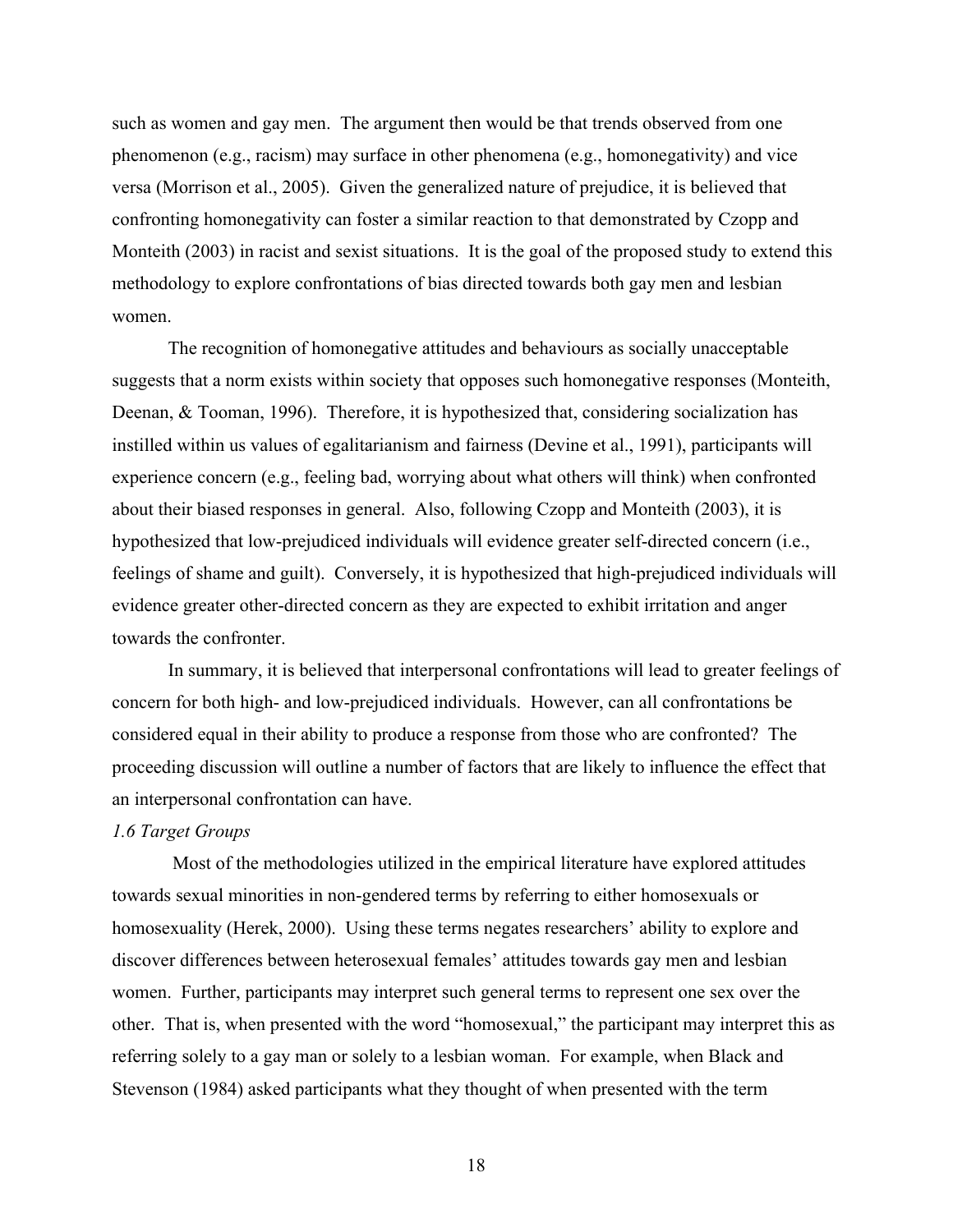homosexual, 75% of participants indicated that they thought of men. Therefore, it is necessary to be very specific in the language that is used in our experimental designs as one target may elicit different attitudes and behaviours when compared to the other.

In addition, the research literature is somewhat mixed as to the extent to which heterosexual women's attitudes differ between gay men and lesbian women. Some studies have suggested that heterosexual women exhibit more negative attitudes towards lesbian women than gay men (e.g., Larsen, Cate, & Reed, 1980; Kite & Deaux, 1986), while others have suggested that there is little difference in attitudes between the two targets (Herek, 1988; Herek, 2000). While the general consensus appears to be that heterosexual women display only marginal differences in their attitudes towards the two groups (See Kite & Whitley (1996) for a review), it would be prudent to explore any differences that may exist in female participants' reactions to confrontations of bias directed towards gay men versus lesbian women. It is hoped that this exploration would highlight how interpersonal confrontation interventions are influenced by the target of the homonegative behaviour.

### *1.7 Different Confronters*

Czopp and Monteith (2003) successfully demonstrated that the group membership of the confronter had a marked effect on participants' responses (i.e., the vested interest of the in-group member would work to discount the confrontation, whereas the effect of an out-group member's confrontation would be enhanced). This thesis sought to extend this methodology to the area of homonegativity. The manipulation of confronter group membership was identical to that utilized by Czopp and Monteith (2003). However, four confronter groups were used: 1) a gay man; 2) a lesbian woman; 3) a heterosexual woman; and 4) a heterosexual man. The inclusion of the four confronter types allowed us to explore the intersection of sexual orientation and gender and the effect that it has on participants' reaction to being confronted. In this way, we were able to determine if sexual orientation, gender, or both are important factors for the effectiveness of confrontations as a strategy for reducing prejudice. Following the Czopp and Monteith (2003) study, it was hypothesized that the lesser the vested interest the confronter is perceived as having, the greater the effectiveness of the confrontation.

#### *1.8 Study Overview*

The purpose of this study was to replicate and extend Czopp and Monteith's (2003) methodology to the area of homonegativity. It is felt that interpersonal confrontation can be an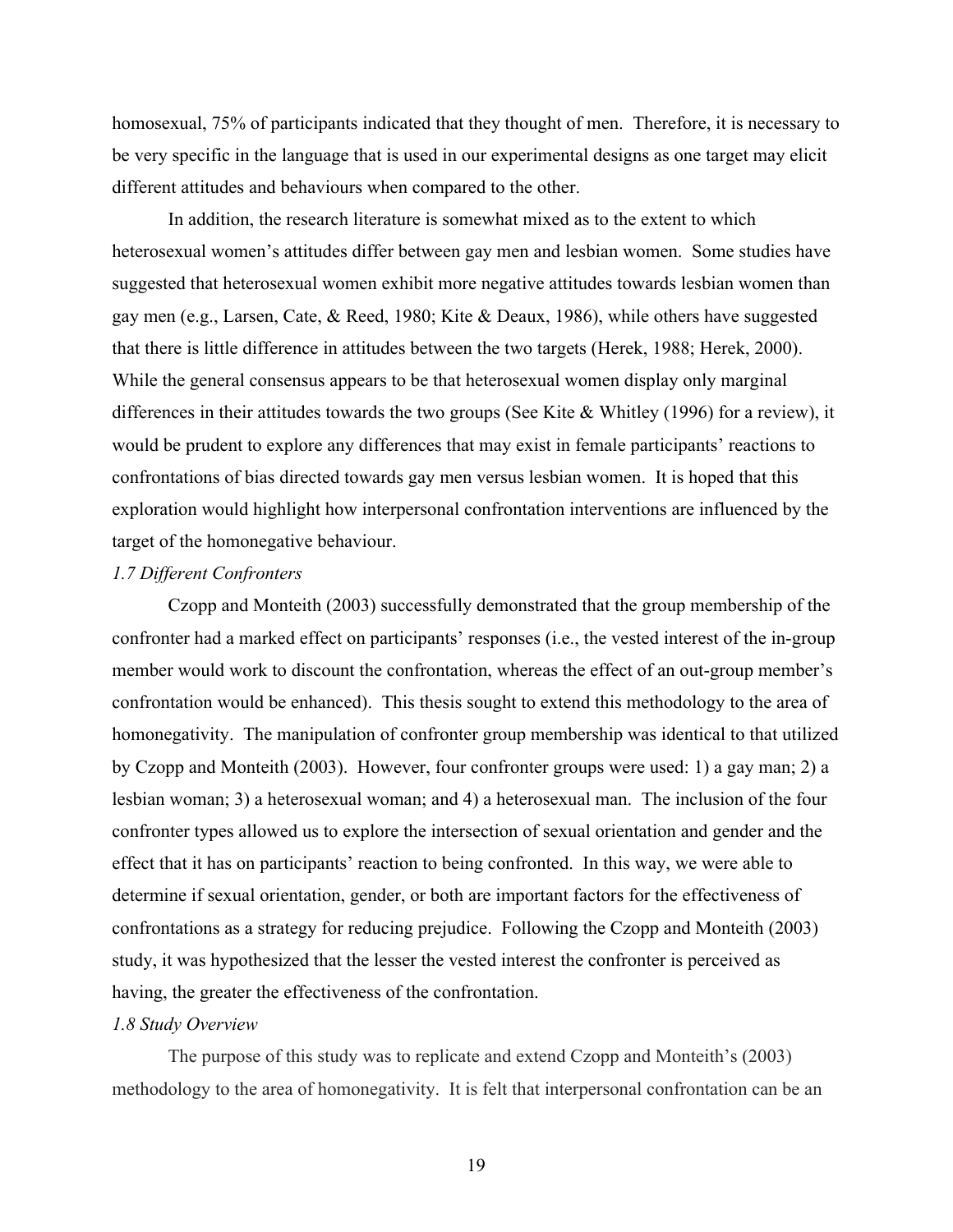important strategy for reducing homonegativity for both high- and low-prejudiced women. However, it is also my belief that the target of the homonegativity and the group membership of the confronter play important roles in determining the effectiveness of the confrontation. The hypotheses investigated were: 1) low-prejudiced participants will evidence greater self-directed concern (i.e., feelings of shame and guilt) and apologetic behavioural intentions; 2) highprejudiced participants will evidence greater other-directed concern (i.e., feelings of anger and irritation towards the confronter) and antagonistic behavioural intentions**;** and 3) the vested interest of the confronter will be inversely associated with the effectiveness of confrontation. Finally, while no specific predictions were made, this research was designed to explore differences in female participants' reactions to confrontations of homonegative behaviour directed toward gay men versus lesbian women.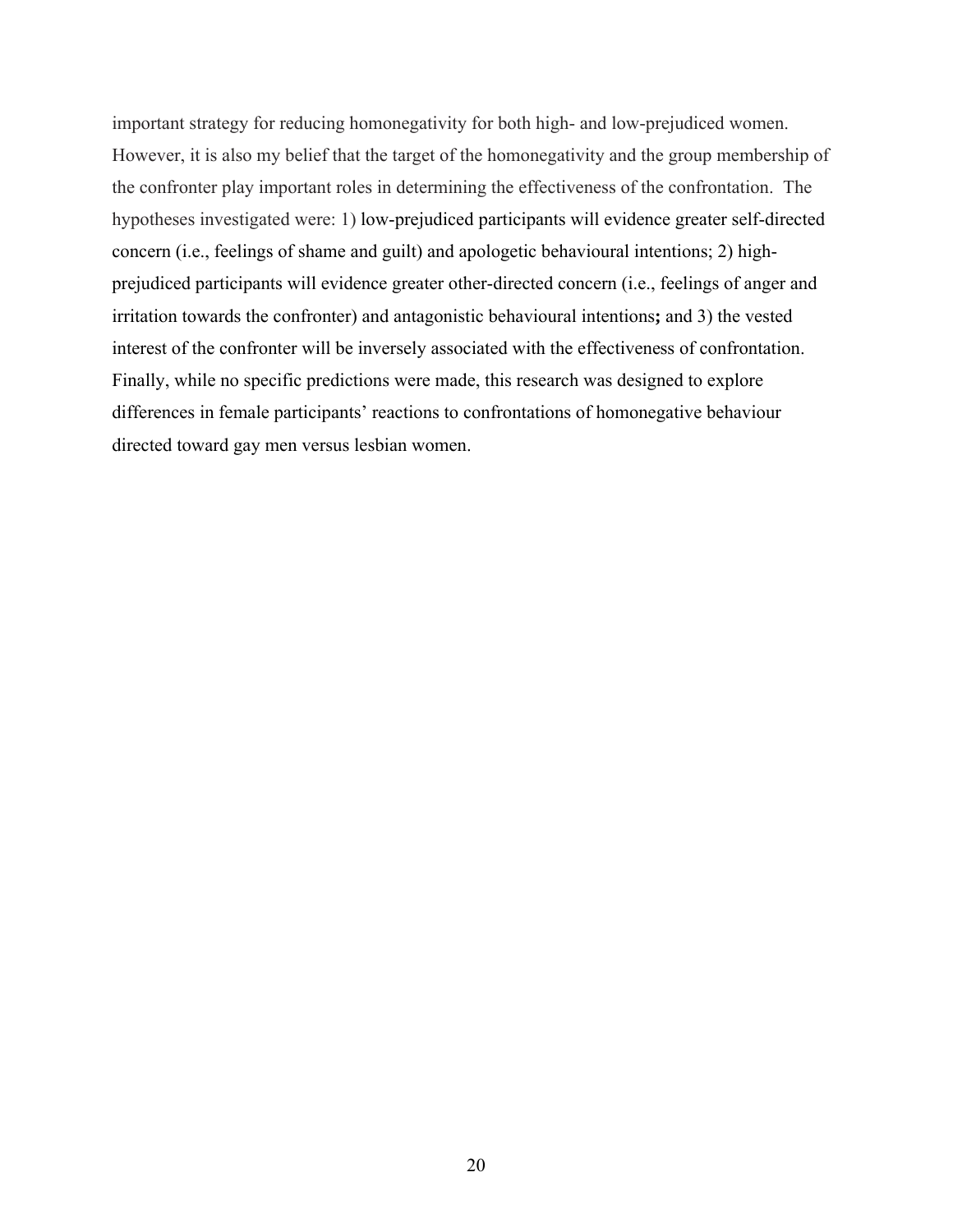#### **CHAPTER TWO - METHODOLOGY**

#### *2.1 Participants*

2.1.1 *Recruitment.* In total, 315 female volunteers were recruited from three sources for this study. First, 146 participants were obtained from the Psychology Participant Pool and were given a single course credit for participating. Second, 90 participants were recruited from the general student population at the University of Saskatchewan via an advertisement placed on the on-line Personalized Access to Web Services (PAWS<sup>1</sup>) system's bulletin board. Participants from the general student population were given the opportunity to enter their names into two draws for \$100.00. Finally, 79 family members and friends (60 students, 19 general population members) of the primary researcher were recruited. These participants were not compensated for participating.

Unfortunately, a number of participants were removed in order to meet the inclusion criteria (1) 5 participants were removed as they self-identified as lesbian women; and 2) 12 participants were removed as they failed the manipulations check and statistical assumption<sup>2</sup>s for the analyses used in this study). After removing these participants' responses, the total sample consisted of 286 female volunteers who completed the study and met the inclusion criteria. All of the participants were fully informed as to the purpose and procedures of the study. Upon completion, participants were fully debriefed as to the nature of the study and given their compensation as outlined in the informed consent sheet.

2.1.2 *Demographic Information.* The majority of the participants who completed the study were Caucasian (86.7%) and exclusively heterosexual (82.4%). The participants' ages ranged from 17 to 52 years ( $M = 22.25$ ,  $SD = 5.32$ ). Further, 193 (68 %) of the participants indicated that they were either very liberal ( $n = 26$ ; 9.1 %), liberal ( $n = 81$ ; 28.3 %), or somewhat liberal ( $n = 86$ ; 30.1%). In addition, 64 participants (22.6%) indicated that they were either very religious ( $n = 19$ ; 6.6%) or quite religious ( $n = 45$ ; 15.7%). Finally, approximately 60% ( $n =$ 170) of the participants reported attending religious services only on special occasions ( $n = 91$ ; 31.8 %) or never  $(n = 79; 27.6%)$ . Additional demographic information about the participants who completed the study can be found in Table 1.

<sup>&</sup>lt;sup>1</sup> The PAWS system provides on-line accounts to all students and staff on the University of Saskatchewan campus <sup>2</sup> Box Plots and Mahalanobis' distance analyses were used to detect both univariate and multivariate outliers. Participants who scored as extreme outliers were removed from the study.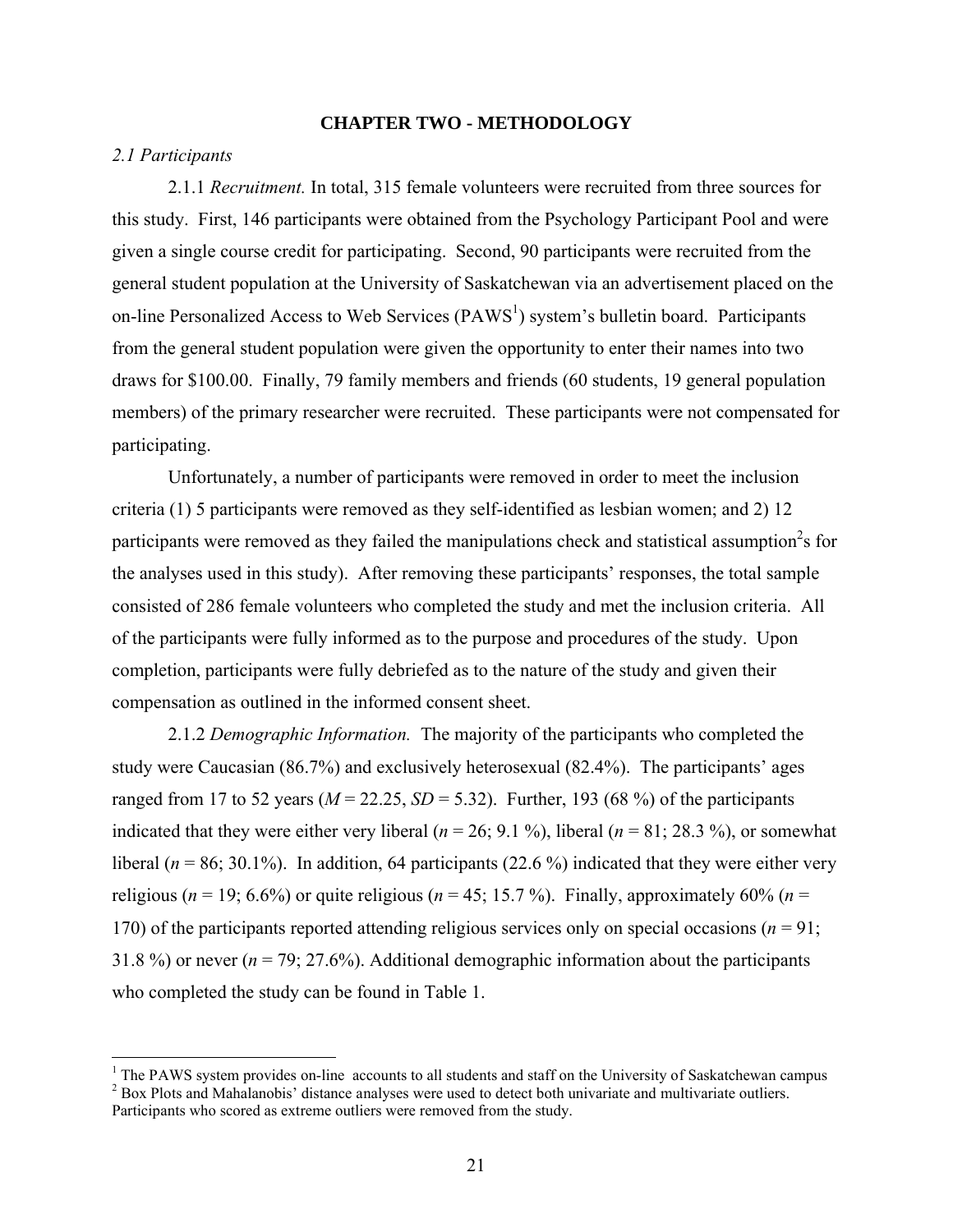#### *2.2 Materials*

*2.2.1 Questionnaire Format.* All of the participants received a questionnaire containing the experimental materials. Specifically, the questionnaire contained: 1) the Modern Homonegativity Scale, 2) three Interpersonal Confrontation Situations, 3) an Affective Reactions Scale, 4) a Thought and Behavioural Reactions Scale, and 5) an Impression of the Confrontation Scale. While the order of the materials remained constant for all participants, participants could complete the questionnaire in one of two formats. Initially, participants were asked to complete the questionnaire in a pencil-and-paper format. However, given time and resource constraints, an on-line version of the questionnaire was developed in order to gain access to a larger number of students during the data collection phase of the study. In total, 253 participants (88.5%) completed the questionnaire using the on-line version; whereas, 33 participants (11.5 %) completed the questionnaire using the pencil-and-paper format.

#### *2.3Measures*

*2.3.1 Modern Homonegativity Scale.* The Modern Homonegativity Scale (MHS; Morrison & Morrison, 2002) contains two parallel forms: one for gay men (MHS-G) and one for lesbian women (MHS-L). Each form contains 12 items and measures participants' level of agreement with contemporary concerns about gay men and lesbian women, respectively. A sample MHS-G scale item is: "Many gay men use their sexual orientation so that they can obtain special privileges." A copy of both the MHS-G and the MHS-L can be found in Appendix A. Participants' level of agreement was measured on a 5-point Likert-type scale (1= strongly disagree; 5 = strongly agree). Scores on each measure could range from 12 to 60, with higher scores representing greater modern homonegativity. Past research has documented the MHS-G and MHS-L as possessing good psychometric properties (Morrison & Morrison, 2002).

*2.3.2 Interpersonal Situations.* Three interpersonal situations were adapted from the scenarios used by Czopp and Monteith (2003; Study 2) to depict bias directed towards the target groups of interest in this study (i.e., gay men and lesbian women). Each scenario was designed to portray the participant as engaging in a transgression that he or she was then subsequently confronted about by another individual. Specifically, the first two scenarios were designed to be filler scenarios (e.g., stealing a neighbour's paper and being confronted by group members on lack of performance). The critical third situation was designed to describe the participant as engaging in a subtle homonegative response (e.g., laughing at a homonegative joke) that could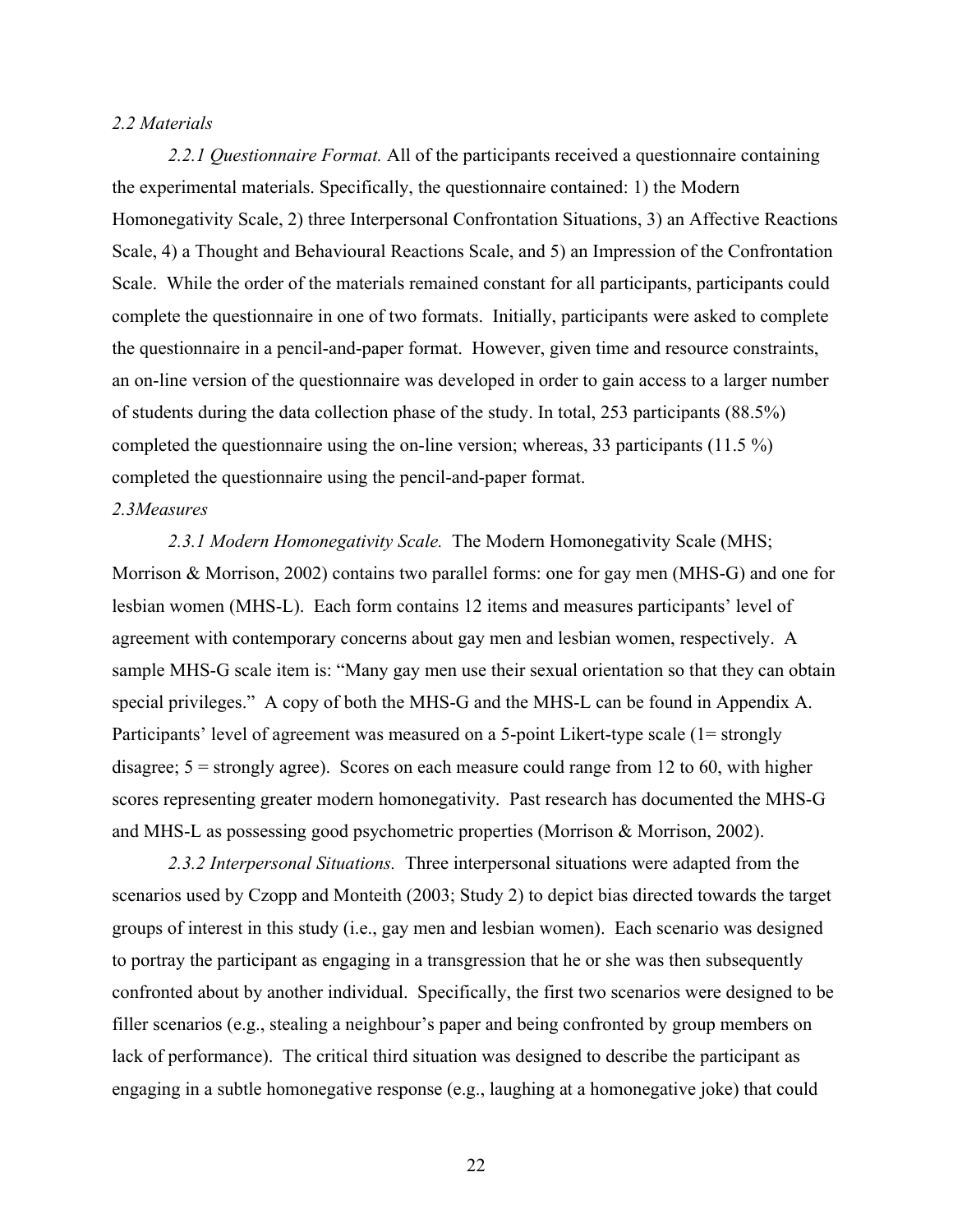be considered a biased response for both lesbian and gay target groups. See Appendix B for a copy of the scenarios. The experimental manipulations of the variables of interest (i.e., target group and group membership of the confronter) were made in the third interpersonal situation. Depending upon the experimental condition, participants were to imagine themselves as making either a gay-biased or lesbian-biased response and then being subsequently confronted by a gay man, lesbian woman, heterosexual man, or heterosexual woman. The scenarios were designed to be equivalent between experimental conditions except for the group targeted and the group membership of the individual who is the confronter.

In order to equate the two versions of the critical scenario, pilot testing was conducted in order to identify two parallel jokes. Therefore, 19 second year university students (8 men and 11 women) were asked to evaluate 23 jokes (11 jokes were directed towards gay men; 10 jokes were directed towards lesbian women; 2 jokes were taken from the original Czopp and Monteith (2003) study for comparison) on three dimensions measuring how funny each joke was, how offensive each joke was, and how clear each joke was. Each dimension was rated on a scale from 1 (Not at all Funny/Offensive/Did not at all understand the joke) to 5 (Very Funny/Offensive/ Understood the joke completely). The purpose of this testing was to identify a pair of jokes from the same content area (e.g., nature of homosexual sexual behaviour) that were also clear to the participants. Following this procedure, two parallel jokes were selected that drew upon the same content area, had near identical wordings, and were rated as very clear by participants. The jokes selected were as follows: 1) "What do you call a gay dinosaur? A Megasore-ass; and 2) What do you call a lesbian dinosaur? A Lick-alota-pus. A set of paired t-tests demonstrated no significant differences in the way that participants rated the jokes on the three dimensions of interest. In particular, participants did not rate the gay joke  $(M = 3.42, SD = 1.17)$ as significantly more funny than the lesbian joke  $(M = 3.00, SD = 1.41)$ ,  $t(18) = 2.04$ ,  $p = .06$ . The participants did not rate the gay joke ( $M = 3.26$ ,  $SD = .93$ ) as significantly more offensive than the lesbian joke ( $M = 3.11$ ,  $SD = .99$ ),  $t(18) = 1.00$ ,  $p = .33$ . Finally, the participants did not rate the gay joke ( $M = 4.47$ ,  $SD = .69$ ) as significantly more clear than the lesbian joke ( $M =$ 4.52,  $SD = .77$ ,  $t(18) = -.27$ ,  $p = .79$ .

The third scenario was purposely designed to depict subtle homonegative behaviour for two reasons. First, subtle verbal responses fit well with current documentation of the types of discrimination that heterosexual individuals display, particularly in university and college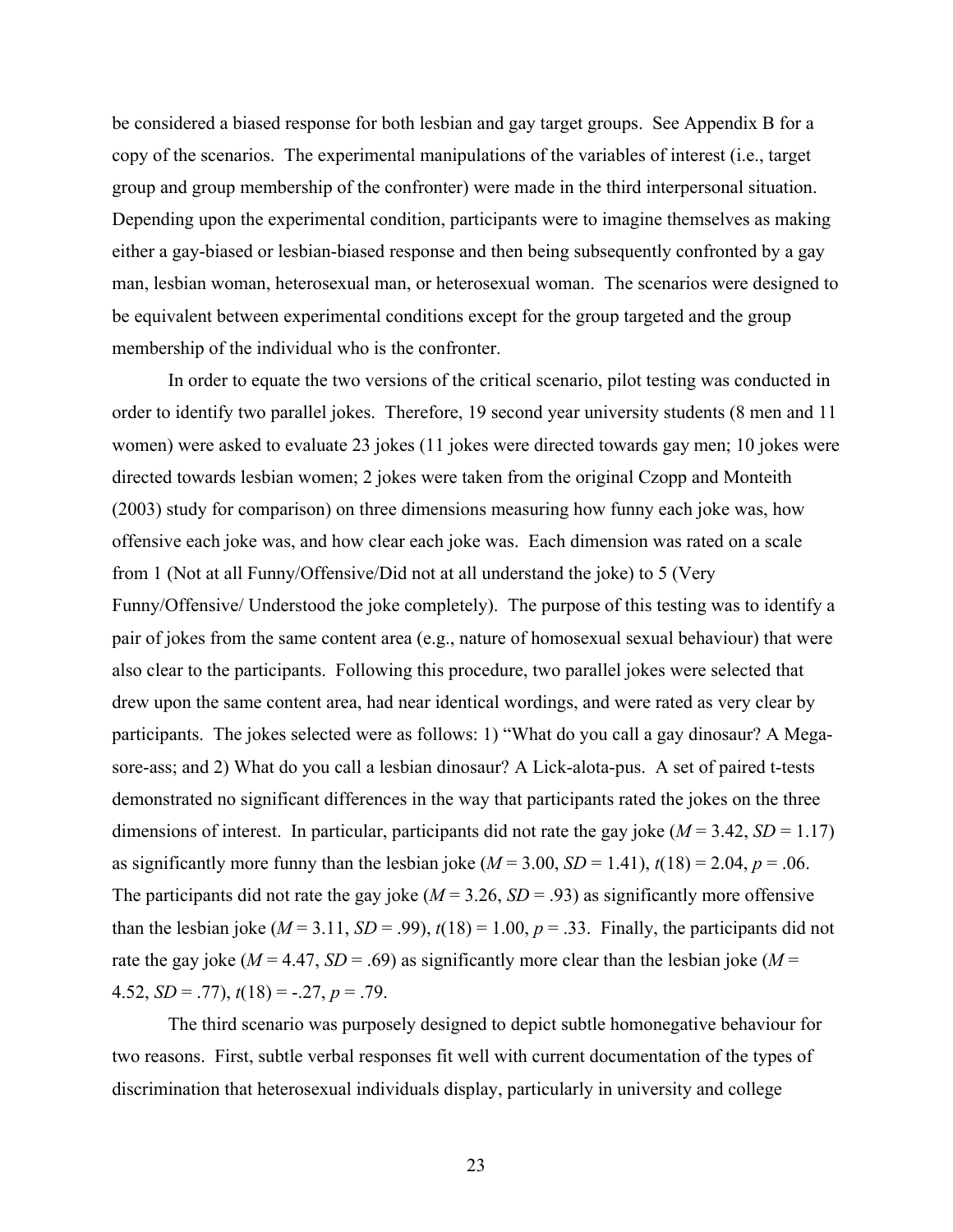settings. For instance, Franklin (2000) determined through self-reports that homonegativity more often occurs in the form of verbal transgressions than physical altercations. In addition, even those who had not participated in discrimination had witnessed high rates of verbal abuse directed towards sexual minorities. Therefore, it is believed that participants will be better able to imagine themselves as making a biased verbal remark rather than an overt display of discrimination. Second, the biased response needs to be subtle in nature as this type of behaviour is more likely to go unnoticed and thus require someone (the confronter, in this case) to bring it to the individual's attention. Furthermore, the behavioural expression of modern homonegativity has been documented to be subtle in nature as those who are prejudiced do not wish to appear as such (Morrison & Morrison, 2002). Therefore, participants are presumed to be better able to imagine behaving this way.

*2.3.3 Affective Reactions.* Participants' affective reactions to being confronted were measured using 18 items obtained from past research on prejudice reduction (Czopp & Monteith, 2003; Monteith, Ashburn-Nardo, Voils, & Czopp, 2002). A list of the affective reaction items can be found in Appendix C. In accordance with past research, these items were analysed using principal components analysis with oblique rotation to yield a number of response indexes. The extent to which participants believed that the affective responses would be reflective of how they would feel in the confrontation situation were assessed using a 5-point response format (1= does not apply at all; 5 = applies very much), with higher scores denoting greater anticipated affective responses to the confrontation.

*2.3.4 Thought and Behaviour Reactions.* Participants' thought and behavioural reactions were assessed using a 12-item measure adapted from Czopp and Monteith (2003). Specifically, 6 items were used to assess participants' thoughts in reaction to being confronted. The 6 items are believed to reflect: 1) self-conflict, 2) self-reflection, 3) other-directed thoughts, 4) bias not perceived, 5) bias justified, and 6) hostility. A sample item denoting self-conflict is: "I would think that I am wrong, I should not have done that." The remaining 6 items were used to assess participants' behavioural reactions to being confronted. These 6 items are believed to reflect: 1) correction, 2) discussion, 3) concession, 4) unintentional bias, 5) bias defended, and 6) hostile behaviour. A sample item denoting correction is: "I would apologize and try to avoid the behaviour in the future." A list of the thought and behaviour reaction items can be found in Appendix D. The extent to which participants believed the thoughts and behaviours to be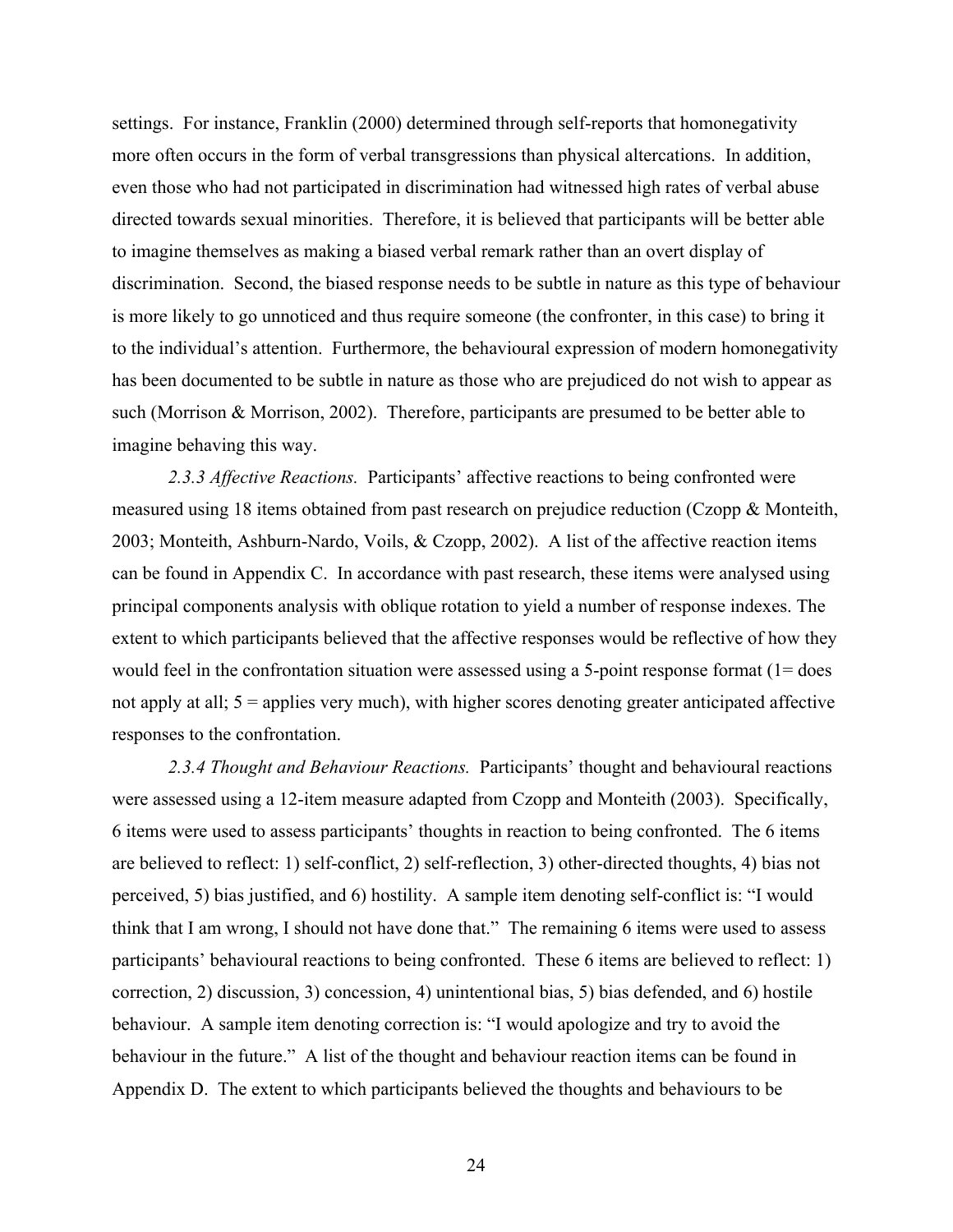reflective of how they would respond were assessed using a 5-point scale (1= does not apply at all; 5 = applies very much), with higher scores denoting greater perceived thought and behavioural reactions. Principal components analysis with oblique rotation has demonstrated this measure yields two factors that have good internal reliability. Previous research has demonstrated the following components: 1) Compunction ( $\alpha$  = .78), and 2) Antagonism ( $\alpha$  = .72).

*2.3.5 Interpretation of Confrontation.* Five additional questions were asked to help gauge participants' interpretations of the confrontation. Two items, taken from Czopp and Monteith (2003), were used to measure the legitimacy of the confrontation directed towards them (e.g., "How reasonable do you think the other person is being?" and "To what extent do you think the confronter is overreacting in this situation?"). Two items, also taken from Czopp and Monteith, were used to measure the perceived severity of the biased behaviour (e.g., "To what extent would you be concerned that you had offended the other person?" and "How much do you think your behaviour upset the other person?"). Finally, a fifth item was used to explore the extent that participants would expect the various confronters to engage in this type of confrontational behaviour. For example, "To what degree would you expect a gay man (lesbian woman, heterosexual man, heterosexual woman, neighbour, or classmate) to confront you in similar situations to the one you just read?

2.3.6 *Demographic Information.* Participants were also asked to complete seven demographic items at the conclusion of the study. Information such as age, sex, ethnic background, and sexual orientation was collected. Further, single item measures were used to assess political conservatism (i.e., participants were asked to indicate whether they were very liberal, liberal, somewhat liberal, somewhat conservative, conservative, or very conservative), as well as the frequency with which they attend religious services (i.e., regularly, now and then, on special occasions, never) and their religious self-schema (i.e., if they are very, quite, somewhat, or not at all religious). Past research using these single item measures of political conservatism (Gerbner, Gross, Morgan, & Signorielli, 1994) and religious behaviour and self-schema (Gorsuch & McFarland, 1972) found them to be psychometrically sound.

*2.3.7 Manipulations Check.* In order to ensure that participants were aware of the experimental manipulations, participants were asked to indicate, without going back and reviewing the materials, the gender (male or female) and sexual orientation (gay or lesbian) of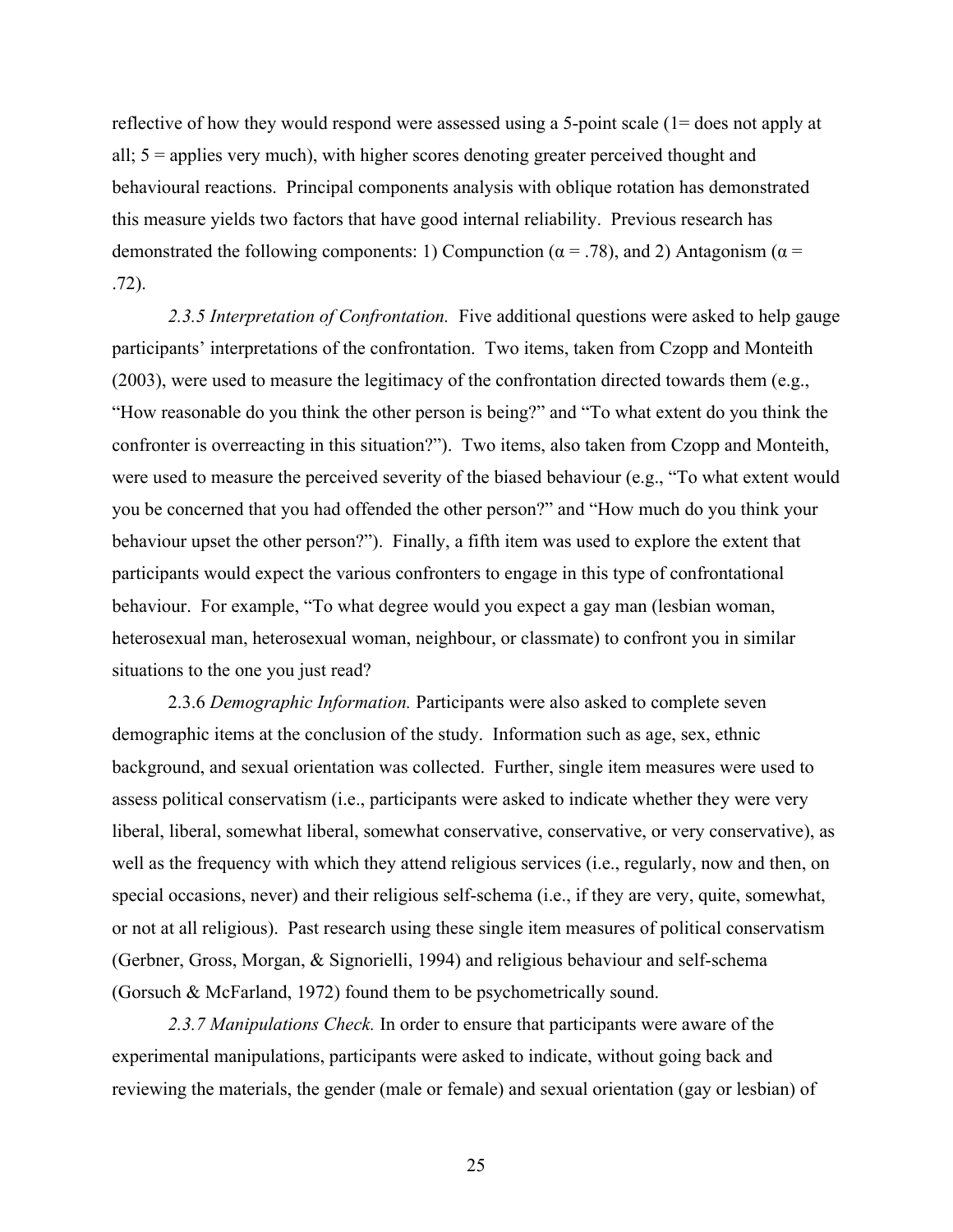the individual who confronted them in the critical third scenario. In addition, participants were also asked to indicate who the target of the homonegative behaviour was in the scenario (i.e., a gay man or a lesbian woman). Similar manipulation checks were designed for the two filler scenarios.

#### *2.4 Design and Procedure*

The experiment used a 2 (target group: gay man versus lesbian woman) x 2 (modern homonegativity endorsement: high versus low) x 4 (confronter group membership: gay man, lesbian woman, heterosexual woman, or heterosexual man) between-subjects design. The three dependent variables measured were: 1) affective reactions; 2) thought and behavioural reactions; and 3) interpretation of confronter. Participants were randomly assigned to one of eight experimental conditions and completion of the questionnaire required approximately 30 minutes.

Before completing the questionnaire, participants were asked to read and sign the informed consent sheet (see Appendix E for copy of the consent form) indicating that they understood the nature of the study and were willing to participate. The on-line version of the questionnaire asked the participants to click a checkbox indicating that they had read and understood the informed consent sheet (participants could not move forward in the survey until they checked this box). The consent sheet provided a general introduction to the purpose and procedures of the study. At this time, participants were also informed that their participation was purely voluntary; they could withdraw from the study at any time; and their responses would be kept strictly confidential.

When the informed consent procedure was completed, participants were given a brief written introduction to the study that also contained a set of instructions. Participants who completed the pencil-and-paper format of the questionnaire were verbally reminded about their right to withdraw at any time without consequence and encouraged to ask any questions they might have. At this time, participants proceeded to complete the questionnaire.

Participants began the study by reading a general set of instructions outlining the procedure for each scenario. This set of instructions preceded all three scenarios. Generally speaking, they were informed that the study was designed to examine how people react to being confronted about certain responses they have made. In particular, they were asked to imagine themselves in three hypothetical scenarios in which they are confronted by another individual and to consider how they would respond to this confrontation. The instructions emphasized that,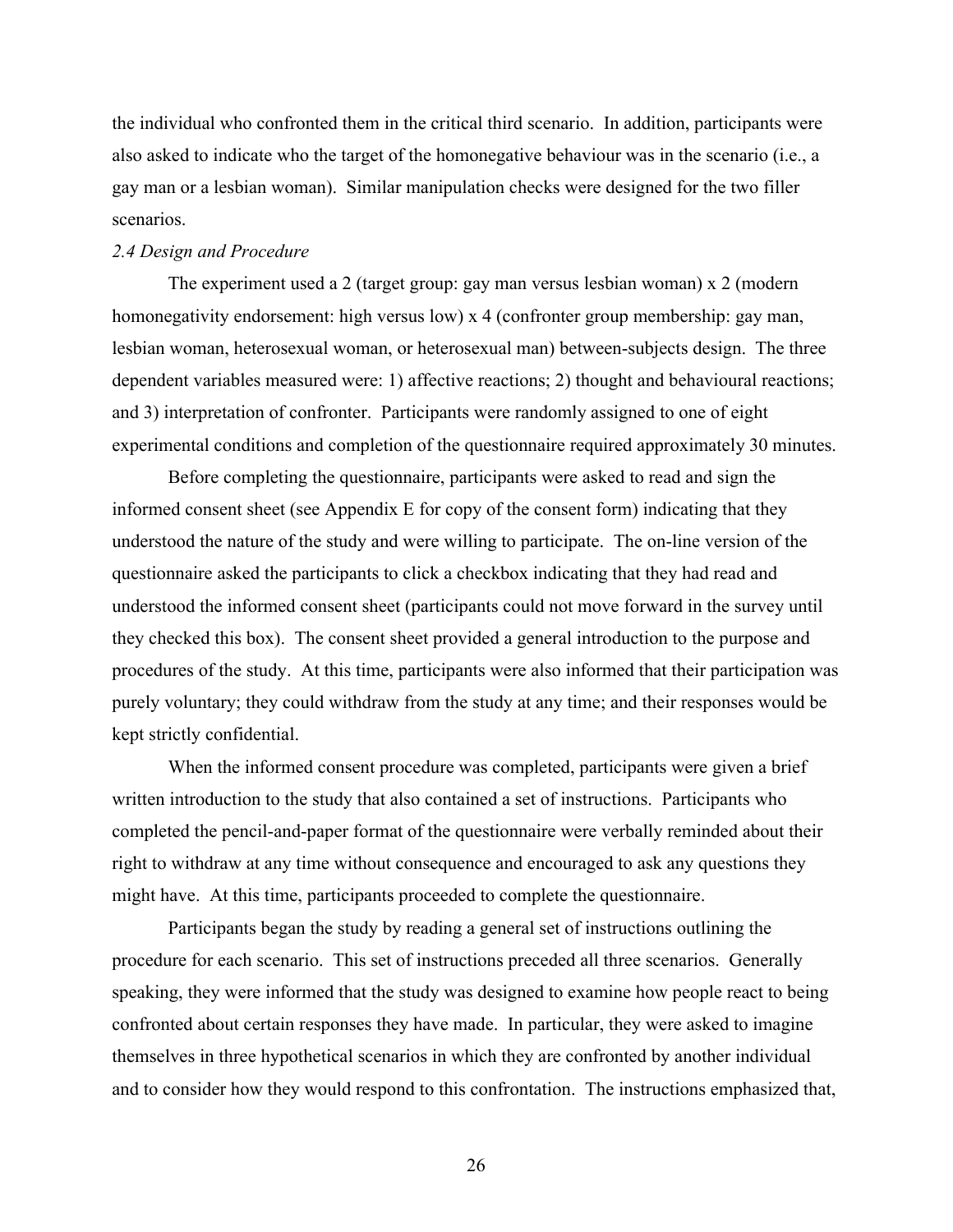although these situations may not necessarily describe responses that participants would actually make, they were to imagine themselves as if they had truly done exactly what the scenarios described. In addition, the instructions encouraged each participant to make an honest effort to mentally place him or herself within the scenario that they were reading and to carefully consider how he or she would respond.

Consistent with past research, filler scenarios always preceded a third critical scenario within the questionnaire booklets. The filler scenarios were designed to familiarize participants with the procedural elements of the experiment and to the demands made on them (i.e., imagining themselves in the situations, manipulation checks, and the nature of the response format). In addition, the filler scenarios helped to confirm the description which indicated that the researchers were interested in reactions to general confrontation situations. This was done to avoid both social desirability and demand characteristic bias. For all participants, the third and final scenario was always the critical bias confrontation situation.

It is in the third scenario that the experimental manipulations were made. Depending on the experimental condition, participants were asked to imagine that they had made either a gaybiased or lesbian-biased response that they were subsequently confronted on by another individual. The group membership of the confronter was also manipulated so that participants believed that they were confronted by a hypothetical gay man, lesbian woman, heterosexual man, or heterosexual woman. Information about the group membership of the confronter was made parenthetically to help draw the participants' attention to the experimental manipulation. In order to be consistent, similar parenthetical information was provided in the initial two filler scenarios.

After reading a given scenario, participants were asked to complete the dependent measures. Participants were first asked to indicate what their affective, thought, and behavioural reactions would be to being confronted in this situation. Following these reactive measures, participants were asked to provide an indication of their impression of the confrontation situation. In addition, the questionnaire contained a manipulation check after each scenario asking the participants to indicate who the target of the behaviour was as well as to who the confronter was.

 The next portion of the experiment asked participants to complete both versions of the MHS. Finally, participants were asked to complete a number of demographic items (e.g., age,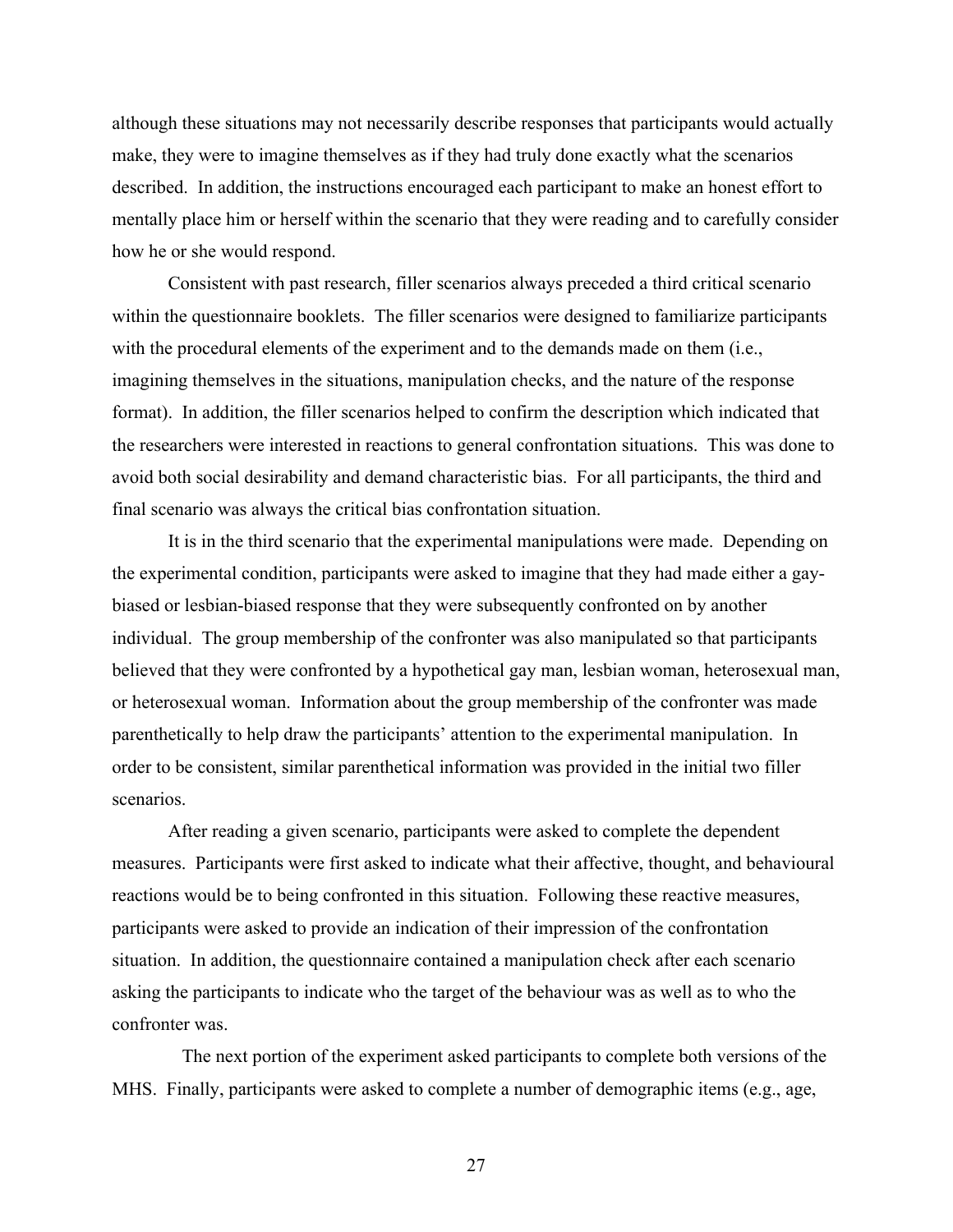sex, and ethnicity). Upon completion of the questionnaire booklet, participants were thanked for their participation and debriefed as to the true purpose of the experiment and given any compensation as stipulated in the informed consent sheet (see Appendix F for a copy of the debriefing form).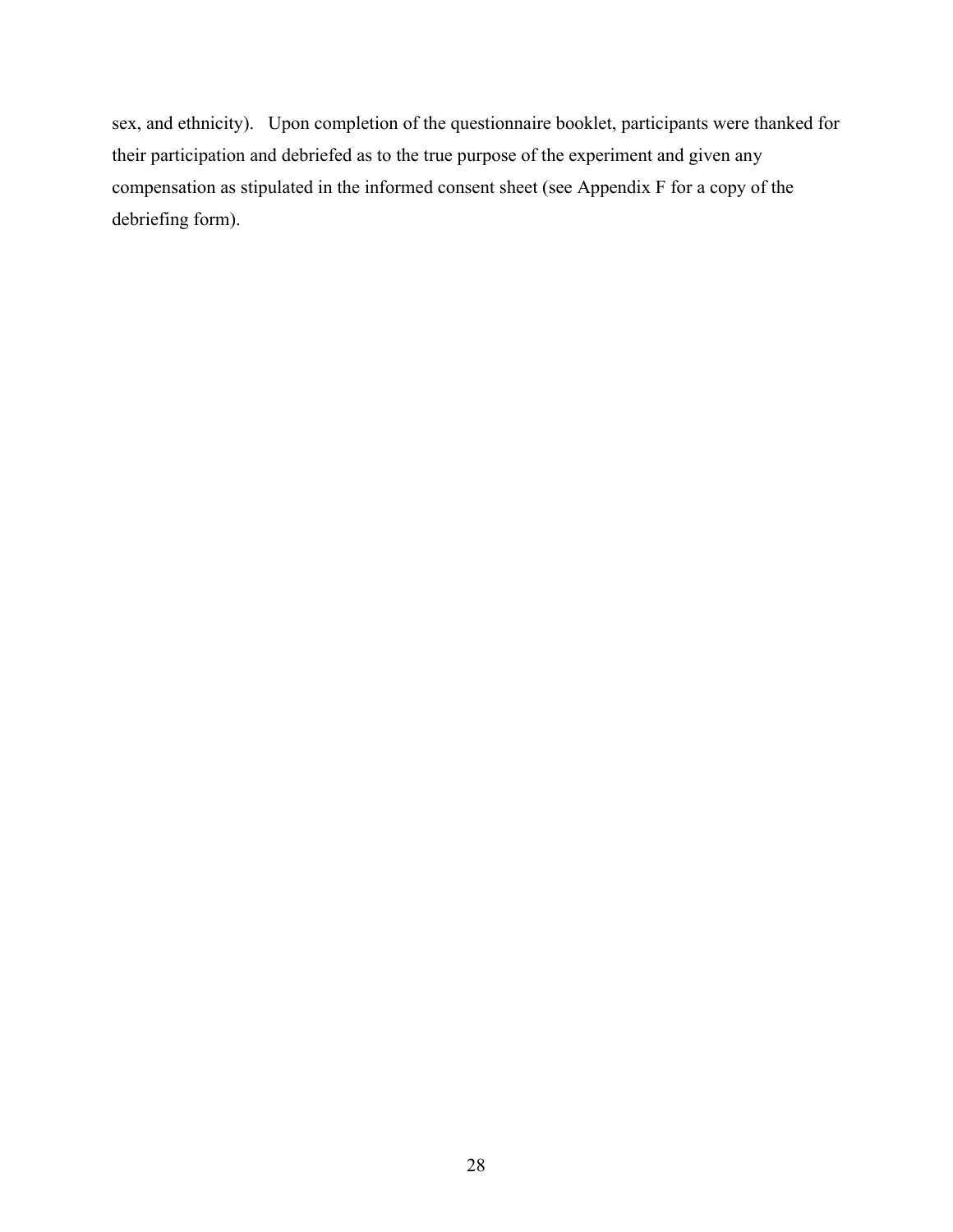#### **CHAPTER THREE - RESULTS**

#### *3.1 Modern Homonegativity*

*3.1.1 Reliability.* A measure of Cronbach's alpha indicated that both the MHS-L ( $\alpha$  = .90, 95% CI = .88 - .92) and the MHS-G ( $\alpha$  = .91, 95% CI = .89 - .93) possessed excellent levels of reliability within this sample of participants. In addition, participants' total scores were highly related as the two scales were significantly correlated with one another,  $r(286) = .97$ ,  $p < .001$ . This suggests that those individuals who held negative attitudes towards gay men also held them towards lesbian women. Further, a paired samples t-test indicated that there was no significant difference in the female participants' attitudes towards gay men  $(M = 30.72; SD = 9.47)$  and lesbian women ( $M = 30.70$ ;  $SD = 9.10$ ),  $t(285) = -0.125$ ,  $p = 0.901$ . This is consistent with past research (e.g., Herek, 1988; Herek, 2000; Kite & Whitley, 2003) suggesting that the females' attitudes do no differ significantly for gay men and lesbian women.

*3.1.2 MHS-G.* Analysis of participants' total MHS-G scores indicated that the mean score on the MHS-G fell near the scale mid-point  $(M = 30.72, SD = 9.47, N = 286)$  as the distribution of scores ranged from 12 to 58. This is not surprising given that  $68\%$  ( $n = 194$ ) of the sample scored at or below the scale mid-point of 36. The participants' MHS-G scores were significantly correlated with political conservatism,  $r(283) = .53$ ,  $p < .001$ , religious self-schema,  $r(283) = -.22, p < .001$ , and religious service attendance,  $r(283) = -.27, p < .001$ . Thus, female participants who held more negative attitudes toward gay men were also more likely to selfidentify as conservative, to identify themselves as being religious, and more likely to attend religious services.

*3.1.3 MHS-L.* The mean score on the MHS-L fell near the scale mid-point (*M* = 30.70,  $SD = 9.10$ ,  $N = 286$ ) as the distribution of the scores ranged from 12 to 60. This is not surprising given that  $67\%$  ( $n = 192$ ) of the sample scored at or below the scale mid-point of 36. The participants MHS-L scores were significantly correlated with political conservatism,  $r(284) =$ .53,  $p < .001$ , religious self-schema,  $r(283) = -.23$ ,  $p < .001$ , and religious service attendance, *r*  $(283) = -.26, p < .001$ . As with the MHS-G scores, female participants that held more negative attitudes towards lesbian women were also more likely to self-identify as conservative, to identify themselves as being religious, and more likely to attend religious services.

*3.1.4 High/Low Classification.* A classification of participants as being either high or low in endorsement of modern homonegativity was required to conduct the planned analyses. A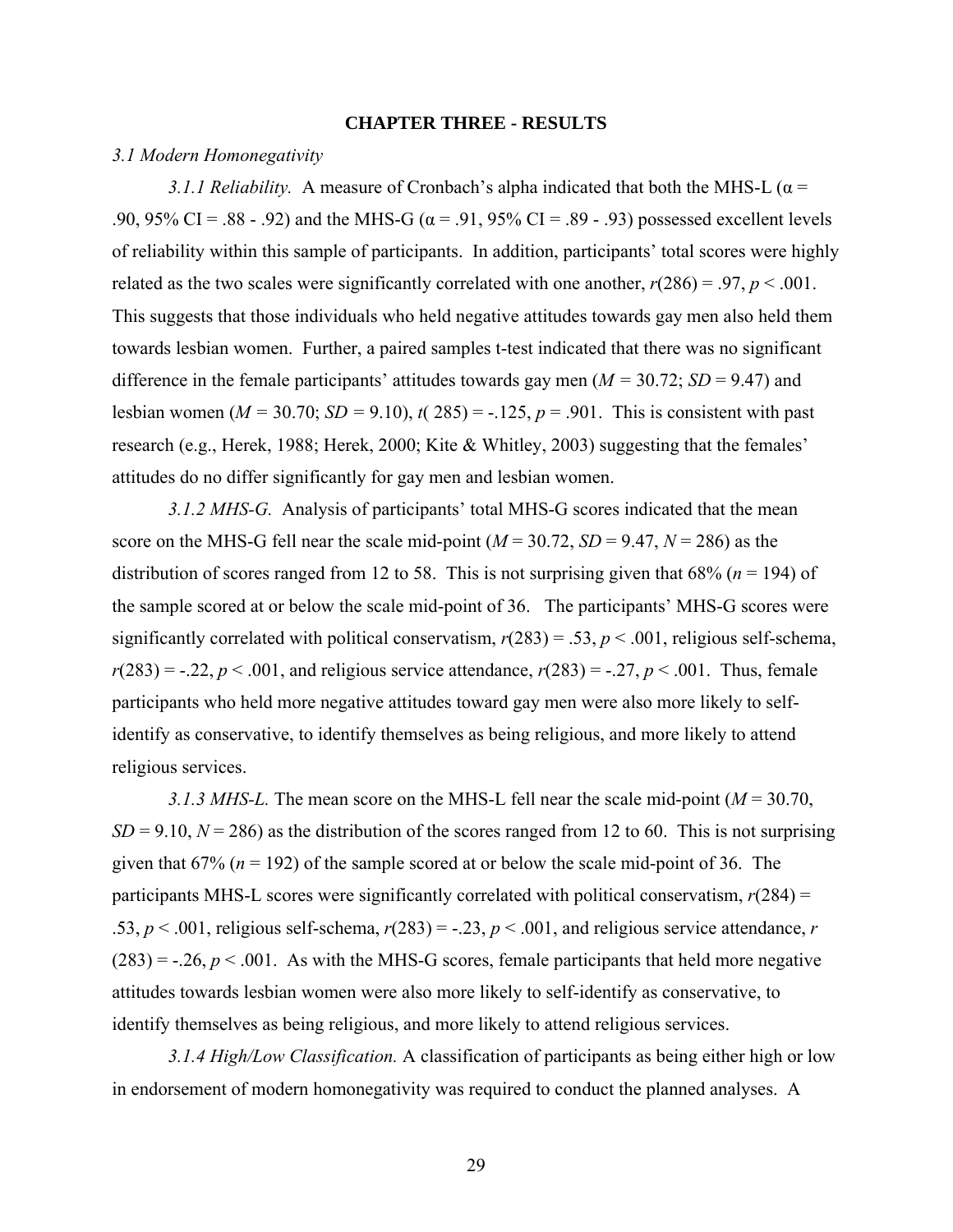median split-analysis was used to makes this classification. That is, on both the MHS-G and MHS-L scales, values of 31 or greater were used to denote individuals who were high in modern homonegativity endorsement (i.e., high endorsers). Conversely, values of 30 or lower were used to denote individuals who were low in modern homonegativity endorsement (i.e., low endorsers). After matching the version of the MHS to the target condition participants were presented, 141 participants (49.3%) were classified as scoring low and 145 participants (50.7%) were classified as scoring high on the MHS.

#### *3.2 Principal Components Analysis.*

The affective reaction items and the thought and behavioural reaction items were reduced to a smaller number of components using principal components analysis with oblique rotation. Principal components analysis (PCA) was selected as it allowed the researcher to maximize the total amount of variance explained (Tabachnick & Fidell, 2007) and was consistent with the procedure used by Czopp and Monteith (2003). Furthermore, oblique rotation was selected as it was expected that the various components should be, at least, modestly inter-correlated (Tabachnick & Fidell). As suggested by Tabachinick and Fidell, a cut-off of .45 (20% of variance) was selected for inclusion of a variable in an interpretation of a factor. Loadings under .45 were replaced by zeros. This analysis was completed in order to generate the dependent variables measuring the participants' reactions to the critical third scenario.

*3.2.1 Affective Reaction Scale (ARS).* Initially, the factorability of the 18 item ARS was examined in order to ensure that the statistical assumptions were met for this analysis (Tabachnick & Fidell). First, the sample size was considered satisfactory for PCA as 286 ( $N =$ 300 is considered good) participants were included in this analysis and the ratio (ratios of 10:1 or better are preferred) of participants to variables was approximately 16:1 (Howell, 2007; Tabachnick & Fidell). Second, the Kaiser-Meyer-Olkin (KMO) measure of sampling adequacy was .91. Tabachnick and Fidell suggest that KMO values should be greater than 0.6. Finally, Bartlett' test of sphericity was significant,  $\chi^2$  (153) = 3858.53, *p* < .001.

The PCA yielded a four component (See Appendix G for the list of the items that made up each component) solution that accounted for 74.55% of the total variance. The first component, *Negative Self-Directed Reactions* (eigen value = 7.59), included 10 items denoting negative affective reactions directed at the self and maintained satisfactory scale score reliability. The second component *Negative Other-Directed Reactions* (eigen value = 3.62)*,* included four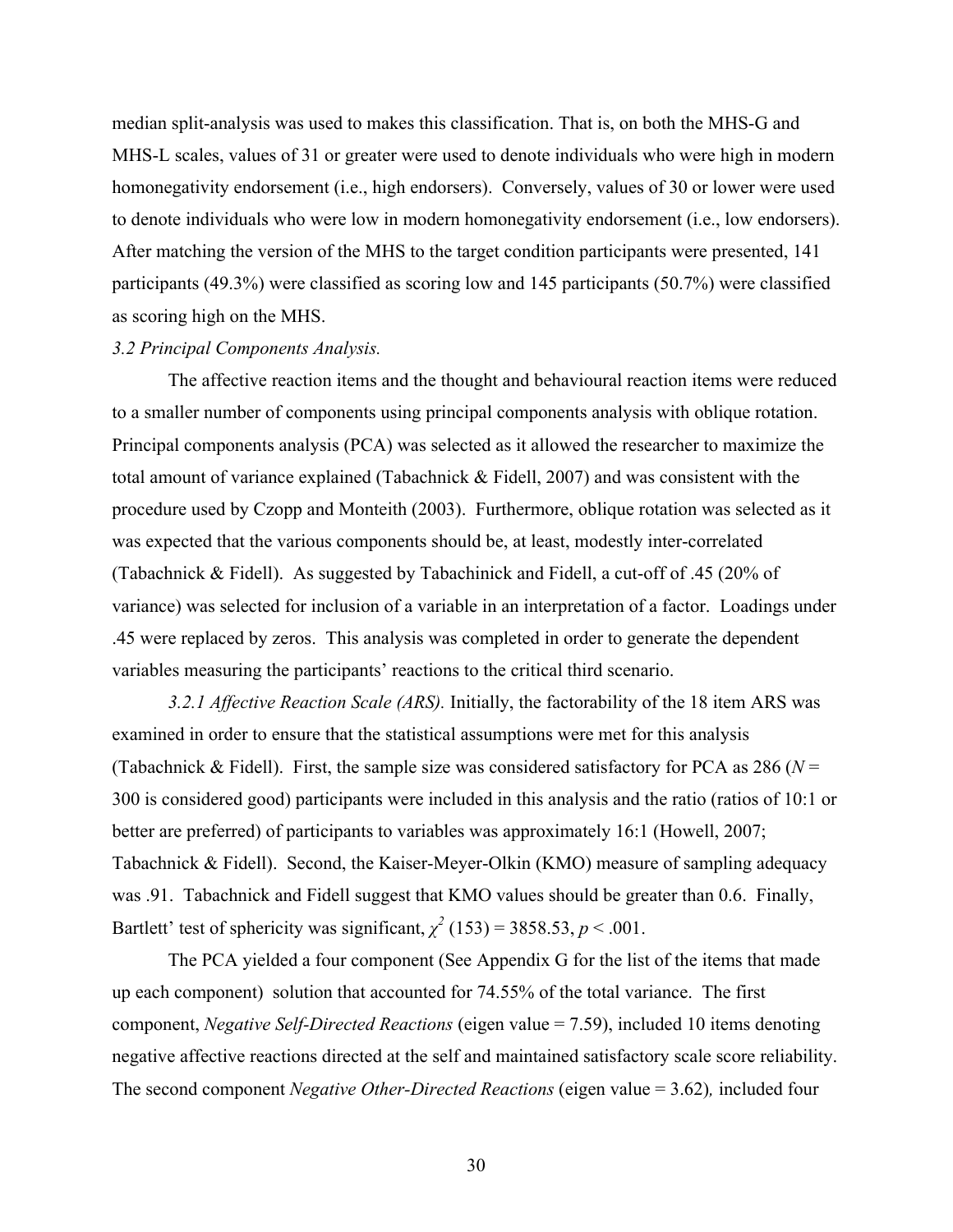items that represent negative reactions directed at the confronter and maintained satisfactory scale score reliability. The third component, *Amused* (eigen value = 1.34), included two items that represent amused reactions to the confrontation and maintained satisfactory scale score reliability. The final component, *Exasperated Reaction* (eigen value = 1.00)*,* included two items denoting the participants' reactions of frustration and threat arousal. See Table 2 for detailed descriptive information for each sub-scale

*3.2.2 Thought and Behavioural Reactions Scale (TBS)*. Initially, the factorability of the 12 item TBS was examined in order to ensure that the statistical assumptions were met for this analysis (Tabachnick & Fidell, 2007). First, the sample size was considered satisfactory for PCA as 286 participants were included in this analysis and the ratio of participants to variables was approximately 24:1 (Howell, 2007; Tabachnick & Fidell). Secondly, a sufficient sampling adequacy was demonstrated as the KMO value was .77. Finally, Bartlett' test of sphericity was significant,  $\chi^2$  (66) = 969.27, *p* < .001.

The PCA yielded a two factor solution (See Appendix H for the list of the items that made up each component) that accounted for 46% of the total variance. The first component, *Compunction* (eigen value = 3.74) included six items consistent with past research (see Czopp  $\&$ Montieth, 2003) and involved self-focused thoughts and apologetic behaviours. The second component, *Antagonism* (eigen value = 1.72), included six items consistent with past research (see Czopp & Montieth, 2003) that represented other-directed thoughts and hostile behaviour. Each component demonstrated satisfactory scale score reliability. See Table 2 for detailed descriptive information for each sub-scale.

#### *3.3 Affective Reactions*

*3.3.1 Overview of ARS Analysis.* Several 2 (target group: gay man versus lesbian woman) x 2 (modern homonegativity endorsement: high versus low) x 4 (confronter group membership: gay man, lesbian woman, heterosexual woman, or heterosexual man) analysis of variance (ANOVA) procedures were performed on each of the four dependent variables measuring affective reactions: Negative Self-directed Reactions, Negative Other-directed Reactions, Amused, and Exasperated. Prior to conducting these analyses, a number of investigations were made in order to asses the extent to which the ANOVA assumptions were met. First, a visual inspection of the sample indicated that each analysis would involve an unequal cell design. As a result, an unweighted-means analysis strategy was selected in order to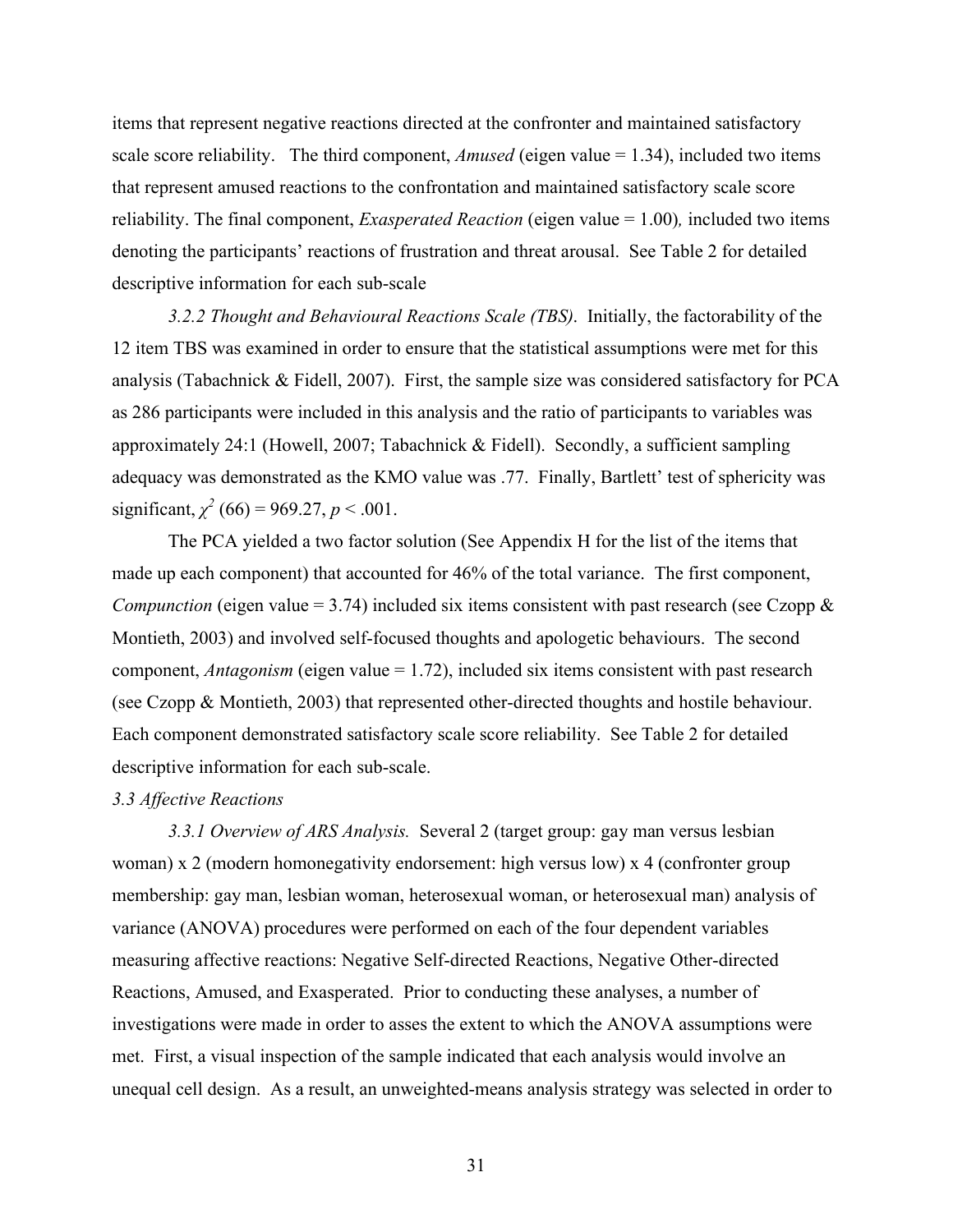account for the overlapping variances created in this situation. Second, in order to meet the normality assumption, both multivariate and univariate outliers were removed. Finally, normality was assessed by examining histograms and the skewness and kurtosis of each of the dependent variables. A visual inspection of histograms, as well as the skewness and kurtosis values, suggested that participants' scores on the Negative Other, the Amused, and the Exasperated sub-scales were non-normal<sup>3</sup>. Therefore, logarithmic transformations were made on all of the Affective Reaction Sub-scale scores<sup>4</sup> (Tabachnick & Fidell, 2007). See Table 3 for the skewness and kurtosis values for the Affective Reaction dependent variables before and after the transformation.

*3.3.2 Negative Self-directed Reactions (NSD).* The ANOVA conducted on the transformed Negative Self-directed reaction data indicated that there was a significant main effect of modern homonegativity endorsement, as high endorsers (*M* = 34.05, *SD =*10.62) reacted with less concern and negative self-directed affect than low endorsers (*M* = 27.54, *SD =*  11.41),  $F(1, 270) = 27.47$ ,  $p < .001$ ,  $\eta_p^2 = .06$ . This result confirmed the first hypothesis that low-prejudiced individuals would be more likely to respond with self-directed negative affect and concern than high-prejudiced individuals.

There was also a significant target group X confronter group interaction,  $F(3, 270) =$ 2.65,  $p = .049$ ,  $\eta_p^2 = .03$ . Post-hoc simple effects analysis<sup>5</sup> of the interaction indicated that the lesbian confronter (*M* = 34.41, *SD =* 9.51) elicited a greater concerned and negative-self-directed affective reaction than heterosexual female confronter (*M* = 24.97, *SD =* 10.65) only in the lesbian target condition,,  $F(3, 270) = 3.52$ ,  $p = .016$ ,  $\eta_p^2 = .04$ . That is, the match of lesbian target/lesbian confronter elicited larger negative self-directed reactions than the lesbian target/heterosexual female confronter condition. See Table 4 for the mean target condition X confronter type interaction scores.

*3.3.3 Negative Other-Directed Reactions (NOD).* The ANOVA conducted on the transformed Negative Other-directed data indicated a significant main effect of modern homonegativity endorsement, as high endorsers (*M* = 6.23, *SD =* 3.14) reacted with greater

<sup>&</sup>lt;sup>3</sup> Normality was not assessed using the formal inference test as the standard errors are decreased by larger sample sizes and the null hypothesis is likely to be rejected. Therefore, Tabachnick and Fidell (2007) suggest that the researcher should rely on a visual inspection and the skewness and kurtosis values.

<sup>4</sup> Both the transformed and untransformed data were tested. Differences in significance levels were noted between data sets; therefore, the transformed data were used in the following analyses.

 $<sup>5</sup>$  All post hoc analyses utilized an un-weighted means solution to control for the unequal cell sizes. In addition, the</sup> bonferroni correction was used to control for Type 1 error inflation across multiple comparisons.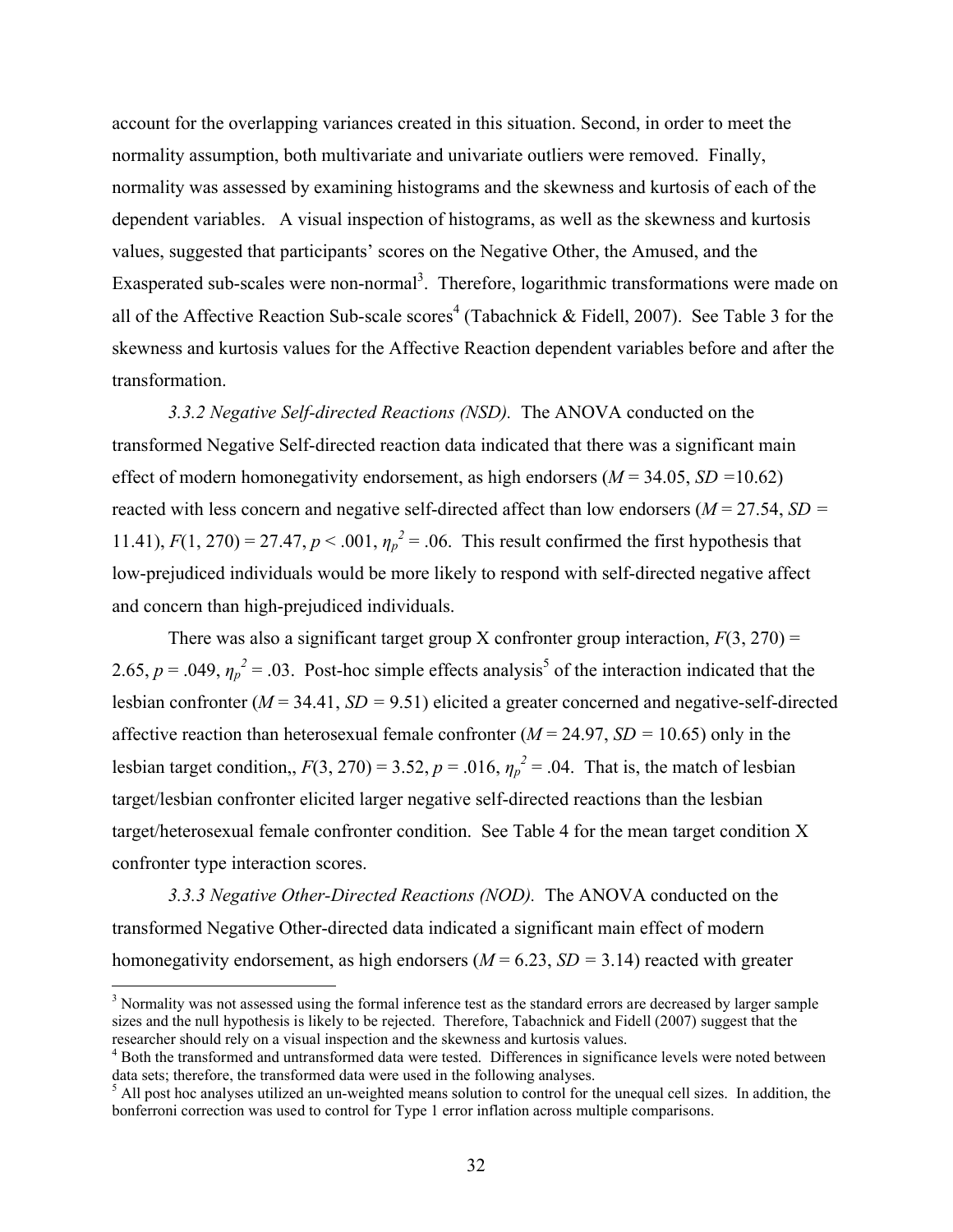negative other-directed affect than low endorsers ( $M = 5.30$ ,  $SD = 2.41$ ),  $F(1, 270) = 13.61$ ,  $p <$ .001,  $\eta_p^2$  = .05. This result confirmed the second hypothesis that predicted that high-prejudiced individuals would exhibit greater reactions of anger and irritation in response to confrontations about their homonegative behaviour.

There was also a significant main effect of confronter type,  $F(3, 270) = 5.05$ ,  $p = .002$ ,  $\eta_p^2$  = .05. Post hoc simple effects analysis indicated that the lesbian female confronter (*M* = 6.13; *SD =* 2.81) elicited larger negative other-directed reactions than the gay male confronter  $(M = 4.93, SD = 1.71), p = .04.$  The heterosexual male  $(M = 7.44, SD = 3.40)$  confronter also elicited stronger negative other-directed reaction than the gay male confronter ( $M = 4.93$ ,  $SD =$ 1.71),  $p = .002$ . All other comparisons were statistically non-significant,  $p_s > .05$ .

*3.3.4 Amused (AMD).* The ANOVA conducted on the transformed Amused data indicated a significant main effect of modern homonegativity endorsement, as high endorsers (*M* = 2.88; *SD* = 1.41) exhibited greater amused reactions than low endorsers ( $M = 2.39$ ; *SD* = 1.22),  $F(1, 1)$  $270$ ) = 13.09,  $p < .001$ ,  $\eta_p^2 = .05$ . The remaining main effects and interactions were all statistically non-significant, *ps* > .05.

*3.3.5 Exasperated Reaction (EXS).* The ANOVA conducted on the transformed exasperated reaction data indicated a single main effect of confronter type, *F*(3, 270) = 3.71, *p* = .012,  $\eta_p^2$  = .04. A post hoc simple main effects analysis indicated that the heterosexual female confronter  $(M = 2.54; SD = 1.29)$  elicited a weaker exasperated reaction than the lesbian confronter ( $M = 2.63$ ;  $SD = 1.17$ ),  $p = .003$ , and the heterosexual male confronter ( $M = 2.75$ ; *SD*  $= 1.44$ ),  $p = .01$ . The remaining comparisons were all statistically non-significant ( $ps > .05$ ). *3.4 Thought and Behavioural Reactions*

*3.4.1 Overview of Analysis.* Several 2 (target group: gay man versus lesbian woman) x 2 (modern homonegativity endorsement: high versus low) x 4 (confronter group membership: gay man, lesbian woman, heterosexual woman, or heterosexual man) analysis of variance (ANOVA) procedures were performed on the two dependent variables measuring thought and behavioural reactions: Compunction and Antagonism.

Prior to conducting these analyses, the extent to which the ANOVA assumptions were satisfied was tested. First, as with the affective reaction ANOVAs, a visual inspection of the sample indicated that each analysis would involve an unequal cell design. Thus, an unweightedmeans analysis strategy was selected in order to account for the overlapping variances created in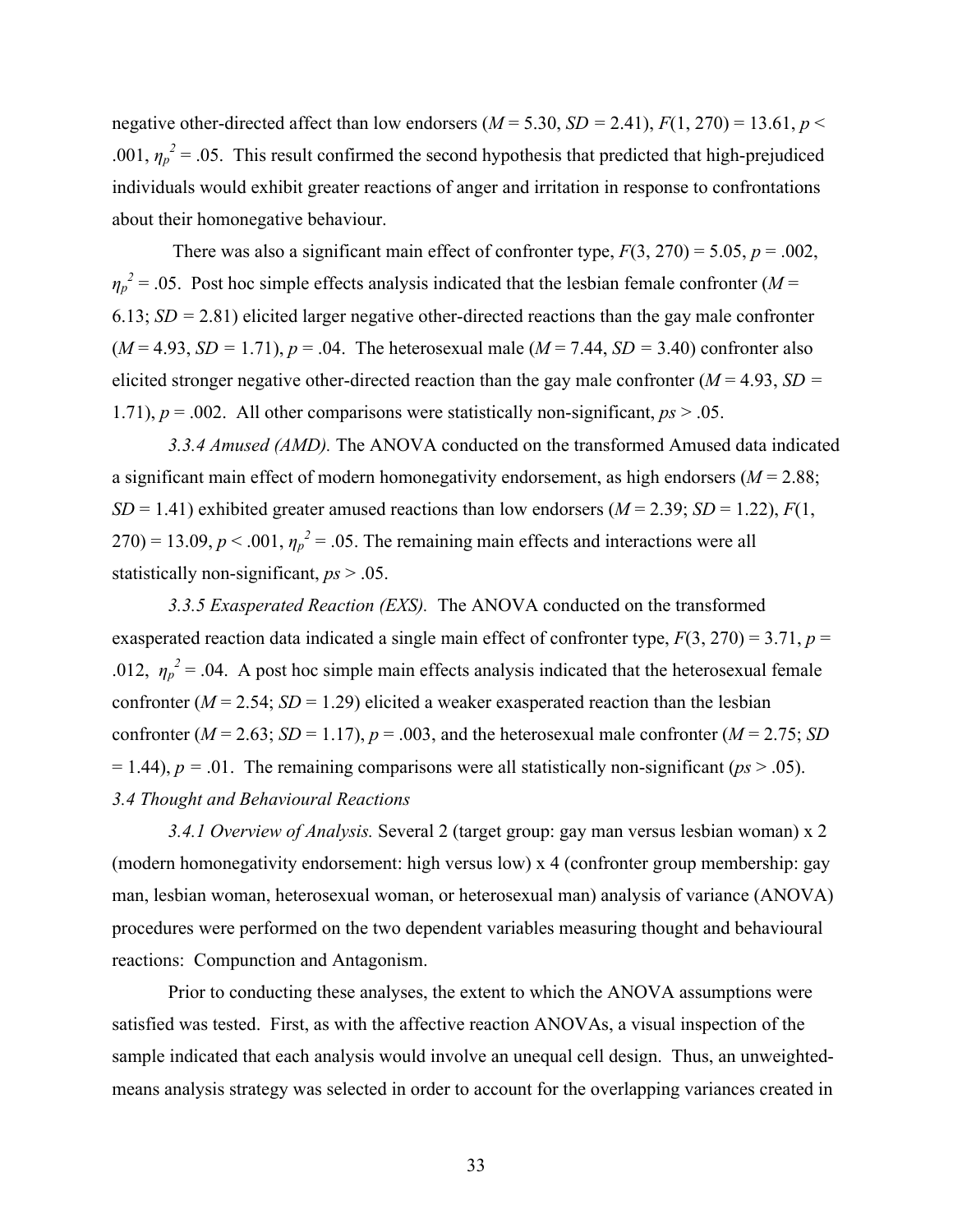this situation. Second, in order to meet the normality assumption, both multivariate and univariate outliers were removed. Finally, normality was assessed by examining histograms and the skewness and kurtosis of each of the dependent variables. A visual inspection of histograms, as well as the skewness and kurtosis values, suggested that both variables required a square root transformation<sup>6</sup> (Tabachnick & Fidell, 2007). See Table 5 for the skewness and kurtosis values before and after the transformations.

*3.4.2 Compunction (COM).* The ANOVA for the transformed Compunction scores indicated a main effect of modern homonegativity endorsement, as low endorsers  $(M = 22.16)$ ; *SD* = 18.37) exhibited greater compunction reactions than high endorsers ( $M = 19.33$ ; *SD* = 5.43),  $F(1, 270) = 112.56$ ,  $p < .001$ ,  $\eta_p^2 = .04$ . This result is consistent with the first hypothesis as it was predicted that low-prejudiced participants would think and intend to behave in an apologetic manner after being confronted compared to high-prejudiced participants.

*3.4.3 Antagonism (ANT).* Analysis of the ANOVA for the transformed antagonism scores yielded two significant results. First, there was a significant main effect of modern homonegativity endorsement, as high endorsers (*M* = 12.74; *SD* = 3.72) exhibited larger antagonistic reactions than low endorsers ( $M = 10.44$ ;  $SD = 3.16$ ),  $F(1, 270) = 37.42$ ,  $p < .001$ ,  $\eta_p^2$  = .12. This result is consistent with the first hypothesis as it was predicted that highprejudiced participants would think and intend to behave in a hostile and aggressive manner compared to low-prejudiced participants.

Second, the main effect was qualified by a significant target condition X modern homonegativity endorsement interaction,  $F(1, 270) = 4.66$ ,  $p = .032$ ,  $\eta_p^2 = .02$ . Post hoc analysis of the interaction indicated that the endorsement effect (i.e., high endorsers responding with a greater antagonistic reaction than low endorsers), while present in both target conditions, was greater in the gay condition ( $M<sub>difference</sub> = -.514$ ) than in the lesbian condition ( $M<sub>difference</sub> = -.246$ ). See Table 6 for the mean target condition X modern homonegativity endorsement scores. The remaining main effects and interactions were all statistically non-significant ( $p > .05$ ).

### *3.5 Interpretation of the Confrontation Situation*

1

*3.5.1 Legitimacy of the Confrontation (LOC).* The two items measuring the perceived legitimacy of the confrontation responses were inter-correlated,  $r(285) = .56$ ,  $p < .01$ , and were

<sup>&</sup>lt;sup>6</sup> Both the transformed and untransformed data were tested. Differences in significance levels were noted between data sets; therefore, the transformed data were used in the following analyses.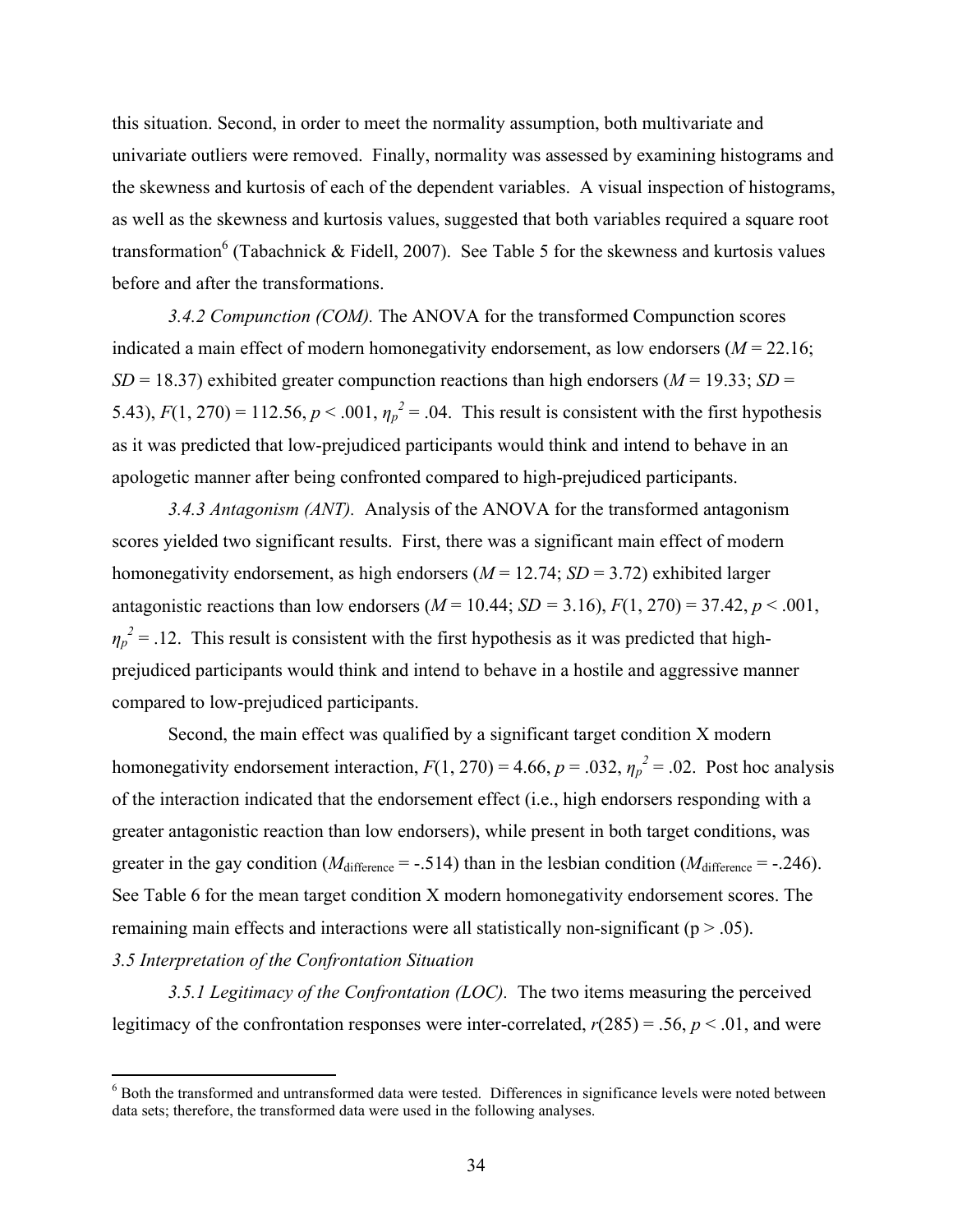combined to form a single legitimacy measure. The ANOVA for this measure demonstrated a significant main effect for modern homonegativity endorsement, as low endorsers (*M* = 8.16; *SD* = 1.80) indicated that they found the confrontation of their own behaviour to be more legitimate than high endorsers ( $M = 7.12$ ;  $SD = 2.06$ ),  $F(1, 267) = 9.45$ ,  $p = .002$ ,  $\eta_p^2 = .03$ .

There was also a significant main effect of confronter type,  $F(3, 270) = 3.42$ ,  $p < .02$ ,  $\eta_p^2$ = .04. Post hoc analysis of this effect indicated that those participants were confronted by a heterosexual man  $(M = 7.31; SD = 2.02)$  were less likely to rate the confrontation as legitimate when compared to participants who were confronted by a gay man  $(M = 8.28; SD = 1.94)$ ,  $p =$ .031. Likewise, those participants who were confronted by a heterosexual female confronter (*M*  = 7.16; *SD =* 1.82) were less likely to rate the confrontation as legitimate when compared to those participants who were confronted by a gay man  $(M = 8.28; SD = 1.94)$ ,  $p = .003$ . The remaining comparisons were all statistically non-significant ( $p > .05$ ).

*3.5.2 Severity of Biased Response (SBR).* The two items measuring the severity of the biased behaviour (i.e., laughing at a joke directed towards gay men or lesbian women) of the confrontation responses were intercorrelated,  $r(284) = .39$ ,  $p < .01$ , and were combined to form a single severity measure.

The ANOVA conducted for this measure demonstrated a significant main effect of modern homonegativity endorsement, as low endorsers (*M* = 8.04; *SD =* 1.39) rated the biased behaviour as more severe than high endorsers  $(M = 7.31; SD = 1.78)$ ,  $F(1, 268) = 7.42$ ,  $p = .007$ ,  $\eta_p^2 = .03$ .

There was also a significant main effect of confronter type,  $F(3, 268) = 10.77$ ,  $p < .001$ ,  $\eta_p^2$  = .11. A post hoc simple effects analysis indicated that participants believed the biased behaviour to be more severe when confronted by a gay man  $(M = 8.34; SD = 1.43)$  than when confronted by both a heterosexual man ( $M = 7.32$ ;  $SD = 1.62$ ) and a heterosexual woman ( $M =$ 6.95;  $SD = 1.73$ ). Further, participants believed the biased behaviour to be more severe when confronted by a lesbian woman ( $M = 8.00$ ;  $SD = 1.39$ ) than when confronted by a heterosexual woman  $(M = 6.95; SD = 1.73)$ .

However, the main effect of confronter type was qualified by a significant target condition X confronter type interaction,  $F(3, 268) = 3.80$ ,  $p = .01$ ,  $\eta_p^2 = .04$ . Post hoc analysis indicated that the pattern of the severity ratings were dependent upon the specific target/confronter matches. That is, the simple effects analysis indicated that participants were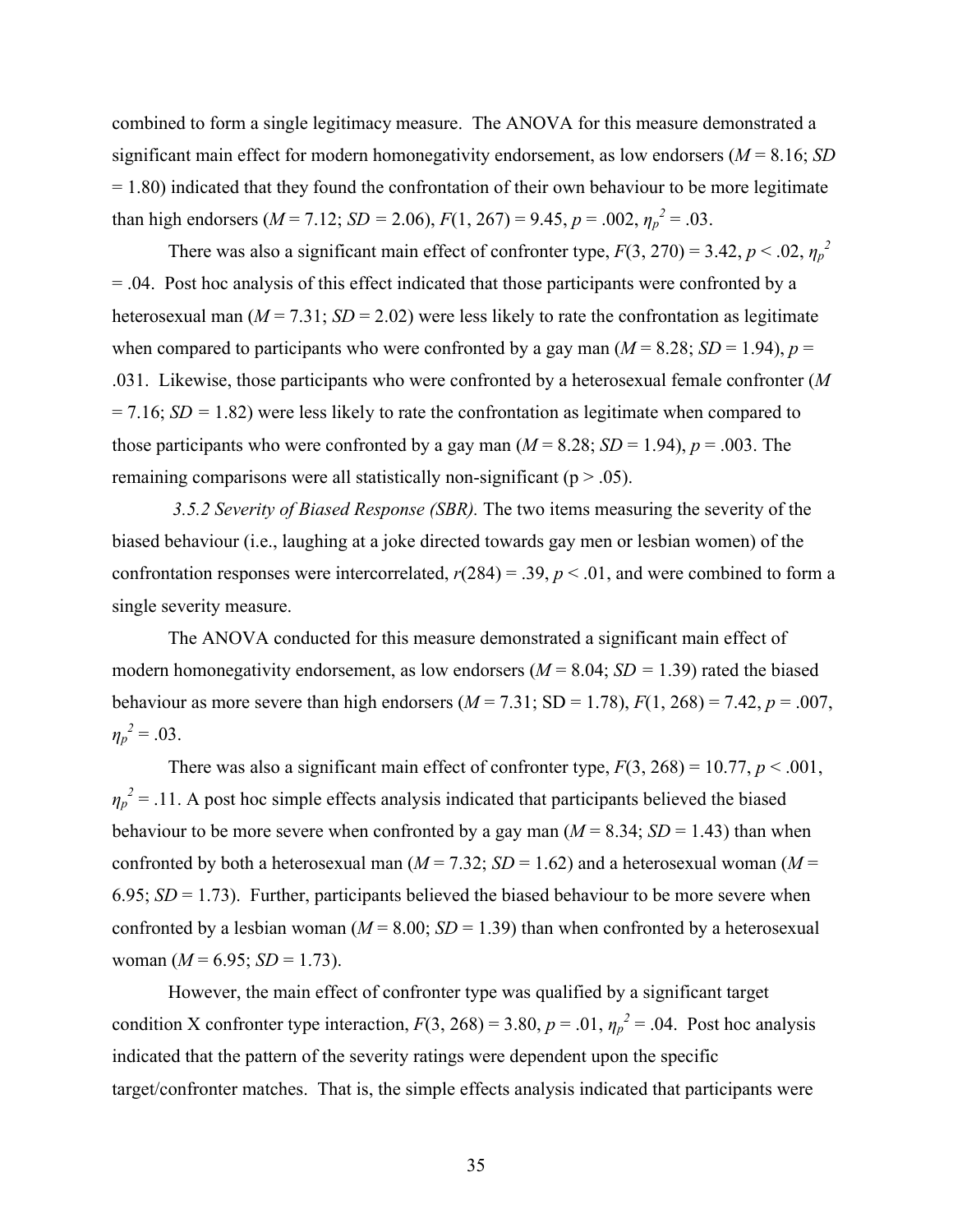more likely to rate the behaviour as severe when the target of the bias matched the confronter type. That is, the gay confronter elicited a larger severity rating when matched with the gay target ( $M = 8.73$ ; SD = 1.00) than when matched with the lesbian target ( $M = 7.91$ ; SD = 1.70),  $F(1, 268) = 5.72, p = .018, \eta_p^2 = .02$ . Likewise, the lesbian confronter elicited a larger severity rating when matched with the lesbian target ( $M = 8.40$ ;  $SD = 1.04$ ) than when matched with the gay target ( $M = 7.56$ ;  $SD = 1.60$ ),  $F(1, 268) = 4.17$ ,  $p = .042$ ,  $\eta_p^2 = .02$ . See Table 7 for mean target condition X confronter type scores.

*3.5.3 Likelihood of Confrontation (LC).* The ANOVA conducted on the likelihood scores indicated that there was a significant main effect of confronter type,  $F(3, 270) = 4.20$ ,  $p = .006$ ,  $\eta_p^2$  = .05. Post hoc simple effects analysis indicated that the participants felt that the heterosexual male confronter  $(M = 2.17; SD = .99)$  was less likely to confront similar biased behaviour in the future when compared to the gay male confronter  $(M = 3.00; SE = 1.22)$ ,  $p = .003$ . See Table 8 for the mean likelihood scored for each confronter. The remaining comparisons were all statistically non-significant  $(p > .05)$ .

*3.5.4 Relationship among the Measures.* A correlation matrix (see Table 9) revealed that, as expected, those participants who expressed higher levels of concern and negative self-directed affect also expressed higher levels of exasperation and compunction. They also tended to view the biased behaviour as more severe and to see the confrontation as more legitimate. Conversely, those participants who expressed higher levels of negative other-directed affect also expressed high levels of amusement, exasperation, and antagonism. They also tended to see the biased behaviour as less severe and the confrontation to be less legitimate.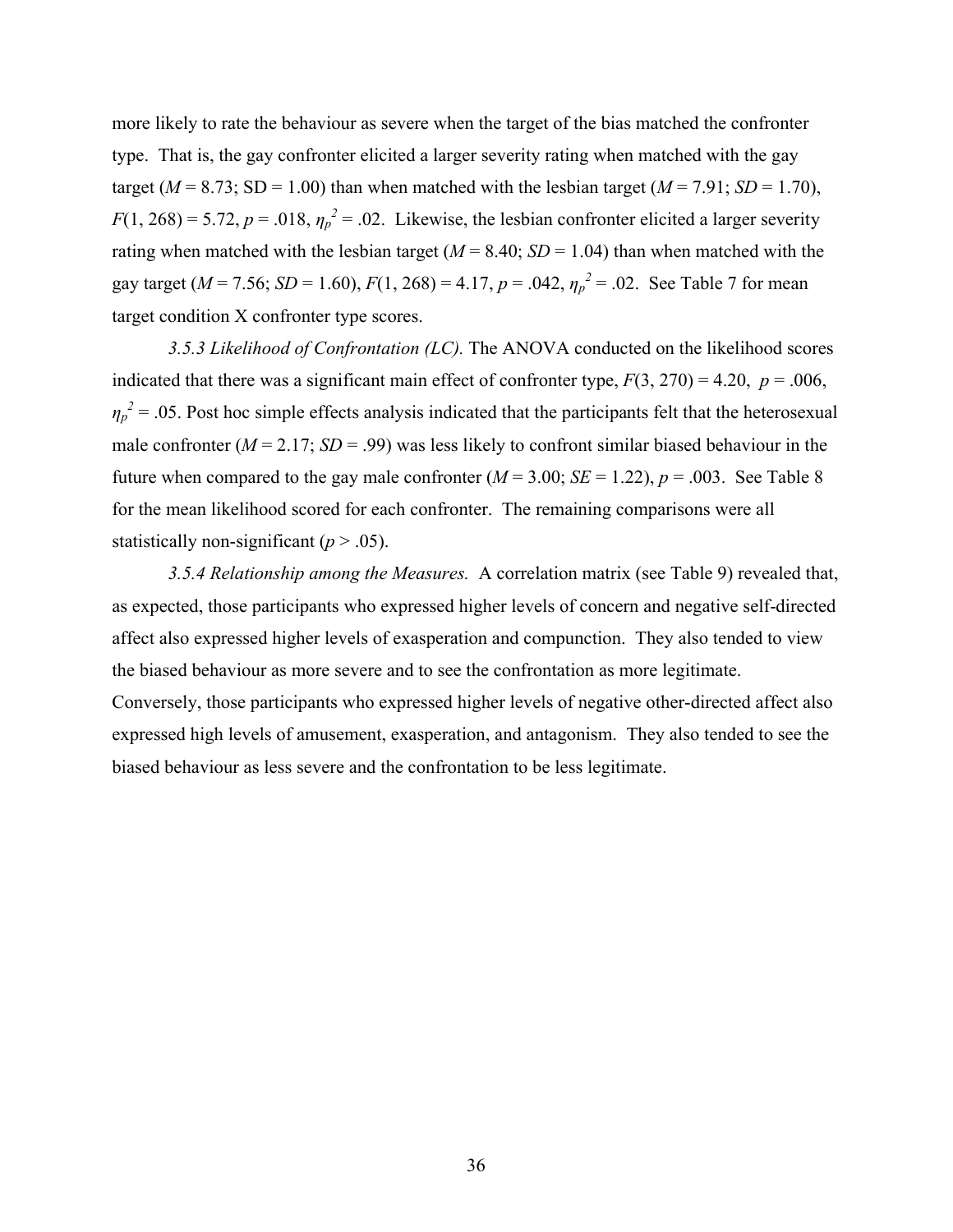#### **CHAPTER FOUR - DISCUSSION**

The goal of this research was to examine how female participants reacted to confrontations of their imagined homonegative responses. Consistent with past research exploring self-discovered and self-confronted homonegativity (e.g., Devine et al., 1991), lowprejudiced participants (i.e., scoring low on modern homonegativity endorsement) indicated that they would feel much more concern (e.g., guilt and discomfort), as well as think and behave with greater compunction (e.g., think that they were wrong and apologize for behaviour) than highprejudiced participants. However, this study moves beyond self-discovered prejudices and selfinitiated confrontation to explore other-initiated confrontations and the unique reactions they may produce.

 In particular, the purpose of this study was to explore the influence of two important inter-personal variables on the effectiveness of the confrontation strategy. These variables were: 1) the group membership of the target of the homonegativity (i.e., bias directed towards gay men versus bias directed toward lesbian women); and 2) the group membership of the confronter (i.e., gay man, lesbian woman, heterosexual man, or heterosexual woman). As with research in other areas (see Czopp & Monteith, 2003), these variables have important implications for how participants react to inter-personal confrontations. In turn, these reactions likely have important implications for the initiation of the self-regulatory cycle (e.g., Monteith, 1993) necessary for future prejudice inhibition. The following discussion will review the results of the study and outline the implications they have for the use of interpersonal confrontations as a strategy for homonegativity reduction.

#### *4.1 Homonegativity Endorsement*

As outlined by Monteith (1993) and others (e.g., Monteith, Devine, & Zuwerink, 1993), engagement of the self-regulatory cycle is highly dependent upon individuals' level of prejudice endorsement (homonegativity endorsement in this study). In particular, it has been documented (Devine et al., 1991; Monteith, 1993) that the awareness of discrepancies between one's behaviour and one's self-concept leads to feelings of self-dissatisfaction that motivates the individual to engage the self-regulatory cycle that fosters future egalitarian behaviour. Unfortunately, it is more likely for low-prejudiced participants to possess a well internalized egalitarian self-concept and set of behavioural standards than high-prejudiced participants. Therefore, it is low-prejudiced individuals who are more likely to use the self-regulatory cycle to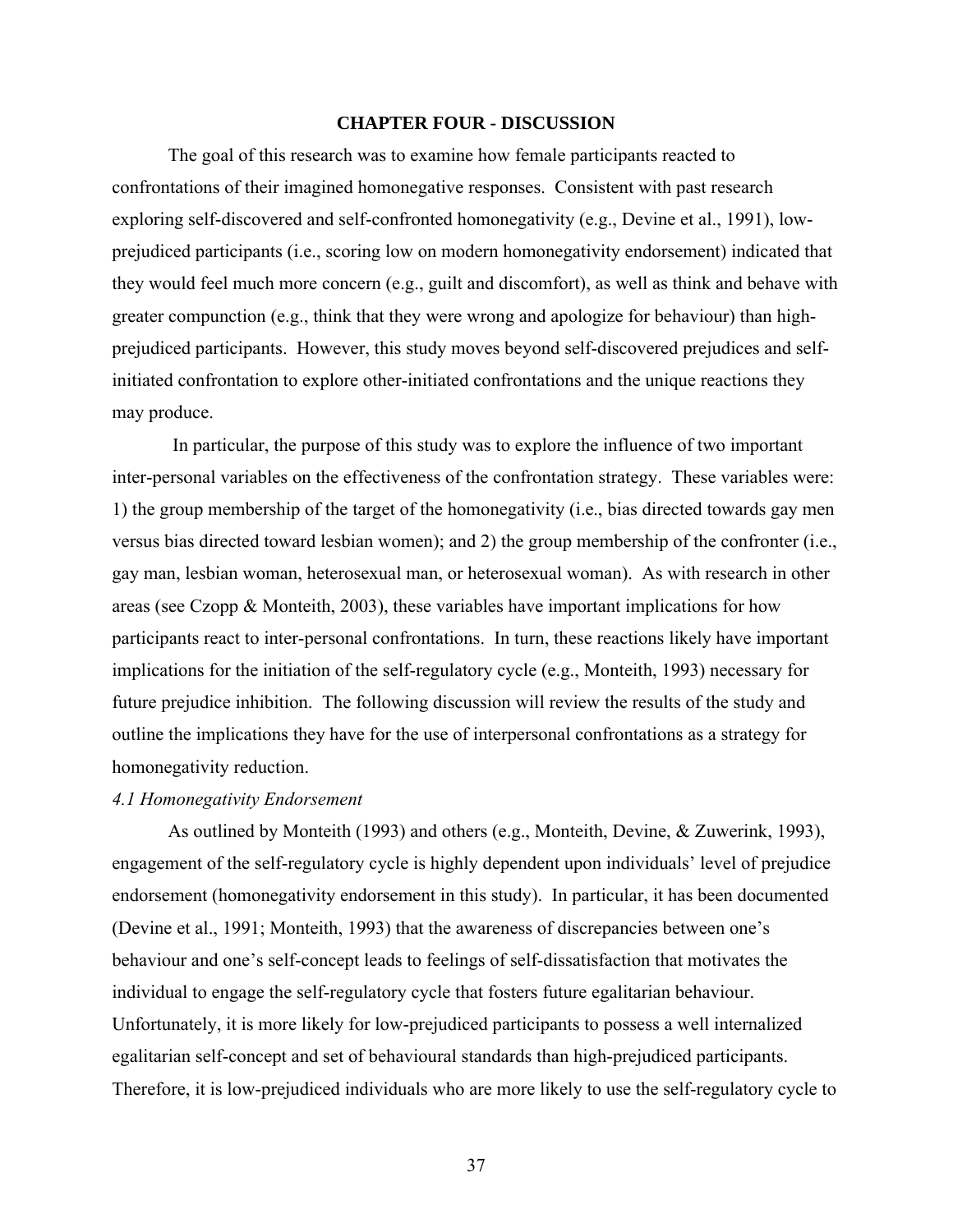foster future prejudice inhibition. The goal of this research was to determine if the effectiveness of the inter-personal confrontations would be dependent upon prejudice levels. The results of this study suggest that low-prejudiced participants respond more favourably to inter-personal confrontations when compared to high-prejudiced participants.

*4.1.1 Low-prejudiced Participants.* Low-prejudiced participants exhibited a number of important reactions across the dependent variables measured in this study. As hypothesized, low-prejudiced participants exhibited greater negative self-directed affect, concern, and compunction when compared to high-prejudiced participants. These reactions are consistent with the low-prejudiced participants' ratings of the confrontation, as they were more likely to rate the hypothetical homonegative behaviour as severe and to believe that confrontation of this hypothetical behaviour was legitimate. That is, the low-prejudiced participants saw the hypothetical behaviour as wrong and expressed guilt and concern for engaging in such behaviour.

Overall, these results are consistent with previous research that suggests that lowprejudiced participants tend to have well internalized sets of egalitarian values and to identify as non-prejudiced (Devine et al., 1991). Therefore, they experience greater reactions of guilt, concern, and compunction when made aware of responses that are discrepant with their values. This type of reaction is important as it suggests that the inter-personal confrontation strategy is effective for eliciting reactions of negative self-directed affect and apologetic thoughts/behaviours among relatively low-prejudiced individuals. These reactions are important as they comprise important steps in self-regulatory attempts to curb future homonegative behaviours (Monteith, 1993).

*4.1.2 High-prejudiced Participants.* High-prejudiced participants also exhibited a number of important reactions across the dependent variables measured in this study. As hypothesized, high-prejudiced participants reacted with greater negative other-directed affect, amusement, and antagonism when compared to low-prejudiced participants. These reactions are consistent with the high-prejudiced participants' ratings of the confrontation scenario, as they were less likely to rate the hypothetical behaviour as severe (i.e., it was not homonegative or homonegative enough) and to believe that confrontation of this behaviour was justified. That is, high-prejudiced participants were less worried about offending and upsetting the confronter when compared to low-prejudiced participants. As a result, high-prejudiced participants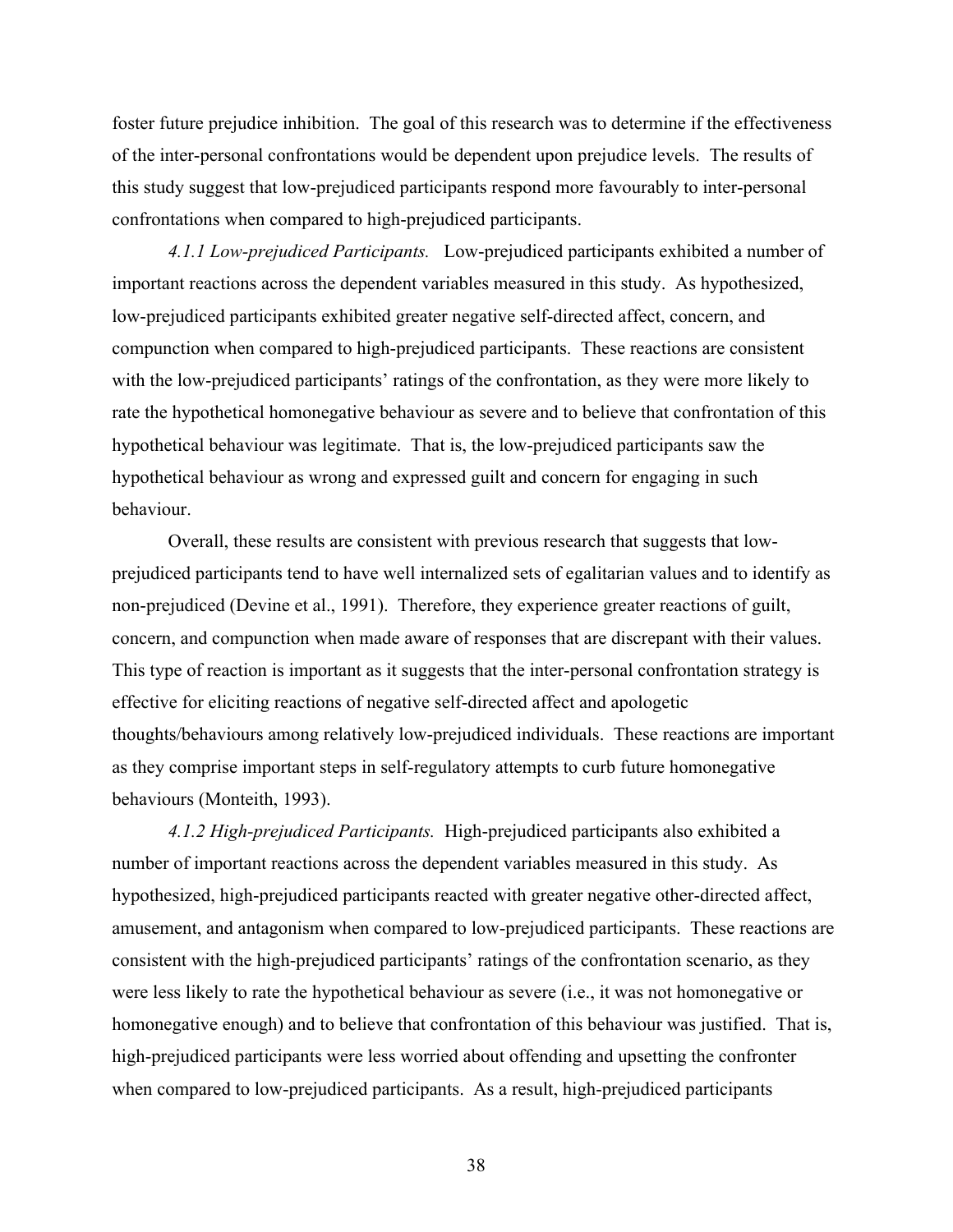responded with a mixture of amusement and anger. Unfortunately, such reactions are not conducive to the engagement of the self-regulatory cycle outlined by Monteith (1993).

Overall, these results are consistent with previous research suggesting that highprejudiced participants do not possess well internalized egalitarian values (Devine et al., 1991). Therefore, when made aware of a discrepant response, high-prejudiced individuals tend to respond with negative other-directed affect and antagonism. This finding is important as it suggests that high-prejudiced participants' reactions prevent them from recognizing homonegative behaviour as homonegative and from engaging the self-regulatory cycle used to stop future similar behaviour.

*4.1.3 The Exasperated Reaction.* The results suggested that both high and low-prejudiced participants experienced similar levels of frustration and threat from the confrontation. While somewhat unexpected, this result is consistent with Devine et al.'s (1991) conclusions. Over a series of studies, Devine et al. (1991) found that an individual's reaction to a discrepant behaviour is dependent upon standards of behaviour that are derived from one of two standpoints. These standpoints are: 1) Standards derived from one's own personal standpoint; 2) Standards derived from the standpoint of those around us. What Devine et al. documented was that low-prejudiced participants tend to derive their behavioural standards from the standpoint of the self. Thus, when made aware of discrepant responses, they find such behaviours threatening to their well internalized self-image of egalitarianism and are frustrated by their own lack of control. Conversely, high-prejudiced participants derive their behavioural standards from their perception of how other individuals in their lives believe they should behave. Thus, when made aware of a biased response, the high-prejudiced individuals express general feelings of frustration as they have failed to meet the standards of others. As a result, they tend to feel threatened and respond with negative affect directed at those in the confrontation situation.

*4.1.4 Overview.* The results of this study suggest that inter-personal confrontations can have a positive effect on low-prejudiced participants as it makes them aware of their biased response and motivates them to engage the self-regulatory cycle. However, this is not the case for high-prejudiced participants as the opposite reaction was elicited. Czopp and Monteith (2003) have argued that the inter-personal confrontation strategy may also curb future biased behaviour among high-prejudiced individuals, as the confrontation establishes norms of egalitarianism and tolerance. The results of this study suggest that an egalitarian norm was not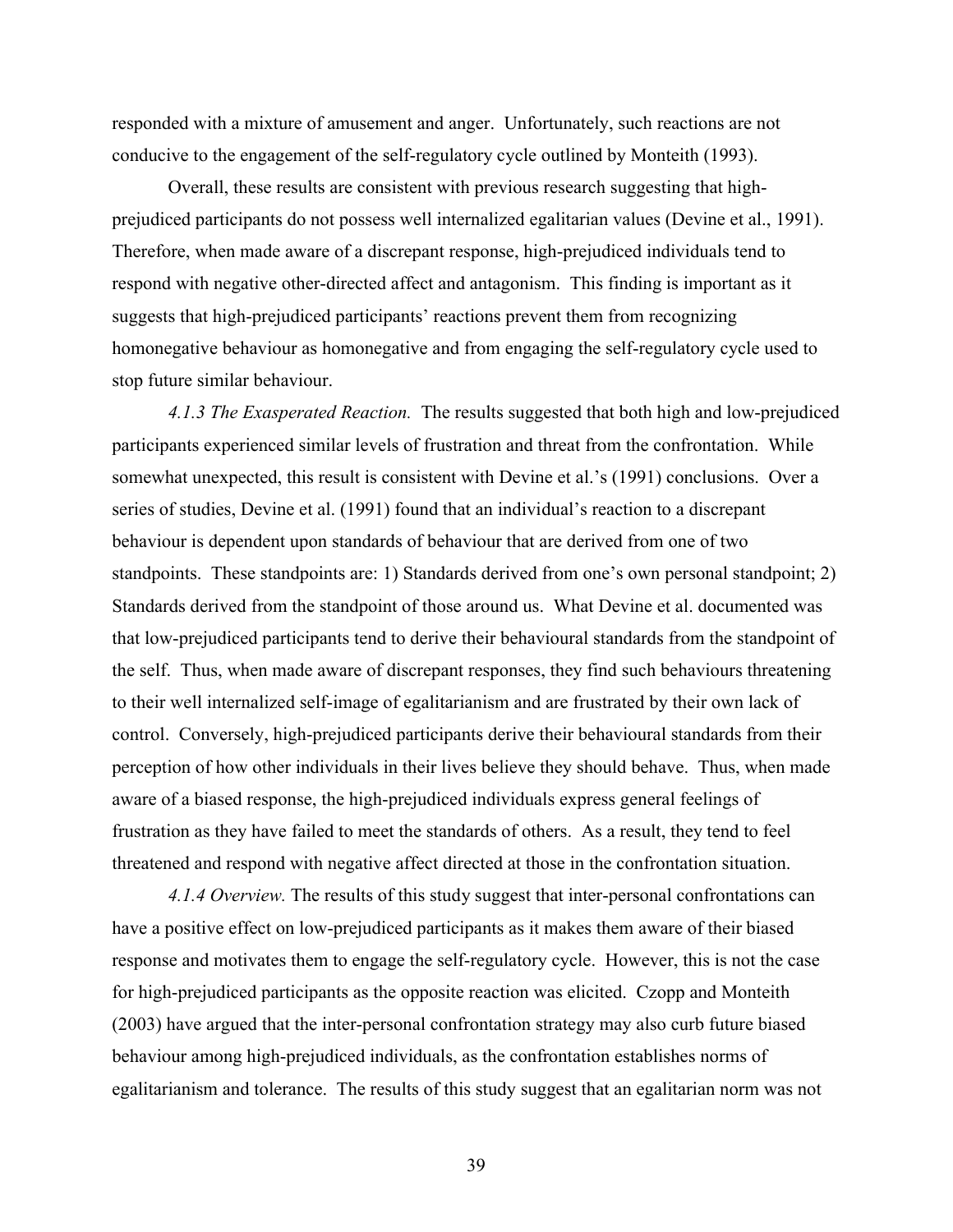established as high-prejudiced participants tended to view the biased behaviour as benign and believe that the confrontation was unjustified. This is not unexpected as the homonegative behaviour depicted in this study was designed to be subtle in nature. This is important as individuals who score higher on modern homonegativity have been documented to engage in subtle forms of discrimination that can easily be justified to others (Morrison & Morrison, 2002). Further, they tend to disagree that such subtle behaviour constitutes discrimination. Regrettably, this suggests that inter-personal confrontation may be ineffective for individuals who espouse modern homonegative beliefs, as they fail to recognize such subtle discrimination as discrimination. However, this is not to imply that other confrontations of more blatant behaviour would not generate such norms. For example, Monteith et al. (1993) demonstrated that highprejudiced persons do possess well internalized standards of behaviour that reject blatantly unacceptable but controllable (e.g., old-fashioned discrimination) discriminatory behaviours. Therefore, it is likely that confrontations of such blatant discrimination would result in positive consequences for high-prejudiced persons.

It should also be noted that, while norm activation has been documented to be an effective strategy for high-prejudiced individuals (e.g., Monteith et al., 1996), the research literature has yet to demonstrate that norm activation leads to measurable, long lasting change in high-prejudiced participants' attitudes and behaviours. Instead, it is argued that norm activation generates temporary social desirability concerns among high-prejudiced participants that promote situation specific positive changes (i.e., they do not want to look racist, homonegative, or sexist). Future research should explore this issue as confrontations of blatant homonegativity may have positive consequences for both high and low-prejudiced individuals.

### *4.2 Target Condition: Gay Men versus Lesbian Woman*

As stated in the hypotheses, the goal of this research was to explore the role of target group membership on female participants' reactions to inter-personal confrontations of homonegative behaviour. The results of this study indicated that female participants' generally did not react with different emotions, thoughts, or behaviours when confronted on bias directed towards both gay men and lesbian women. For example, there were no significant differences involving target condition in participants' negative self-directed affective reactions, negative other-directed affective reactions, and exasperated reactions. These results are not entirely surprising given that women in this study did not rate the confrontation of biases directed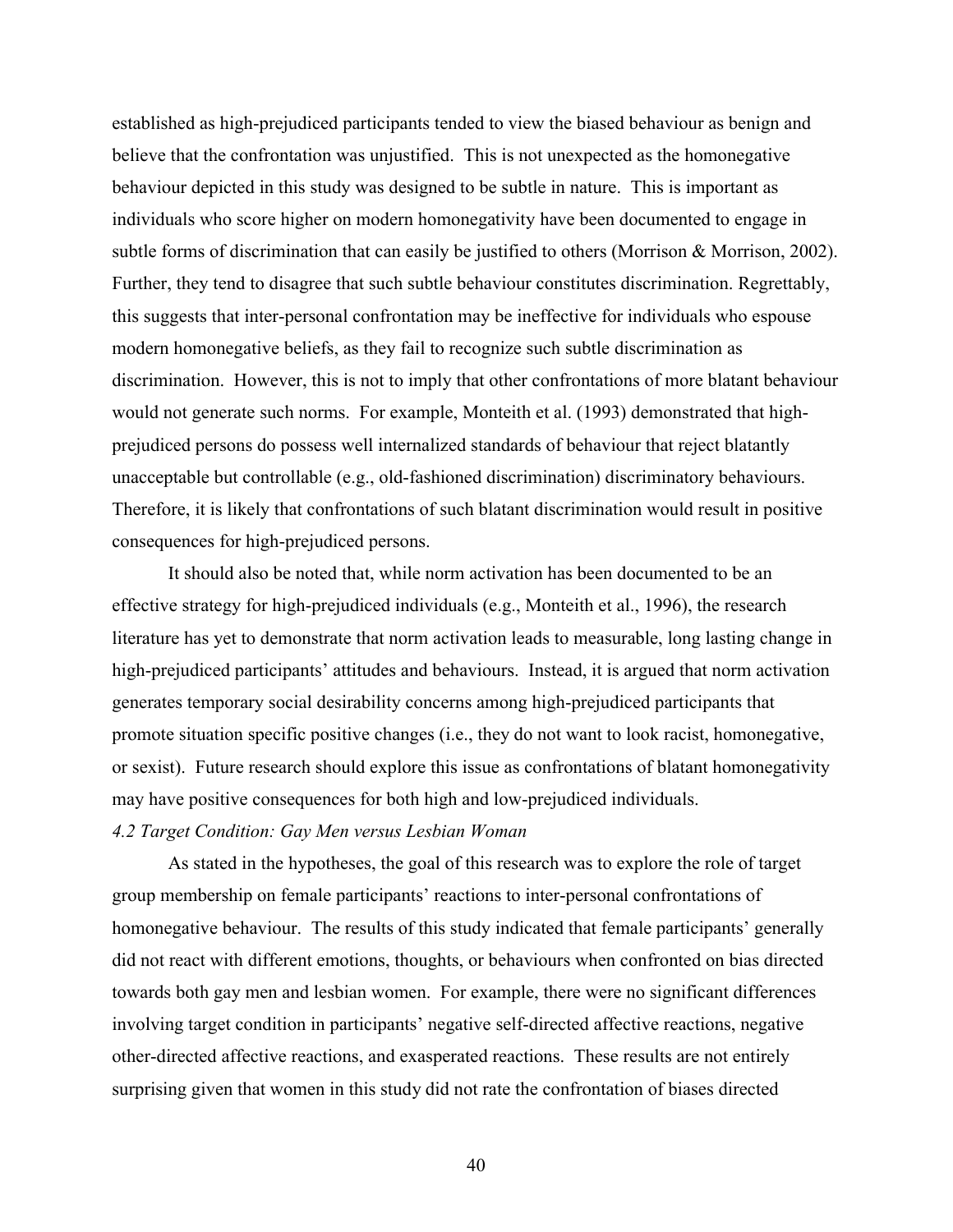towards one target as more legitimate over another. This result suggests that participants found confrontations of either bias to be warranted. Furthermore, the modern homonegativity scores indicated that female participants who scored high on one version (e.g., gay version) of the MHS also scored high on the other version (e.g., lesbian version) of the MHS. Therefore, there was little difference in the way that participants viewed gay men and lesbian women. However, it should be noted that the parallel lesbian and gay versions of the MHS were combined into a single measure. Unfortunately, this may have produced a near equal response set for both measures (i.e., they answered the parallel lesbian version of the question as they answered the gay version of the question). As a result, this response set may have masked subtle differences in the female participants' attitudes towards gay men versus their attitudes towards lesbian women.

Despite the apparent equality in the way that participants responded to gay and lesbian bias, there was a significant target condition X modern homonegativity endorsement interaction. That is, the endorsement effect (i.e., high endorsers reacted with greater antagonism than low endorsers) was greatest in the gay target condition, as low-prejudiced participants expressed significantly lower antagonism responses. This result suggests that low-prejudiced participants were particularly unwilling to think or behave in an aggressive or confrontational manner when the target was a gay man. This result is consistent with some of the research literature that has demonstrated that female participants' attitudes towards gay man are more favourable when compared to their attitudes towards lesbian woman (Kite & Deaux, 1986; Kite & Whitley, 2003; Larsen, Reed, & Hoffman, 1980).

#### *4.3 Confronter Type*

The second goal of this research was to explore the extent to which the four different (i.e., gay man, lesbian woman, heterosexual man, and a heterosexual woman) confronters selected for this study would influence participants' reactions. In particular, it was predicted that the most effective confronters would be those who had the least vested interest (i.e., heterosexual men and heterosexual women) in the confrontation, as their confrontations would be both unanticipated and taken more seriously by participants. While the likelihood scores did indicate that the participants would not anticipate the heterosexual confronters to confront the biased behaviour (especially true of the heterosexual male confronter), the severity results indicate that (in both target conditions) the homosexual confronters were taken more seriously as they elicited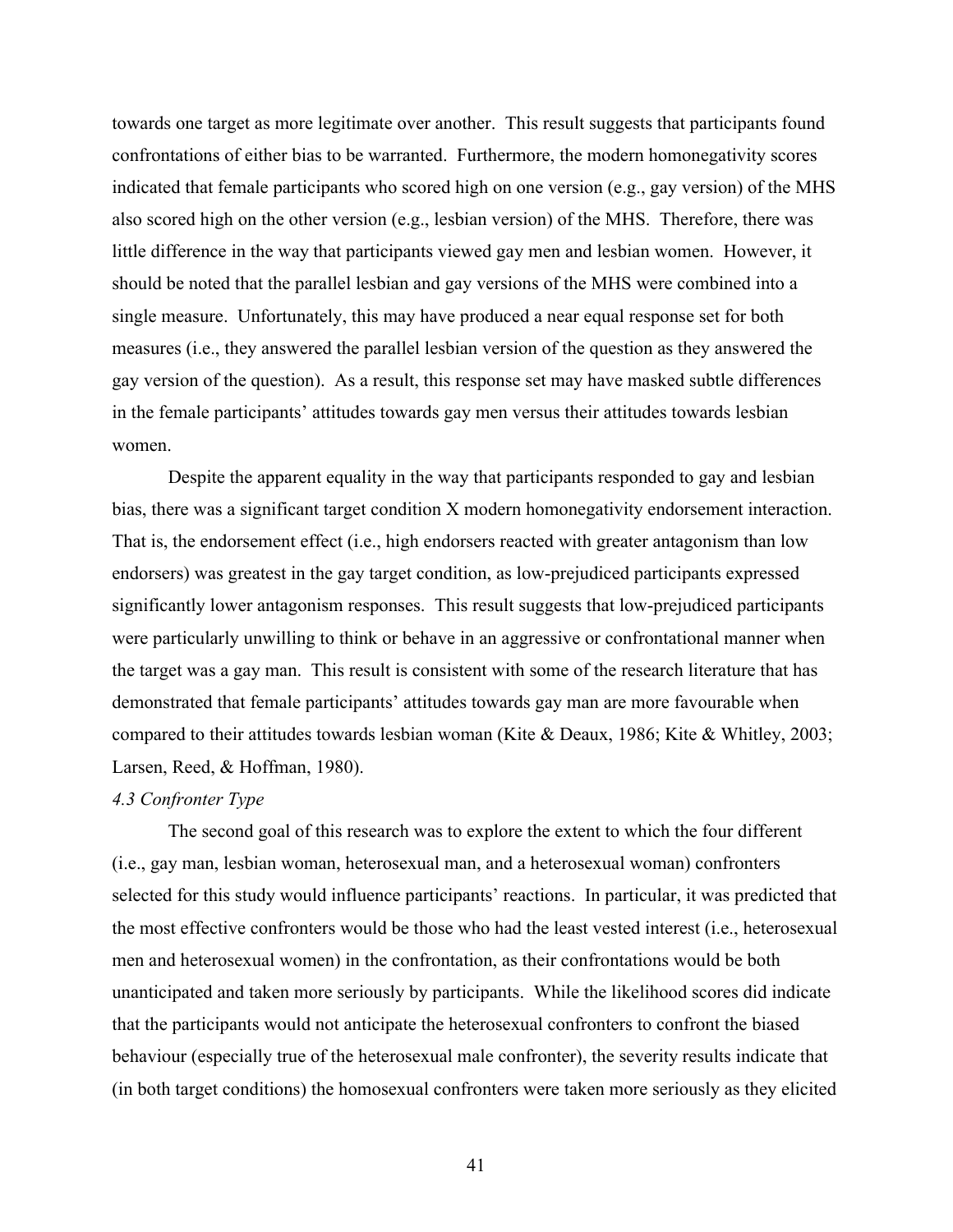stronger severity ratings than the heterosexual confronters. Furthermore, this effect is likely compounded by the participants' legitimacy ratings, as the female participants rated the heterosexual confronters as having the least justification for confronting the homonegative behaviour. Taken together, these results suggest that the participants would not react favourably to the heterosexual confronters as the participants may believe that, because of their lack of vested interest, they should just mind their own business.

Consistent with this conclusion, a pattern emerged in the results that suggested the homosexual confronters are much more effective, as they elicit those reactions that are important for motivating people to engage in the self-regulatory cycle (Monteith, 1993). The homosexual confronters elicited stronger negative self-directed affective reactions and compunction reactions than the heterosexual confronters. In addition, the homosexual confronters elected weaker antagonistic responses that are known to inhibit the engagement of the self-regulatory cycle.

In general, these results likely reflect the participants' stronger severity ratings of the biased behaviour when the target of the behaviour matched the confronter of that same behaviour (e.g., the behaviour was viewed as more severe in the gay target/gay confronter and lesbian target/lesbian confronter condition). The effect of these severity ratings was particularly apparent in the participants' concerned negative self-directed reactions as it was the lesbian target/lesbian confronter match that elicited the greatest reaction.

Unexpectedly, the results also suggested another pattern of confronter effectiveness in the participants' negative other-directed reactions and exasperated reactions. The results indicated that the heterosexual man and lesbian woman confronters elicited larger negative reactions than the gay male or heterosexual female confronters. For the heterosexual male confronter, this pattern seems to reflect the participants' severity and legitimacy ratings. In particular, the results suggested that the heterosexual male confronter was perceived to possess the least legitimacy and to elicit the weakest severity ratings from participants. Given these ratings, it would be plausible to assume that the participants resent the heterosexual male's confrontation and respond with high levels of negative-other directed affect (directed at the male confronter) and exasperation. Interestingly, the heterosexual female confronter is not as polarizing as the heterosexual male confronter despite similar low legitimacy and severity ratings. Perhaps, these reactions reflect the female participants' perception of the heterosexual female confronter as a part of their own minority group (i.e., women) and sympathize with her struggle to confront such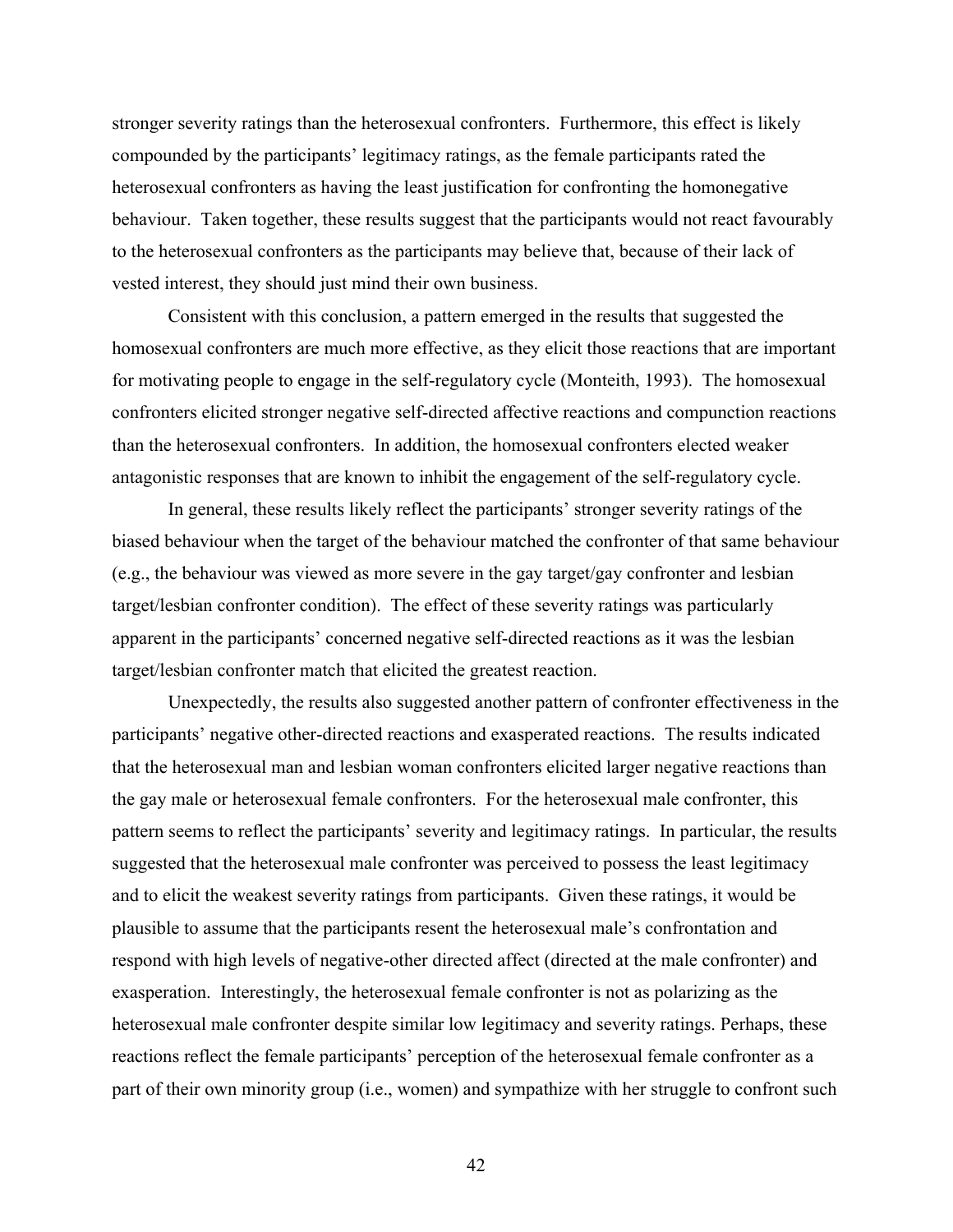prejudice. Thus, the participants react with less anger and frustration, but not with increased guilt, concern, or compunction (this is not her minority group).

 For the lesbian female confronter, this pattern seems to suggest that lesbian women elicit polarized reactions from participants (e.g., strong negative self-directed reactions and strong negative other-directed reactions). It is believed that this polarization is a by-product of the participants' severity ratings. The inter-correlation matrix (See Table 9) indicates that participants who rated the behaviour as severe also tended to react with greater concerned negative self-directed reactions. However, the severity ratings were also significantly correlated with the exasperated reactions, as those who rated the behaviour as severe also tended to react with greater exasperation. Further, this exasperated reaction may also produce a negative-other directed reaction as these reactions are inter-correlated.

 In general, the results suggest that the lesbian confronter elicits strong severity ratings (especially in the lesbian target condition) that lead to strong concerned negative self-directed and exasperated reactions. Interestingly, this also produces a negative other-directed reaction that may work to inhibit those reactions (e.g., concern, guilt, embarrassment) that are important for engaging the self-regulatory cycle. Future research should look to explore this polarized reaction and the effect it has on the participants motivation to prevent similar homonegative behaviour in the future.

To summarize, the results do not support the third hypothesis, as the homosexual confronters were more effective. This was unexpected as past research conducted by Czopp and Montieth (2003) has demonstrated that out-group member (from the perspective of the target) confronters are more effective. In particular, they found that white confronters were much more effective than black confronters when confronting racism. However, it should be noted that the scenarios used by Czopp and Monteith depicted much more blatantly biased behaviour (e.g., failing to recognize a candidates' credentials) than the biased behaviour depicted here. In such a scenario, it is unlikely that the participants would have trouble defining the behaviour as biased. This is in contrast to the subtle behaviour used here. The legitimacy and severity ratings would suggest that the heterosexual confronters struggled to convince participants that this was indeed a significant biased response. Conversely, the homosexual confronters were much more effective at convincing the participants that the behaviour was significant.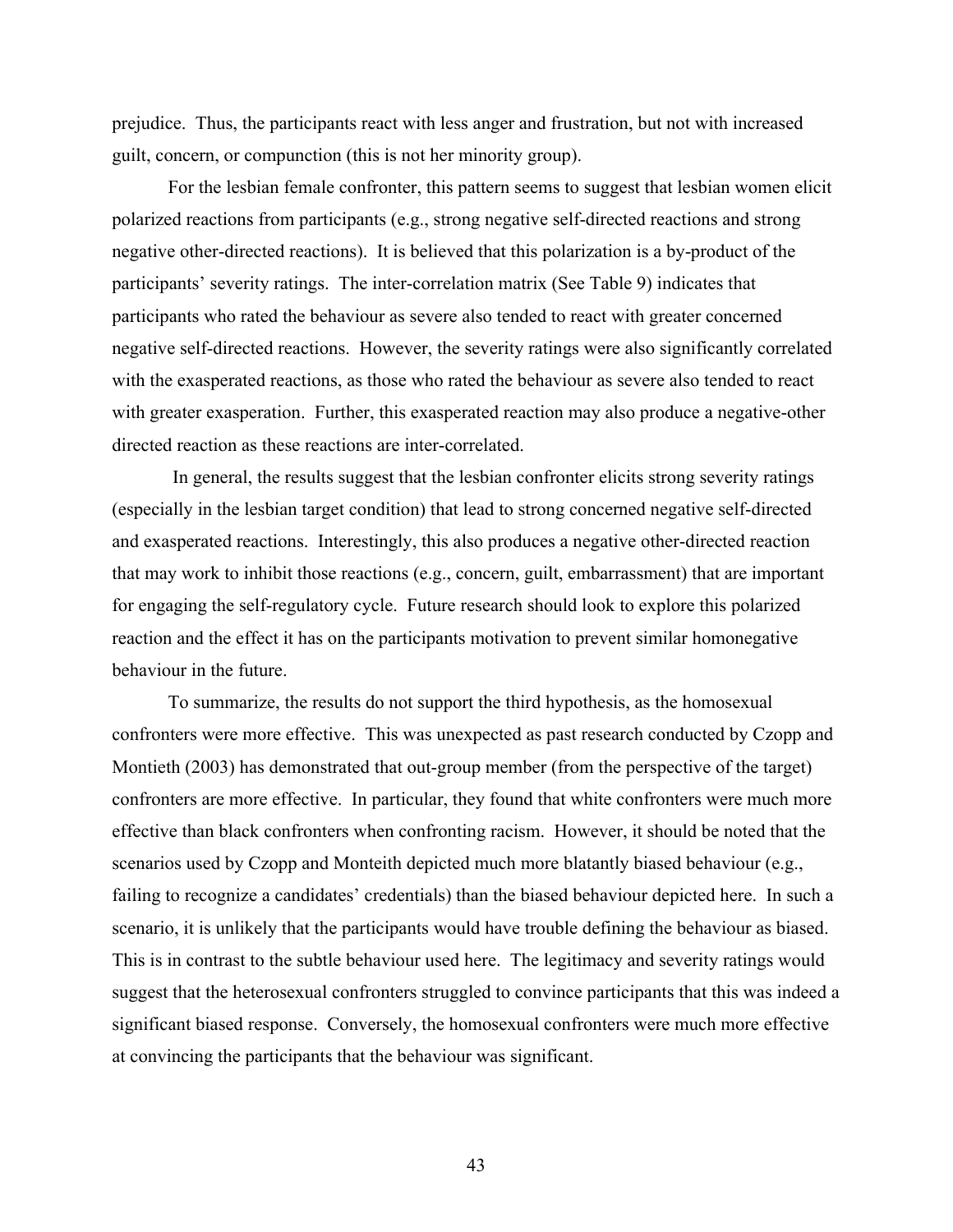Furthermore, unlike gender or race, sexual orientation is not generally determined through visual cues and heterosexual women may have few opportunities to knowingly interact with gay men and/or lesbian women. As a result, heterosexual women may be apprehensive and cautious when confronted with situations that require information about gay and/or lesbian lifestyles. Consequently, heterosexual women may be more inclined to take gay men and lesbian women seriously in such situations as they have a vested interest (i.e., they live that lifestyle). Future research should look to explore differences between subtle and blatant homonegative behaviour as one group of confronters may be more effective in one behaviour condition when compared to another. In addition, research should look to study differences in the way that individuals react to one kind of prejudice over another (e.g., racism and homonegativity) in order to understand how individuals derogate unique minority groups in different and/or similar ways. *4.4 Nature of the Homonegative Joke Scenario*

Zillmann and Cantor (1976) have proposed a dispositional theory of disparaging humour that outlined two important variables for determining how individuals will react to groupdisparaging humour. First, in an early study, Zillmann and Cantor (1972) demonstrated that a preference for a joke can be determined by one's own reference group. When presented with jokes depicting interactions between dyads with socially understood status differentials (e.g., heterosexual/homosexual), it was demonstrated that those in the socially superior role (e.g., heterosexual) preferred jokes in which the subordinate was the victim (e.g., homosexual). Second, a participant's enjoyment of a group disparaging joke is dependent upon that participant's disposition (ranging from very positive to very negative) toward the target of the joke. Not surprisingly, Zillman and Cantor (1976) were able to demonstrate that participants will prefer and laugh more (or at least find the joke funnier) when the joke depicts a salient out-group member (from one's reference point) who is disliked (i.e., negative disposition).

The results of the present experiment were consistent with this theory. That is, highprejudiced participants (i.e., negative disposition) exhibited greater amused reactions as well as, lower severity and legitimacy ratings. Zillman and Cantor's (1976) theory suggests that we should expect greater amused reactions from high-prejudiced participants as these are the individuals who will prefer homosexual disparaging jokes. It is arguable that many of these high-prejudiced participants found a great deal of humour in these jokes and were surprised (didn't accept) that they were being confronted. As a result, we see larger amusement reactions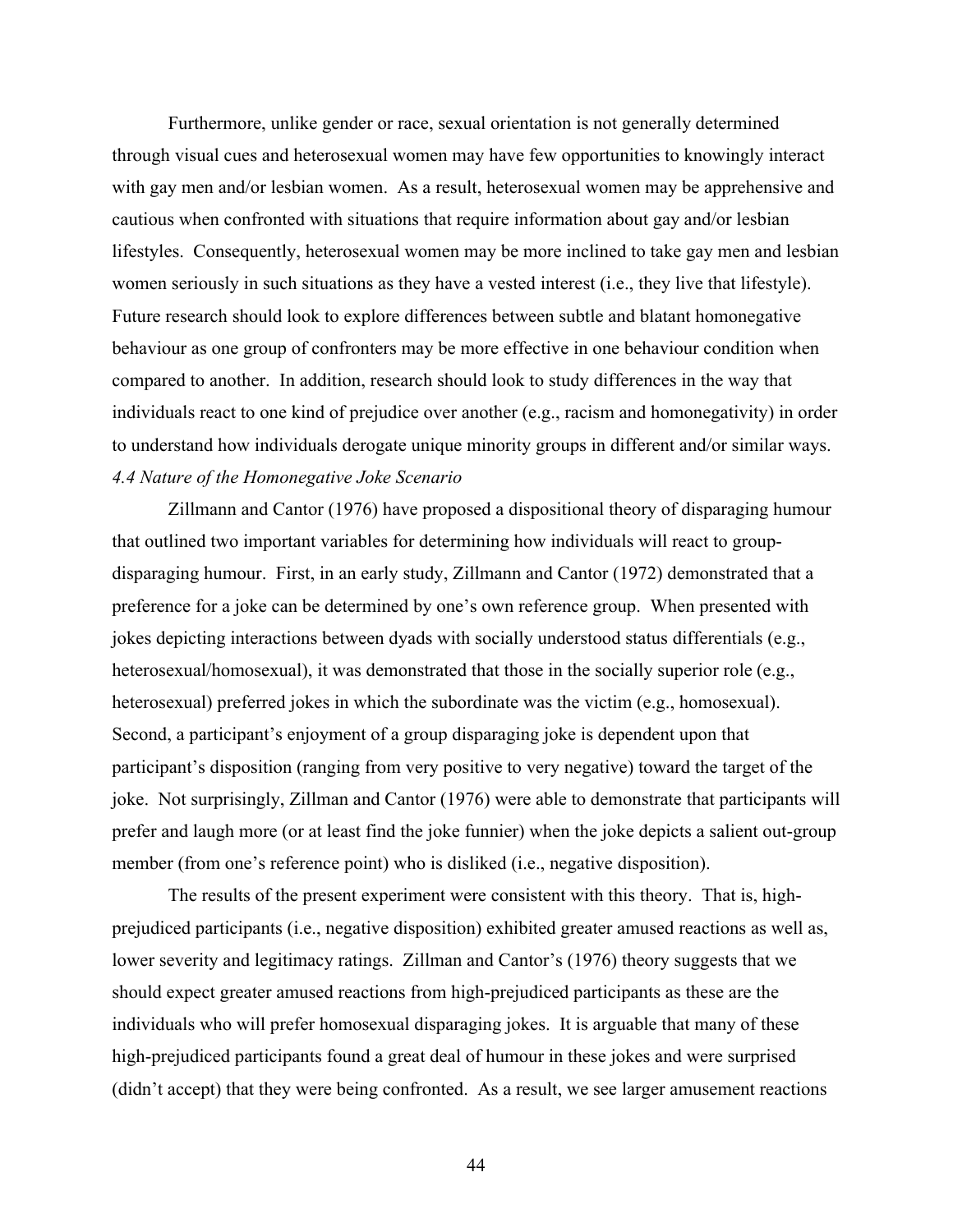coupled with mild negative other-directed affective and antagonistic reactions. In future, more research will be required to expand upon our understanding of confrontations in a humour or joke scenario. In particular, it would be interesting to explore differences in reactions to confrontations of laughing at a joke as opposed to reactions to confrontations for telling a homonegative joke. In addition, future research might explore differences in reactions by manipulating the group's response (everyone laughs versus just you laughing). This research should help to further our understanding of the effectiveness of inter-personal confrontations of homonegative humour.

#### *4.5 Limitations and Future Research*

*4.5.1 Confrontation Type.* The first limitation of this study would be that the study utilizes written scenarios and imagined inter-personal confrontations in order to explore the participants' reactions. Unlike inter-personal confrontations that take place in real time (i.e., in an everyday conversation outside of the lab), participants are not required to overcome the surprise (if not disbelief and frustration) of suddenly being confronted. Presumably, such surprise confrontations may elicit greater affective reactions that could detract from or enhance the effectiveness of the inter-personal confrontation strategy. Therefore, researchers should look to design experimental manipulations that involve spontaneous confrontations of the participants' behaviour.

This research is particularly important given the research conducted by Plous (2000) that has described some of the difficulties that students face when trying to enact inter-personal confrontations of prejudice and discrimination. In particular, the students indicated that it was difficult for them to confront prejudice without appearing argumentative and self-righteous to the offender (i.e., a hot confrontation). In fact, such perceptions led to resistance and anger from those who were confronted. This was true even of participants' who considered themselves egalitarian. Conversely, the students indicated that asking questions (e.g., Do you treat everyone in this group like that?), invoking dissonance (e.g., I always thought you were open-minded), and responding with how one feels (e.g., I think that is wrong) were more effective ways to approach the confrontation situation (i.e., cold confrontations). In future, it would be interesting to explore the role that hot and cold confrontations play in determining the effectiveness of this strategy for homonegativity reduction.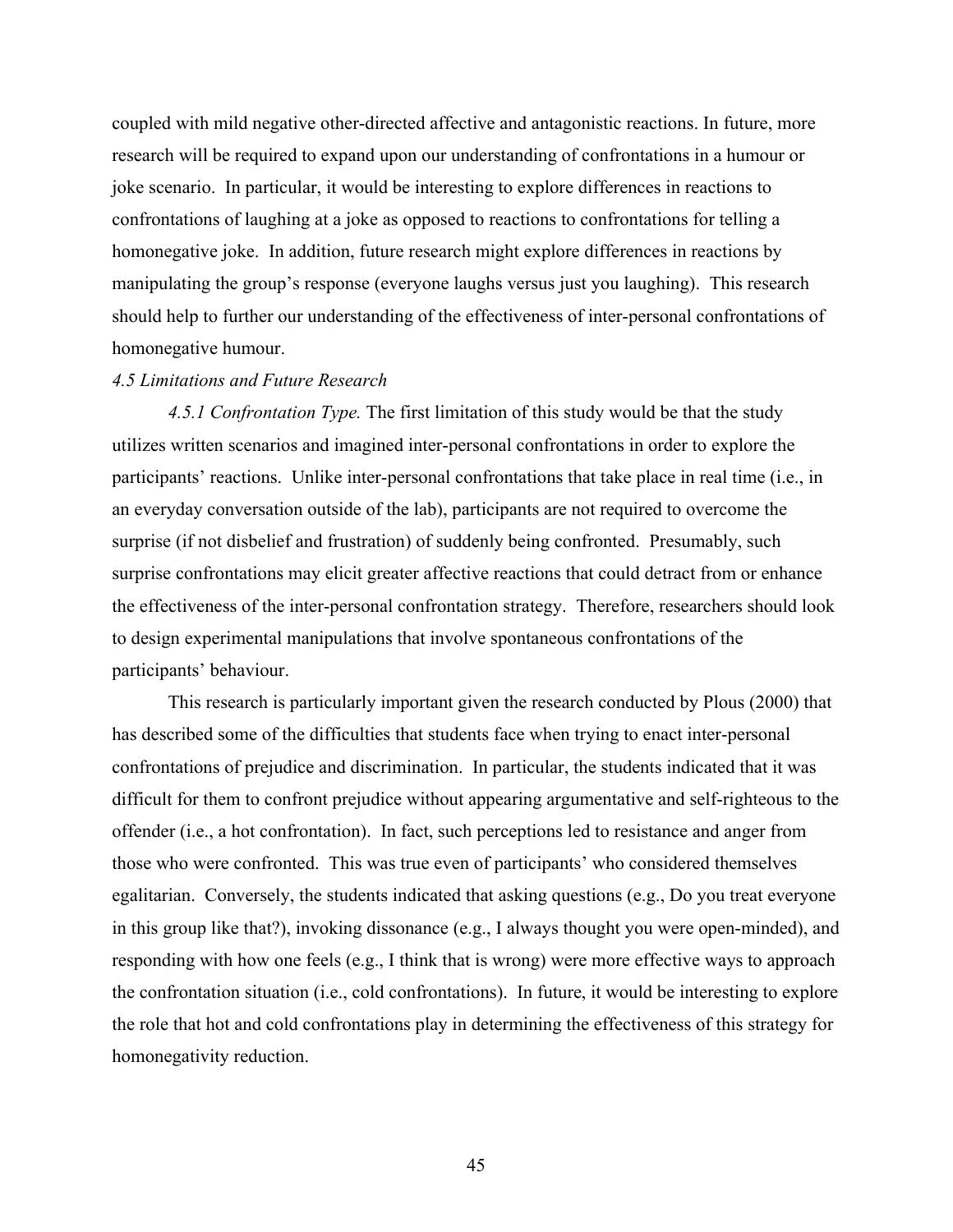*4.5.2 Nature of the Sample.* A second limitation to this study would be the composition of the sample used. That is, the majority of the sample could be described as young, liberal, Caucasian heterosexual females. Therefore, this sample is representative of this small group of college aged women and it is difficult to extend the results of the study beyond this group as the external validity of this research is likely bound to this group. However, there is some value in testing this group as young educated women tend to hold greater liberal attitudes towards gay men and lesbian women (Altemeyer, 1988; Herek, 1988; Morrison & Morrison, 2002). As a consequence, it could be considered encouraging to demonstrate that the endorsement effect (i.e., high-prejudiced participants reacted with greater negative other-directed affect and antagonism) occurred among a liberal sample of participants.

However, the failure to document differences in participants' reactions to bias directed towards the two targets may reflect the absence of male participants. The research literature suggests (Herek, 1988; Herek, 2000) that while both groups are viewed in a negative fashion; heterosexuals' attitudes toward gay men have tended to be much more negative. Further, the magnitude of this difference varies between heterosexual men and women (i.e., the former express much more negativity towards gay men than towards lesbian women whereas the latter display only a marginal difference in their attitudes towards the two groups). Therefore, further research is required in order explore the effectiveness of the confrontation strategy within a sample of men and women, as participant gender may be an important variable in determining reactions to confrontations of bias directed towards gay men and lesbian women.

*4.5.3 Modern Homonegativity Endorsement.* In order to identify equal numbers of high and low-prejudiced participants, the present study utilized a median split analysis. Admittedly, this classification strategy requires the categorization of a continuous variable into two mutually exclusive groups. While this classification is consistent with past research and makes testing the differences between the two groups of participants easier, it should be noted that there is a tradeoff in information. In particular, participants who score near the middle of the scale are classified as either high or low in prejudice (e.g., a  $1 = 30$ ;  $31 = 6$ ). Further, participants who score 30 (i.e., low-prejudice) are classified very differently from participants who score 31 (i.e., high-prejudiced). Therefore, the effect of modern homonegativity may be muted as there is little difference between a person who scored 30 and a person who scored 31. Likewise, the effect may be muted as there may be a lot of difference between a person who scores 1 and a person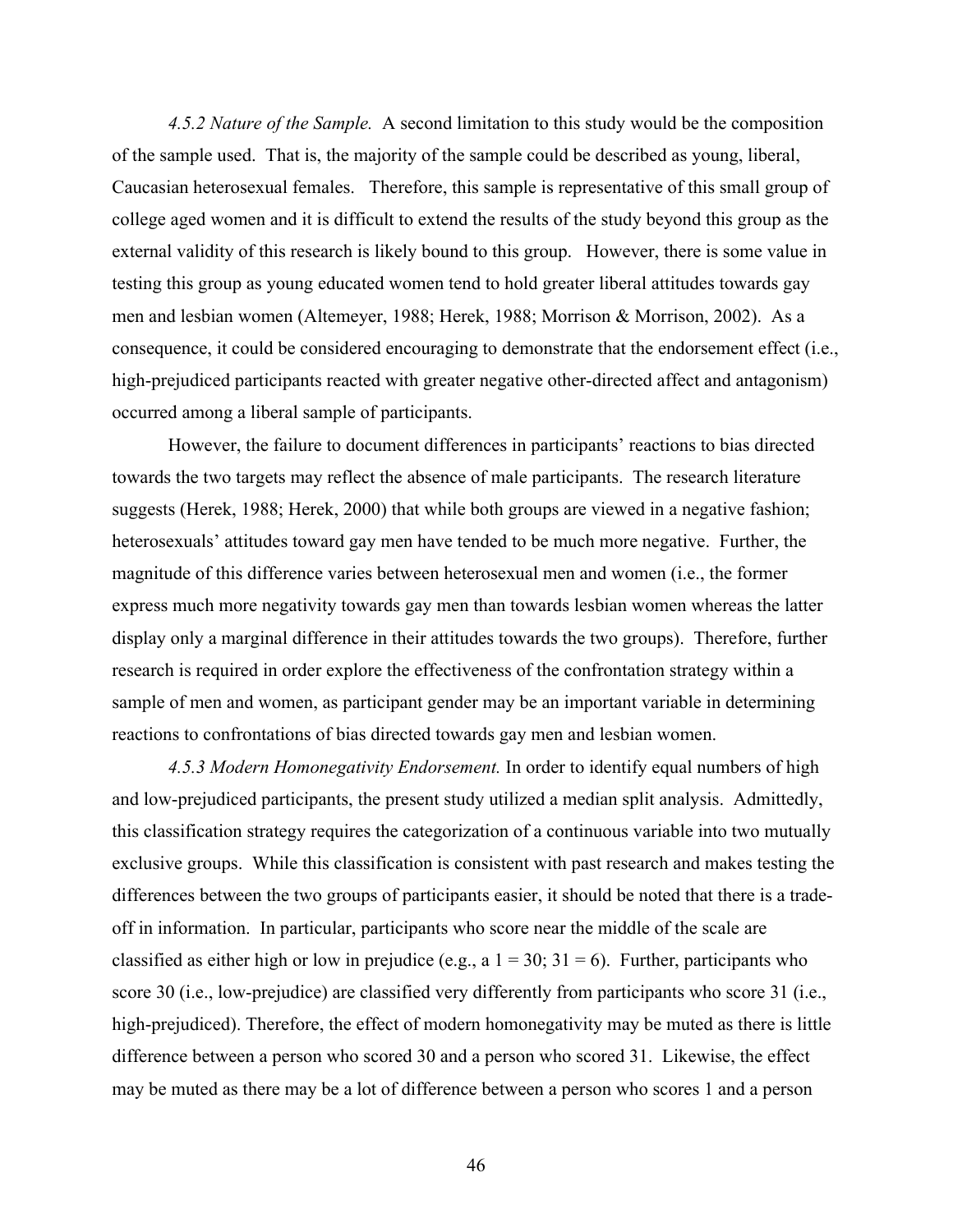who scores 30 that is not tested. While it is encouraging to note that the expected prejudiced effects emerged, it will be important to explore differences between participants who score at the upper and lower bound of the MHS scale in the future (e.g., perhaps comparing the top third of MHS scores with the bottom third of the MHS scorers), as important differences may exist in their reactions to confrontations.

Finally, the MHS was not counterbalanced with the experimental scenario (i.e., the MHS did not appear before and after the scenarios an equal amount of times). As a result, social desirability may be a concern as participants always completed the MHS after the experimental manipulations. Unfortunately, some participants may have guessed the true nature of the study (i.e., that we were interested in reactions to confrontations of homonegative behaviour) and modified their MHS responses in order to look less homonegative. However, it should be noted that participants were informed that they would be questioned further on aspects of one of the three confrontation scenarios. It was my belief that participants would take this to mean that they were simply selected to be questioned further on the third scenario. As a result, it was hoped that the female participants would experience fewer social desirability concerns. *4.5.4 Overview*

In summary, the results of this study suggest that inter-personal confrontation can be an effective strategy for eliciting those reactions (e.g., guilt, disappointment, and compunction) that will allow the individual to engage in the self-regulatory cycle that fosters future homonegativity reduction. However, the effectiveness of this strategy is dependent on the participants' prejudice level, confronter type, and target of the bias. While this strategy exhibits much promise, future research should continue to expand upon this work to determine what other factors are important for prejudice reduction via this strategy.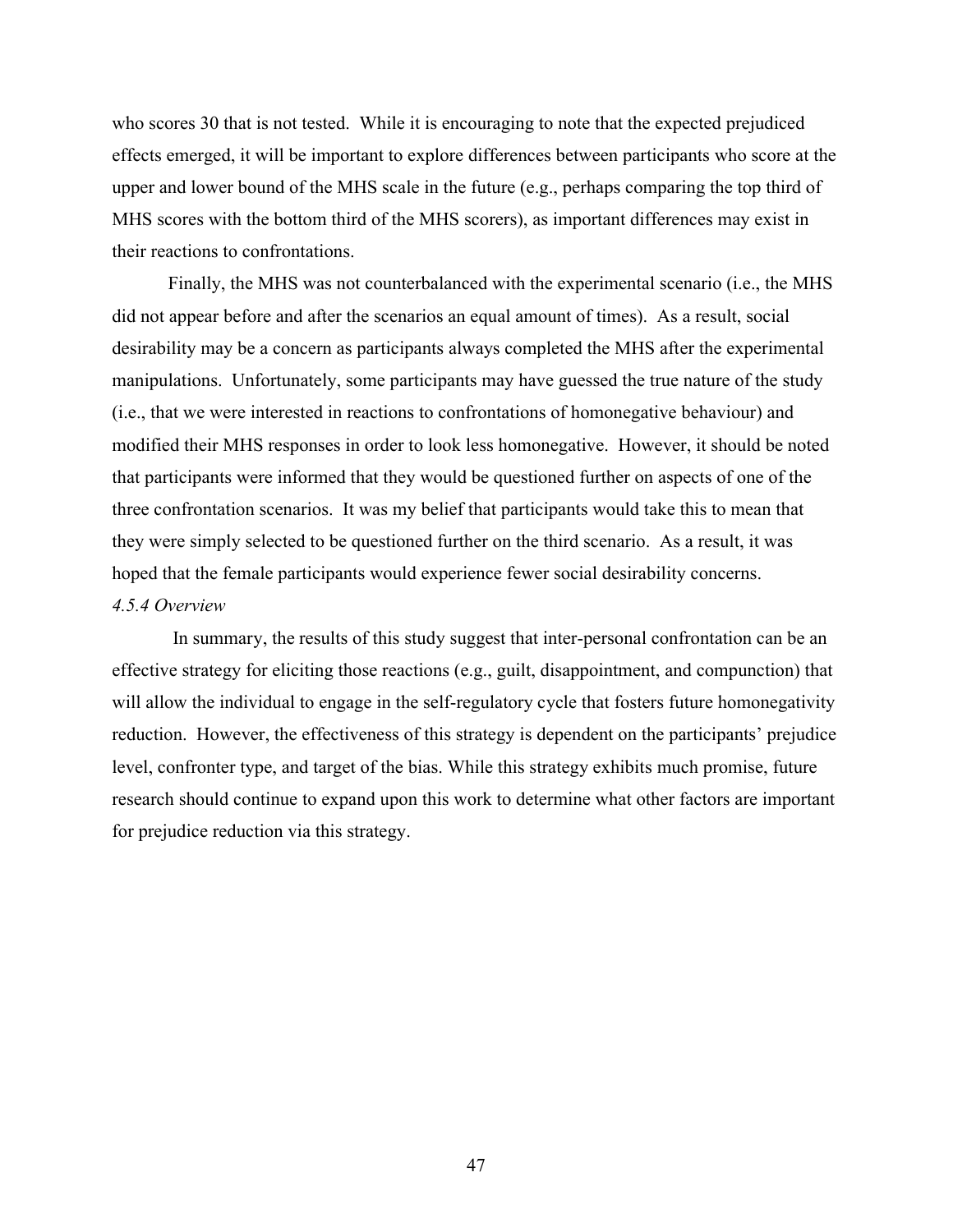#### **CHAPTER 5: REFERENCES**

- Aberson, C.L., & Dora, J. (2003). Reactions to gay men: Contact and overcorrection in an employee selection simulation. *Current Psychology: Developmental, Learning, Personality, and Social, 22,* 164-174.
- Aberson, C.L., Swan, D.J., & Emerson, E.P. (1999). Covert discrimination against gay men by U.S. college students. *The Journal of Social Psychology, 139,* 323-334.
- Altermeyer, B. (2001). Changes in attitudes toward homosexuals. *Journal of Homosexuality, 42*, 63-75.
- Altermeyer, B. (1988). *Enemies of freedom*. San Francisco: Jossey Bass.
- Balsam, K.F., Rothblum, E.D., & Beauchaine, T. P. (2005). Victimization over the life span: A comparison of lesbian, gay, bisexual, and heterosexual siblings. *Journal of Counseling and Clinical Psychology, 73,* 477-487.
- Bargh, J.A. (1999). The cognitive monster: The case against the controllability of automatic stereotype effects. In S. Chaiken & Y. Trope (Eds.), *Dual process theories in social psychology* (pp.361-382). New York: Guilford.
- Basow, S.A., & Johnson, K. (2000). Predictors of homophobia in female college students. *Sex Roles, 42,* 391-404.
- Bernstein, M., & Kostelac, C. (2002). Lavender and blue: Attitudes about homosexuality and behavior toward lesbians and gay men among police officers. *Journal of Contemporary Criminal Justice, 18*, 302-328.
- Blanchard, F.A., Crandall, C.S., Brigham, J.C., & Vaughn, L.A. (1994). Condemning and condoning racism: A social context approach to interracial settings. *Journal of Applied Social Psychology, 79,* 993-997.
- Cochran, S.D., Keenan, C., Schober, C., & Mays, V.M. (2000). Estimates of alcohol use and clinical treatment needs among homosexually active men and women in the U.S. population. *Journal of Consulting and Clinical Psychology, 68,* 1062-1071.
- Comstock, G.D. (1991). *Violence against lesbians and gay men.* New York: Columbia University Press.
- Corliss, H.L., Cochran, S.D., & Mays, V.M. (2002). Reports of parental maltreatment during childhood in a United States population-based survey of homosexual, bisexual, and heterosexual adults. *Child Abuse & Neglect, 26,* 1165-1178.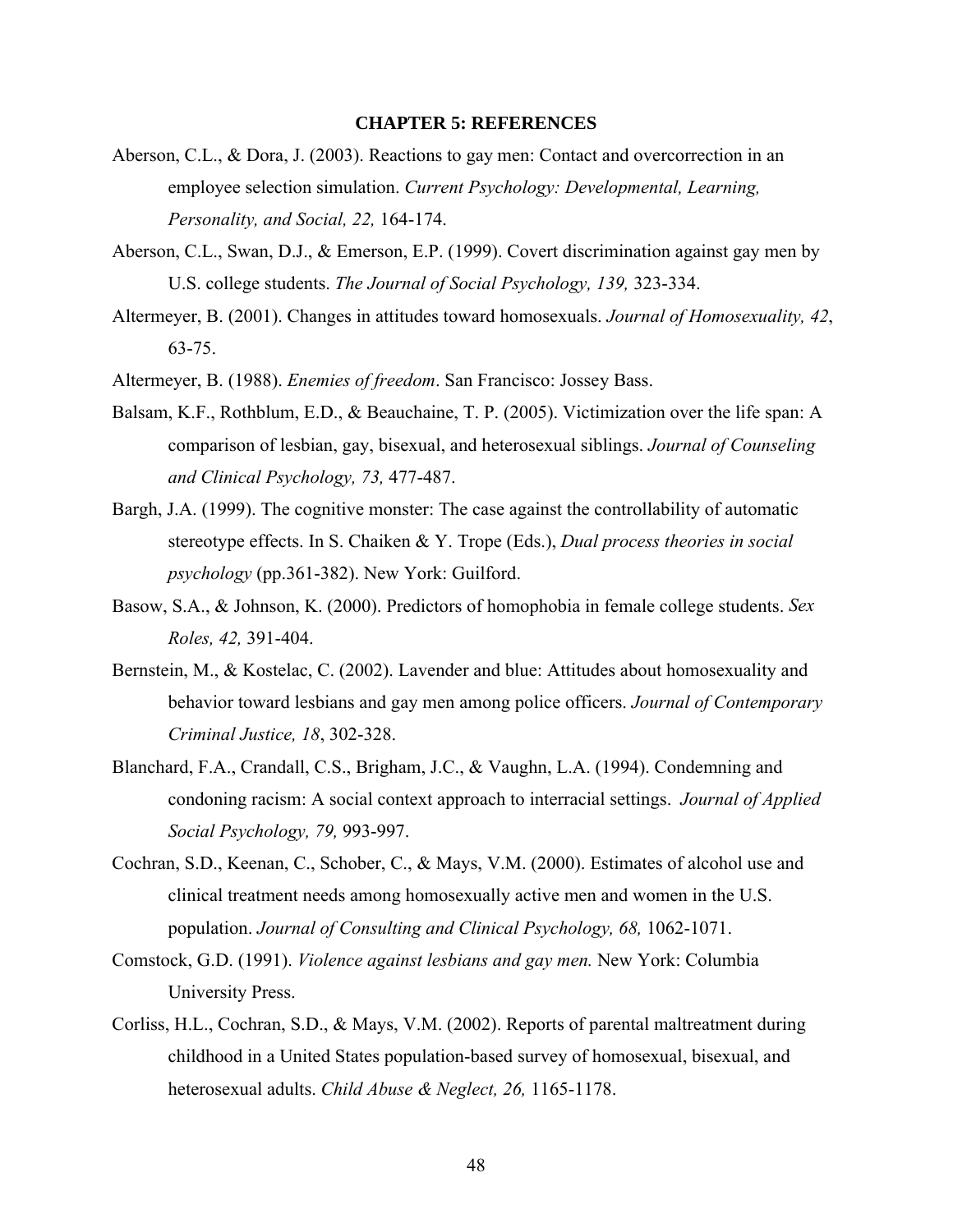- Cotten-Huston, A.L., & Waite, B.M. (2000). Anti-homosexual attitudes in college students: Predictors and classroom interventions. *Journal of Homosexuality, 38*, 117-133.
- Cramer, E., Oles, T.P., & Black, D. (1997). Reducing social work students' homophobia: An evaluation of teaching strategies. *Arete, 21*, 36-49.
- Czopp, A.M., & Monteith, M.J. (2003). Confronting prejudice (literally): Reactions to confrontation of racial and gender bias. *Personality and Social Psychology Bulletin*, *29*, 532-544.
- Czopp, A.M., Monteith, M. J., Mark, A.Y. (2006). Standing up for a change: Reducing bias through interpersonal confrontation. *Journal of Personality and Social Psychology, 90*, 784-803.
- Daley, A. (2003). Lesbian health and the assumption of heterosexuality: An organizational perspective. *Canadian Journal of Community Mental Health, 22*, 105-121.
- D'Augelli, A.R., Hershberger, S. L., & Pilkington, N. W. (2001). Suicidality patterns and sexual orientation-related factors among lesbian, gay, and bisexual youths. *Suicide and Life-Threatening Behavior, 31*, 250-264.
- D'Augelli, A.R., & Grossman, A.H. (2001). Disclosure of sexual orientation, victimization, and mental health among lesbian, gay, and bisexual older adults. *Journal of Interpersonal Violence, 16*, 1008-1027.
- Davies, M. (2004). Correlates of negative attitudes toward gay men: Sexism, male role norms, and male sexuality. *Journal of Sex Research, 41,* 259-266.
- Devine, P.G., & Monteith, M.J. (1999). Automaticity and control in stereotyping. In S. Chaiken & Y. Trope (Eds.), *Dual process theories in social psychology* (pp.339-360). New York: Guilford.
- Devine, P.G., & Elliot, A.J. (1995). Are racial stereotypes really fading? The Princeton trilogy revisited. *Personality and Social Psychology Bulletin, 21*, 1139-1150.
- Devine, P.G., Monteith, M.J., Zuwerink, J.R., & Elliot, A.J. (1991). Prejudice with and without compunction. *Journal of Personality and Social Psychology, 60*, 817-830.
- Diaz, R.M., Ayala, G., Bein, E., Henne, J., & Marin, B.V. (2001). The impact of homophobia, poverty, and racism on the mental health of gay and bisexual latino men: Findings from 3 US cities. *American Journal of Public Health, 91*, 927-932.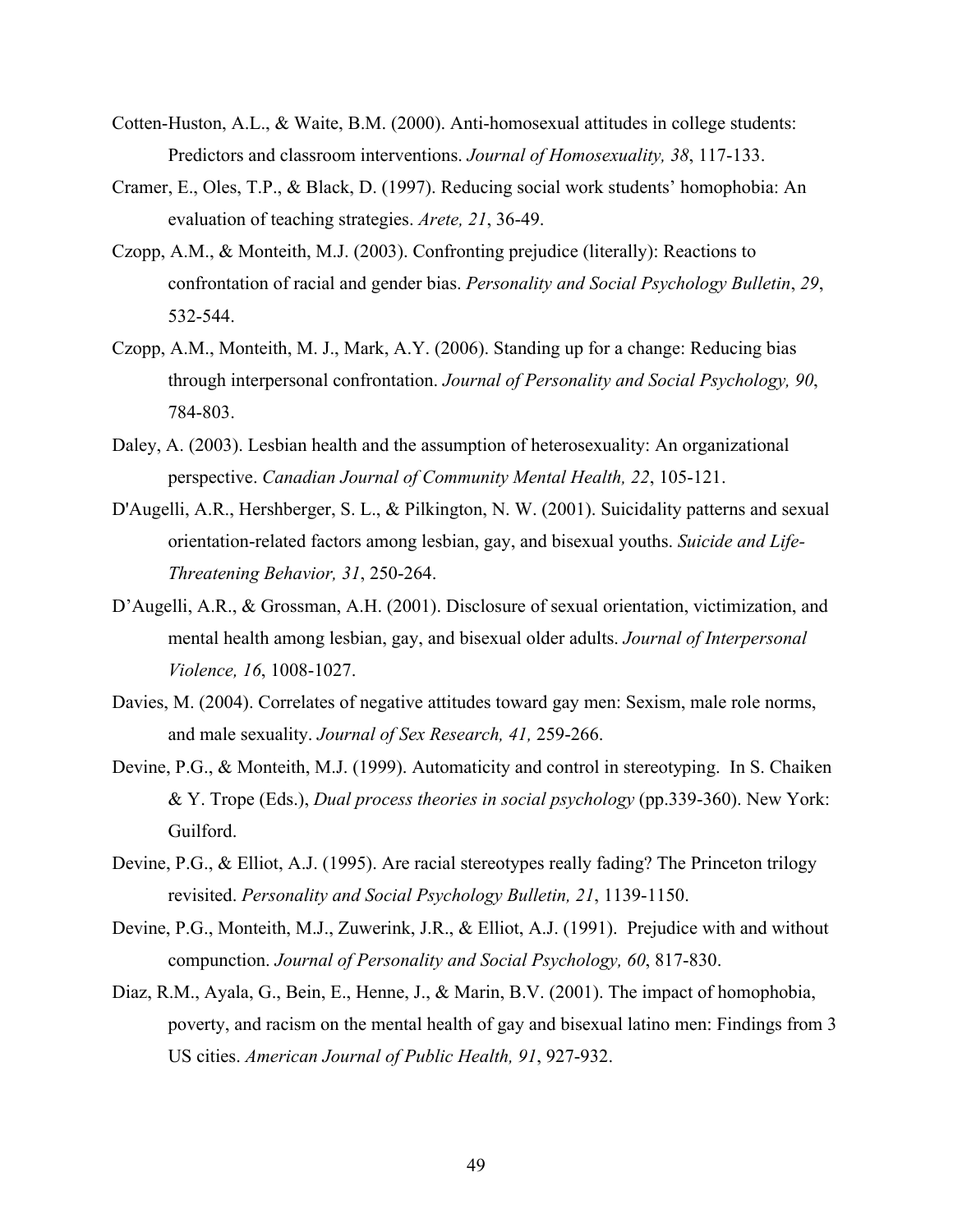- Gaertner, S.L., & Dovidio, J.F. (1981). Racism among the well intentioned. In E. Clausen & J. Bermingham (Eds.), *Pluralism, racism, and public policy: The search for equality*. Boston: G. K. Hall.
- Gerbner, G., Gross, L., Morgan, M., & Signorielli, N. (1984). Political correlates of television viewing. *Public Opinion Quarterly, 48(1),* 283-300.
- Glick, P., & Fiske, S. T. (1996). The Ambivalent Sexism Inventory: Differentiating hostile and benevolent sexism. *Journal of Personality and Social Psychology*, 70, 491–512.
- Glick, P., & Fiske, S.T. (2001). An ambivalent alliance: Hostile and benevolent sexism as complementary justifications for gender inequality. *American Psychologist, 56*, 109-118.
- Gorsuch, R. L., & McFarland, S. G. (1972). Single versus multiple-item scales for measuring religious values. *Journal for the Scientific Study of Religion, 11(1),* 53-64.
- Grack, C., & Richman, C.L. (1996). Reducing general and specific heterosexism through cooperative contact. *Journal of Psychology & Human Sexuality, 8, 59-68.*
- Grutzeck, S., & Gidyez, C.A. (1997). Reducing general and specific heterosexism through cooperative contact. *Journal of Psychology and Human Sexuality, 8,* 59-68.
- Fiske, S.T., Lin, M., & Neuberg, S.L. (1999). The continuum model: Ten years later. In S. Chaiken & Y. Trope (Eds.). *Dual process theories in social psychology* (pp.231-254). New York: Guilford.
- Finkel, M.J., Storaasli, R.D., Bandele, A., & Schaefer, V. (2003). Diversity training in graduate school: An exploratory evaluation of the Safe Zone project. *Professional Psychology: Research and Practice, 34*, 555-561.
- Franklin, K. (2000). Antigay behaviors among young adults: Prevalence, patterns, and motivators in a non-criminal population. *Journal of Interpersonal Violence, 15*, 33- 362.
- Herek, G.M. (1988). Heterosexuals' attitudes toward lesbians and gay men: Correlates and gender differences. *The Journal of Sex Research, 25,* 451-477.
- Herek, G.M. (1994). Assessing heterosexuals' attitudes toward lesbians and gay men: A review of empirical research with the ATLG scale. In B. Greene, & G. M. Herek (Eds.), *Lesbian and gay psychology: Theory, research, and clinical applications* (pp. 206-228). Thousands Oaks, CA: Sage Publications.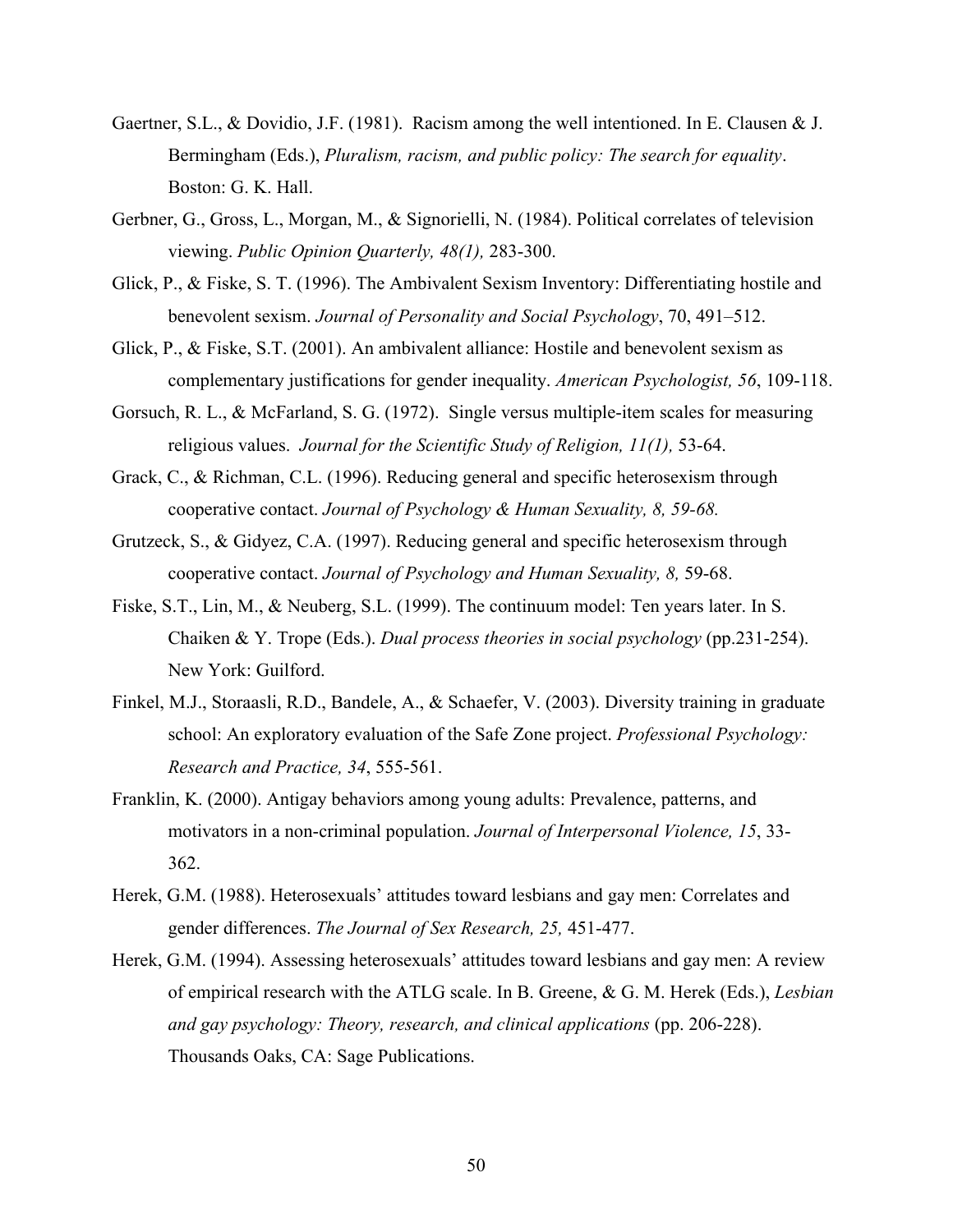- Herek, G.M. (2000). The psychology of sexual prejudice. *Current Directions in Psychological Science, 9*, 19-22.
- Herek, G.M. (2004). Beyond "homophobia": Thinking about sexual prejudice and stigma in the twenty-first century. *Sexuality Research & Social Policy: A Journal of the NSRC*, *1,* 6-24.
- Herek, G.M., Gillis, J.R., & Cogan, J.C. (1999). Psychological sequel of hate-crime
- victimization among lesbian, gay, and bisexual adults. *Journal of Consulting and Clinical Psychology, 67*, 945-951.
- Hicks, G.R., & Lee, T.T. (2006). Public attitudes toward gays and lesbians: Trends and predictors. *Journal of Homosexuality, 51*, 57-77.
- Hudson, W.W., & Ricketts, W.A. (1980). A strategy for the measurement of homophobia. *Journal of Homosexuality, 5*, 357-372.
- Kite, M. E., & Deaux, K. (1986). Attitudes towards homosexuality: Assessment and behavioural consequences. *Basic and Applied Social Psychology,* 7, 137 -162.
- Kite, M .E., & Whitley, B. E. Jr. (1996). Sex difference in attitudes towards homosexual persons, behaviours, and civil rights: A meta-analysis. *Personality and Social Psychology Bulletin,* 22, 336 – 353.
- Lance, L.M. (2002). Heterosexism and homophobia among college students. *College Student Journal, 36*, 410-414.
- Lampinen, T.M., McGhee, D., & Martin, I. (2006). Increased risk of "club" drug use among gay and bisexual high school students in British Columbia. *Journal of Adolescent Health, 38*, 458-461.
- Larsen, K. S., Cate, R., Reed, M. (1983). Anti-Black attitudes, religious orthodoxy, permissiveness, and sexual information: A study of the attitudes of heterosexual toward homosexuality. *Journal of Sex Research,* 19, 125-135.
- Little, J.N. (2001). Embracing gay, lesbian, bisexual, and transgendered youth in school-based settings. *Child & Youth Care Forum, 30,* 99-110.
- McConahay, J.B. (1983). Modern racism and modern discrimination: The effects of race, racial attitudes, and the context of simulated hiring decisions. *Personality and Social Psychology Bulletin, 9,* 551- 558.
- Meyers, K.A., Forest, K.B., & Miller, S.L. (2004). Officer friendly and the tough cop: Gays and lesbians navigate homophobia and policing. *Journal of Homosexuality, 47*, 17-37.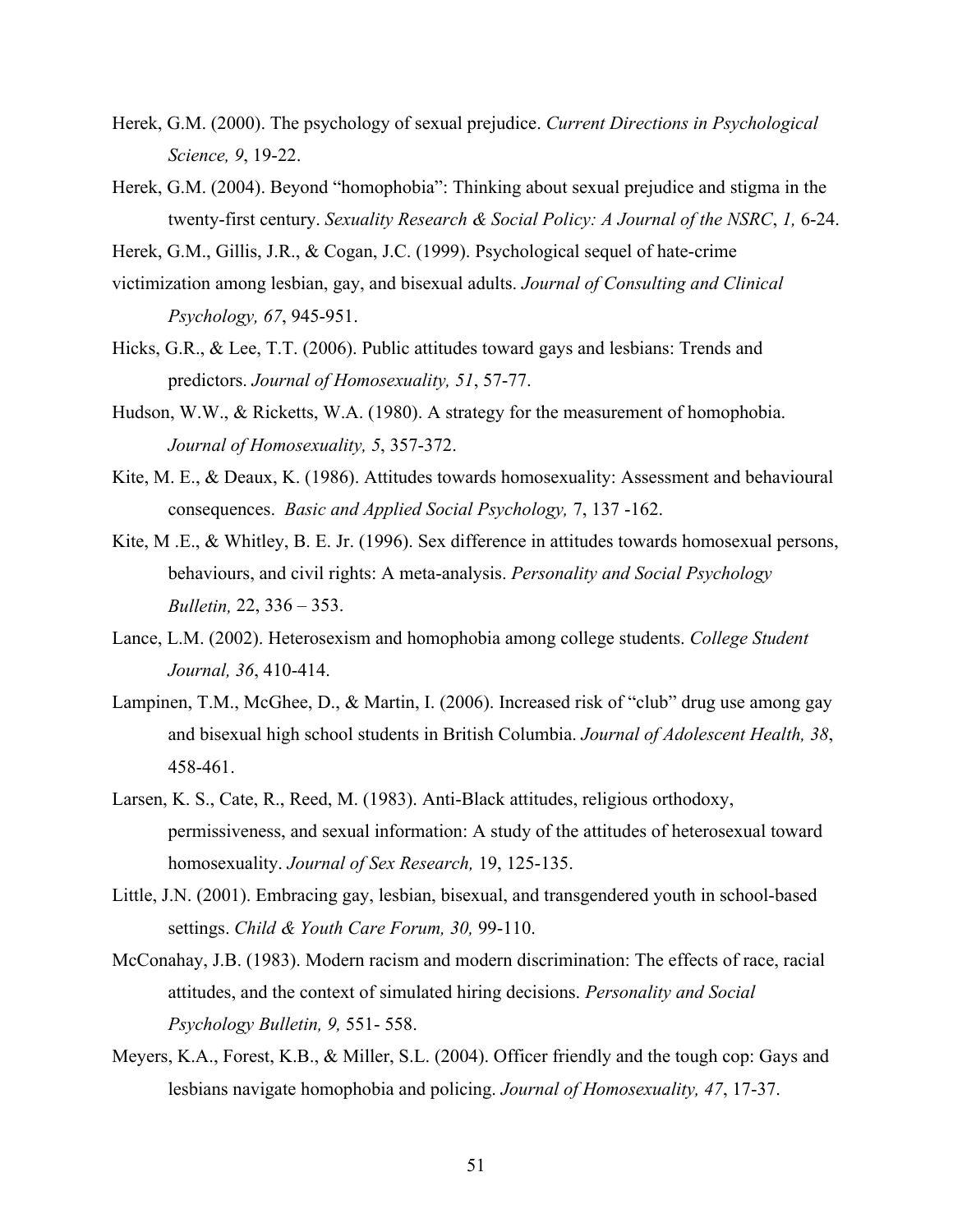- Monteith, M. (1993). Self-regulation of prejudiced responses: Implications for progress in prejudice reduction efforts. *Journal of Personality and Social Psychology, 65,* 469-485.
- Monteith, M.J., Ashburn-Nardo, L.A., Voils, C.I., & Czopp, A.M. (2002). Putting the breaks on prejudice: On the development and operation of cues for control. *Journal of Personality and Social Psychology, 83,* 1029-1050.
- Monteith, M.J., Deneen, N.E., & Tooman, G.D. (1996). The effect of norm activation on the expression of opinions concerning gay men and blacks. *Basic and Applied Social Psychology, 118,* 267-288.
- Monteith, M.J., & Voils, C.I. (1998). Proneness to prejudice responses: Towards understanding the authenticity of self-reported discrepancies. *Journal of Personality and Social Psychology, 75,* 901-916.
- Morrison, M.A., & Morrison, T.G. (2002). Development and validation of a scale measuring modern prejudice toward gay men and lesbian women. *Journal of Homosexuality, 43*, 15- 37.
- Morrison, M.A., Morrison, T.G., & Franklin, R. (in press). Testing the cross-cultural viability of the theory of modern prejudice as it pertains to gay men and lesbian women in Canada and the United States. *Journal of Cross-Cultural Psychology*.
- Morrison, T.G., Kenny, P., & Harrington, A. (2005). Modern prejudice toward gay men and lesbian women: Assessing the viability of a measure of modern homonegative attitudes within an Irish context. *Genetic, Social, and General Psychology Monographs, 13*, 219- 250.
- Nelson, E.S., & Krieger, S.L. (1997). Changes in attitudes towards homosexuality in college students: Implementation of a gay men and lesbian peer panel. *Journal of Homosexuality, 33*, 63-81.
- Nelson, T.D. (2006). *The psychology of prejudice*. Toronto: Pearson.
- O'Bryan, M., Fishbein, H.D., & Ritchey, P.N. (2004). Intergenerational transmission of prejudice, sex role stereotyping, and intolerance. *Adolescence, 39,* 407-426.
- Patel, S., Long, T.E., McCammon, S.L., & Wuensch, K.L. (1995). Personality and emotional correlates of self-reported antigay behaviors. *Journal of Interpersonal Violence, 10,* 354- 366.
- Pettigrew, T.F. (1998). Intergroup contact theory. *Annual Review of Psychology, 49*, 65-85.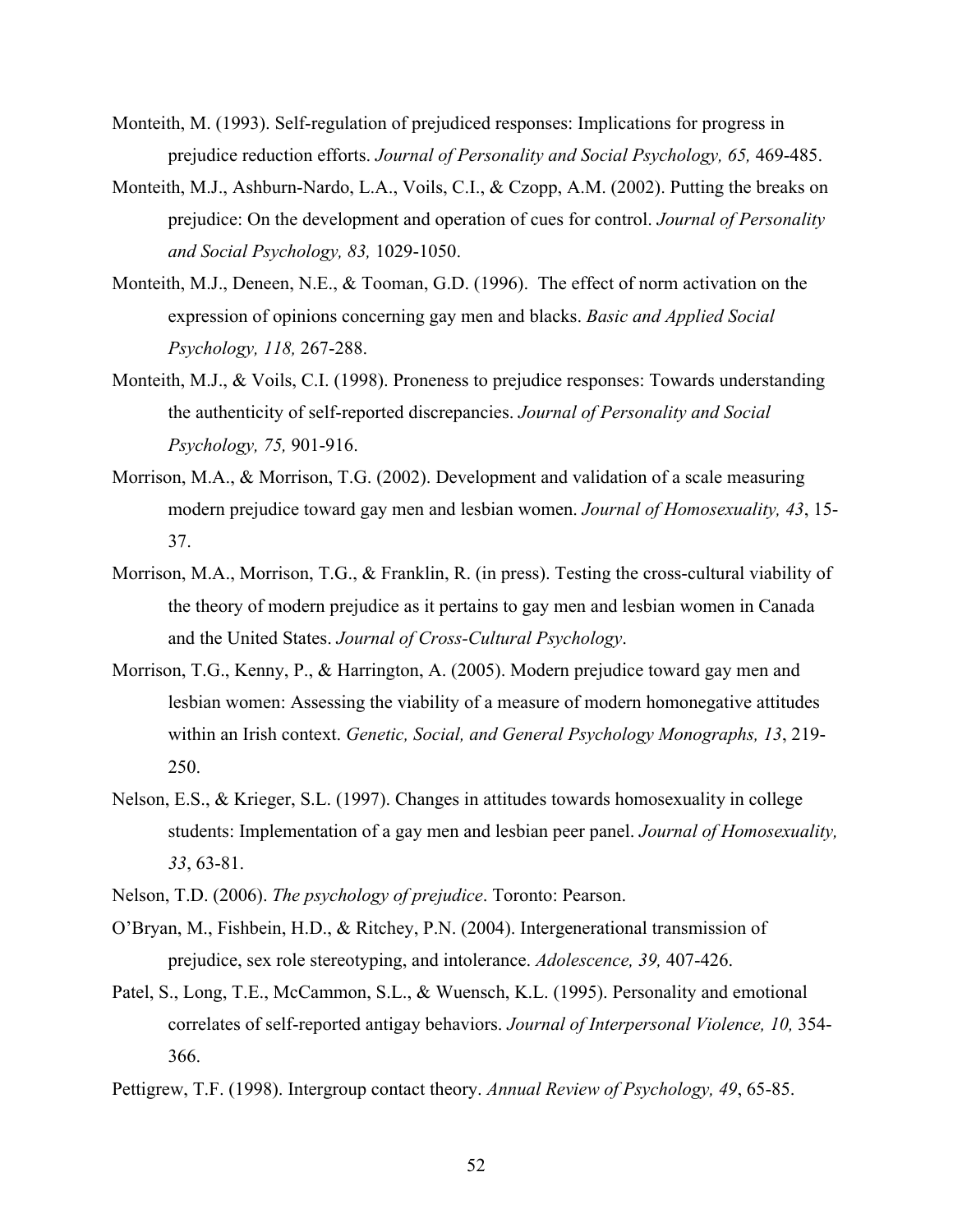- Pilkington, N.W., & Cantor, J.M. (1996). Perceptions of heterosexual bias in professional psychology programs: A survey of graduate students. *Professional Psychology: Research and Practice, 27*, 604-612.
- Plous, S. (2000). Responding to overt displays of prejudice: A role-playing exercise. *Teaching of Psychology, 27,* 198 – 200.
- Riggle, E.D., Ellis, A.L., & Crawford, A.M. (1996). The impact of media contact on attitudes towards gay men. *Journal of Homosexuality, 31*, 55-69.
- Roderick, T., McCammon, S.L., Long, T.E., & Allred, L.J. (1998). Behavioral aspects of homonegativity. *Journal of Homosexuality, 36,* 79-88.
- Rokeach, M., & Cochrane, R. (1972). Self-confrontation and confrontation with another as determinants of long-term value change. *Journal of Applied Social Psychology, 2*, 283- 292.
- Rossi, P.H., Lipsey, M.W., & Freeman, H.E. (2004). *Evaluation: A systematic approach* (7<sup>th</sup> ed.). London: Sage Publications.
- Savin-William, R.C. (1994). Verbal and psychical abuse as stressors in the lives of lesbian, gay male, and bisexual youths: Associations with school problems, running away, substance abuse, prostitution, and suicide. *Journal of Consulting and Clinical Psychology, 62*, 261- 269.
- Schellenberg, E.G., Hirt, J., & Sears, A. (1999). Attitudes toward homosexuals among students at a Canadian university. *Sex Roles, 40,* 139-152.
- Serdahely, W.J., & Ziemba, G.J. (1984) Changing homophobic attitudes through college sexuality education. *Journal of Homosexuality, 10*, 109-116.
- Shields, S.A., & Harriman, R.E. (1984). Fear of male homosexuality: Cardiac responses of low and high homonegative males. *Journal of Homosexuality, 10*, 53-67.
- Simon, A. (1996). Some correlates of individuals' attitudes toward lesbians. *Journal of Homosexuality, 29*, 89-103.
- Snyder, M.L., Kleck, R.E., Strenta, A., & Mentzer, S.J. (1979). Avoidance of the handicapped: An attritional ambiguity analysis. *Journal of Personality and Social Psychology, 37*, 2297-2306.
- Steffens, M. (2005). Implicit and explicit attitudes toward lesbians and gay men. *Journal of Homosexuality, 49*, 39-66.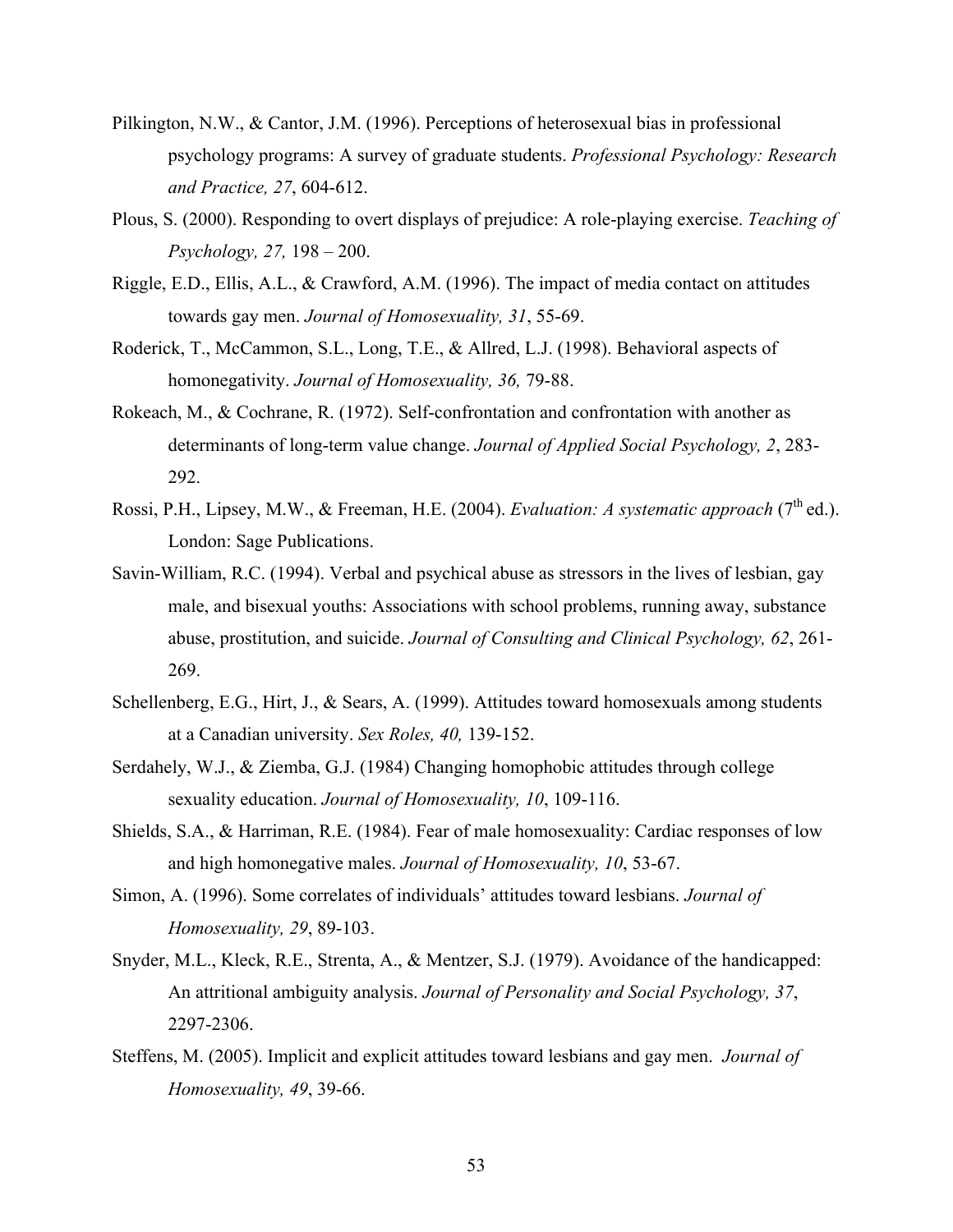- Swim, J.K., Aikin, K. J., Hall, W. S., & Hunter, B. A. (1995). Sexism and racism: Old-fashioned and modern prejudices. *Journal of Personality and Social Psychology, 68,* 199-214.
- Swim, J.K., Ferguson, M. J., & Hyers, L.L. (1999). Avoiding stigma by association: Subtle prejudice against lesbians in the form of social distancing. *Basic and Applied Social Psychology, 21*, 61-68.
- Travers, R., & Schneider, M. (1996). Barriers to accessibility for lesbian and gay youth needing addictions services. *Youth & Society, 27*, 356-378.
- Tucker, E.W., & Potocky-Tripodi, M. (2006). Changing heterosexual' attitudes toward homosexuals: A systematic review of the empirical literature. *Research on Social Work Practice, 16,* 176-190.
- Vicario, B.A., Liddie, B.J., & Luzzo, D.A. (2005). The role of values in understanding attitudes towards lesbians and gay men. *Journal of Homosexuality, 49,* 145- 159.
- Waldo, C.R., & Kemp, J.L. (1997). Should I come out to my students? An empirical investigation. *Journal of Homosexuality, 34*, 79-93.
- Weinberg, G.H. (1972). *Society and the healthy homosexual*. New York: St. Martin's Press.
- Yang, A.S. (1997). The polls-trends: Attitudes toward homosexuality. *Public Opinion Quarterly*, *61*, 477-507.
- Yoshikawa, H., Wilson, P., Chae, D.H., & Cheng, J. (2004). Do family and friendship networks protect against the influence of discrimination on mental health and HIV risk among Asian and Pacific Islander gay men? *AIDS Education and Prevention, 16*, 84-100.
- Zillmann, D., & Cantor, J. R. (1972). Directionality of transitory dominance as a communication variable affecting humour appreciation. *Journal of Personality and Social Psychology, 24*, 191– 198.
- Zillmann, D., & Cantor, J. R. (1976). A disposition theory of humour and mirth. In A. J. Chapman & H. C. Foot (Eds.), *Humour and laughter: Theory, research and applications*  (pp. 93–116). New York: Wiley.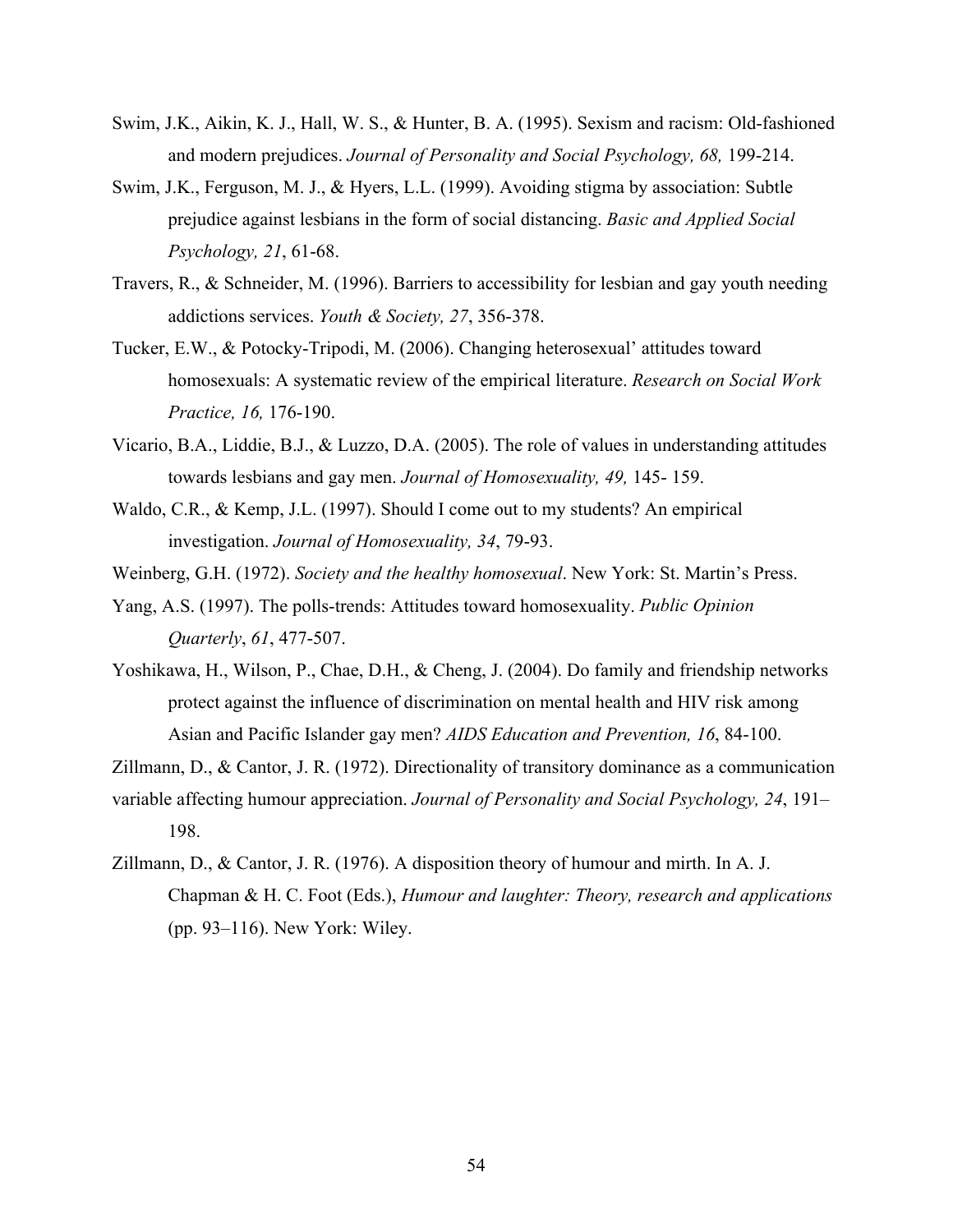

Discrepancy-Associated consequences

- 1. Negative self-directed affect (punishment)
- 2. Self-Focus
- 3. Attention to discrepancy relevant stimuli (cues present when discrepancy occurred)
- 4. Search for indications of the discrepant response
- 5. Association built between cues, discrepant response and punishment

*Figure 1.* Diagrammatic representation of Monteith's (1993) self-regulatory cycle for prejudice reduction.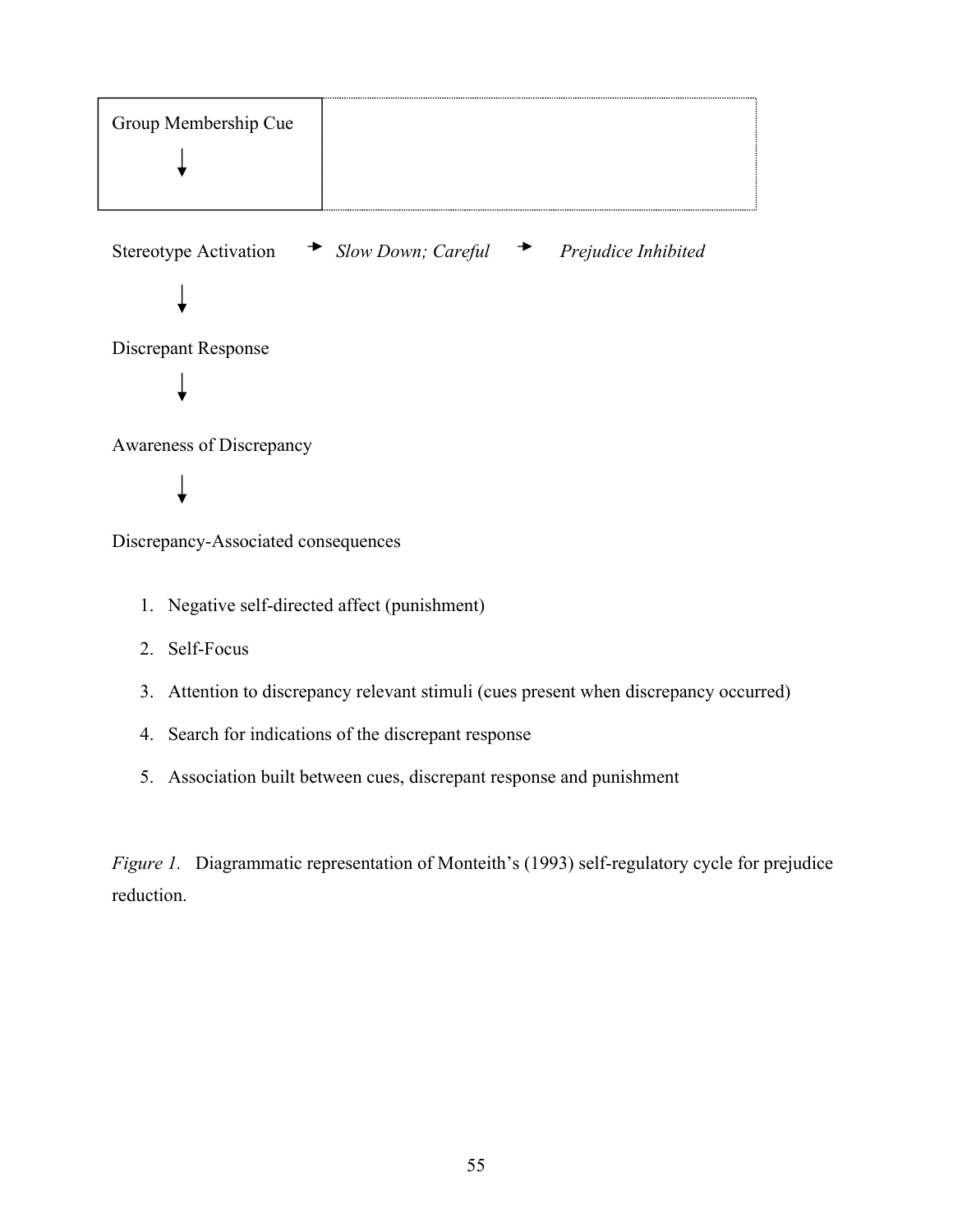Demographic Information

|                               | Overall        |         |
|-------------------------------|----------------|---------|
| Demographic                   | n              | Percent |
| Ethnicity                     |                |         |
| Aboriginal                    | 8              | 2.80    |
| African                       | 4              | 1.40    |
| Asian                         | 12             | 4.20    |
| Hispanic                      | $\overline{2}$ | 0.70    |
| Caucasian                     | 248            | 86.70   |
| Other                         | 1              | 0.30    |
| Missing                       | 11             | 3.80    |
| <b>Political Conservatism</b> |                |         |
| Very Liberal                  | 26             | 9.10    |
| Liberal                       | 81             | 28.30   |
| Somewhat Liberal              | 86             | 28.30   |
| Somewhat Conservative         | 53             | 18.50   |
| Conservative                  | 32             | 11.20   |
| Very Conservative             | 6              | 2.10    |
| Missing                       | $\overline{2}$ | 0.70    |
| Religiosity                   |                |         |
| Very religious                | 19             | 6.60    |
| Quite religious               | 45             | 15.70   |
| Somewhat religious            | 137            | 47.90   |
| Not at all religious          | 82             | 28.70   |
| Missing                       | 3              | 1.00    |
| Religious Service Attendance  |                |         |
| Regularly                     | 50             | 17.50   |
| Now and then                  | 63             | 22.00   |
| On special occasions          | 91             | 31.80   |
| Never                         | 79             | 27.60   |
| Missing                       | 3              | 1.00    |
| <b>Sexual Orientation</b>     |                |         |
| Exclusively heterosexual      | 234            | 81.80   |
| Primarily heterosexual        | 47             | 16.40   |
| More heterosexual than        |                |         |
| homosexual                    | 3              |         |
| Missing                       | $\overline{2}$ | 0.70    |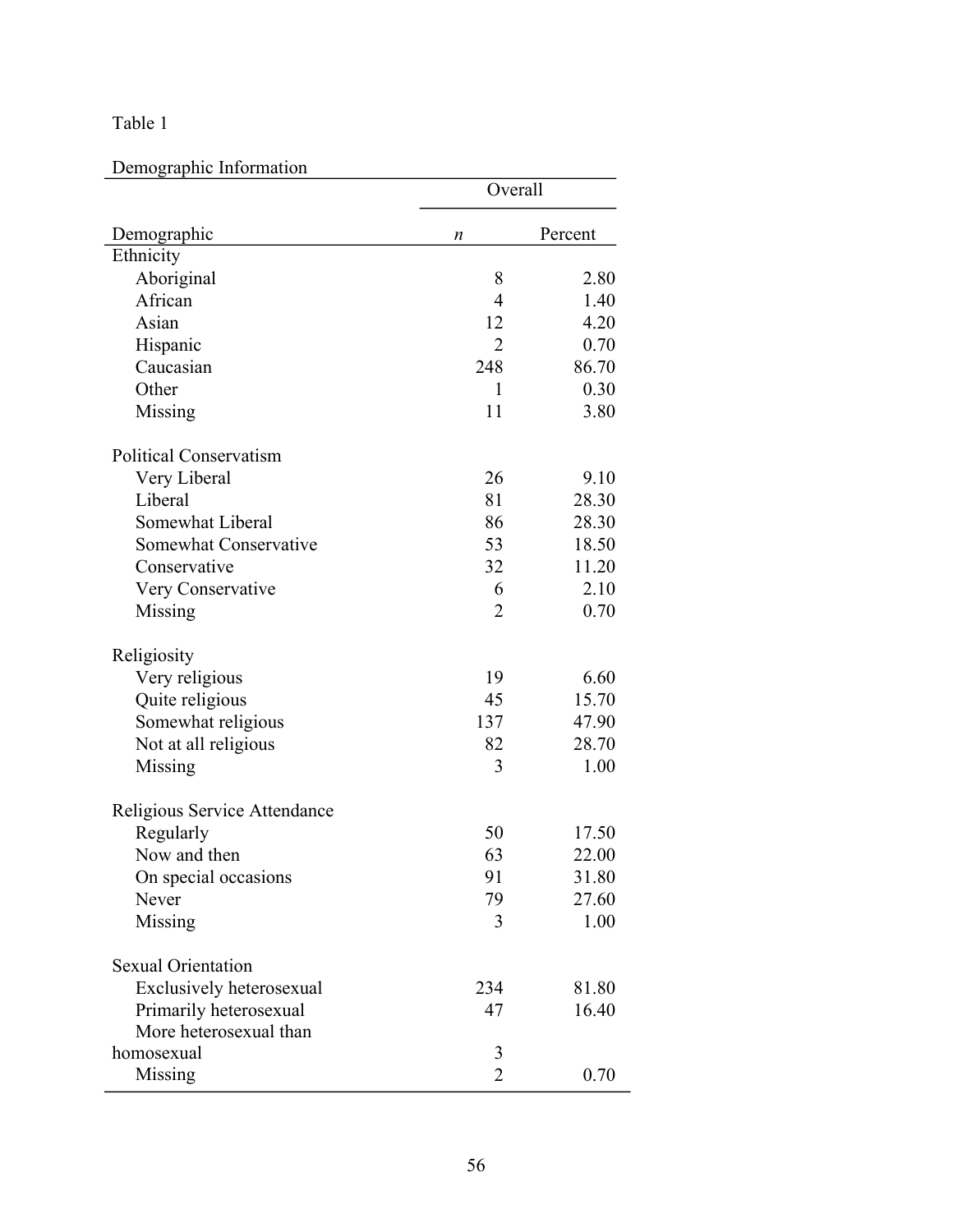# Detailed Scale Descriptives

|                                |                   |                   | Descriptives |       |       |                |
|--------------------------------|-------------------|-------------------|--------------|-------|-------|----------------|
| Scale                          | Possible<br>Range | Observed<br>Range | Mean         | SD    | Alpha | 95%<br>CI      |
| MHS L                          | $12 - 60$         | $12 - 52$         | 30.70        | 9.10  | 0.90  | $.88 -$<br>.92 |
| MHS_G                          | $12 - 60$         | $12 - 58$         | 30.72        | 9.46  | 0.91  | $.89 -$<br>.93 |
| Negative<br>Self-Directed      | $10 - 50$         | $10 - 50$         | 30.75        | 11.37 | 0.95  | $.94 -$<br>.96 |
| Negative<br>Other-<br>Directed | $4 - 20$          | $4 - 17$          | 5.97         | 2.87  | 0.87  | $.85 -$<br>.90 |
| Amused                         | $2 - 10$          | $2 - 10$          | 2.64         | 1.35  | 0.89  | $.86 -$<br>.91 |
| Exasperated                    | $2 - 10$          | $2 - 10$          | 3.50         | 1.78  | 0.71  | $.64 -$<br>.77 |
| Compunction                    | $6 - 30$          | $7 - 30$          | 20.72        | 5.23  | 0.74  | $.69 -$<br>.78 |
| Antagonism                     | $6 - 30$          | $6 - 26$          | 11.60        | 3.63  | 0.70  | $.64 -$<br>.75 |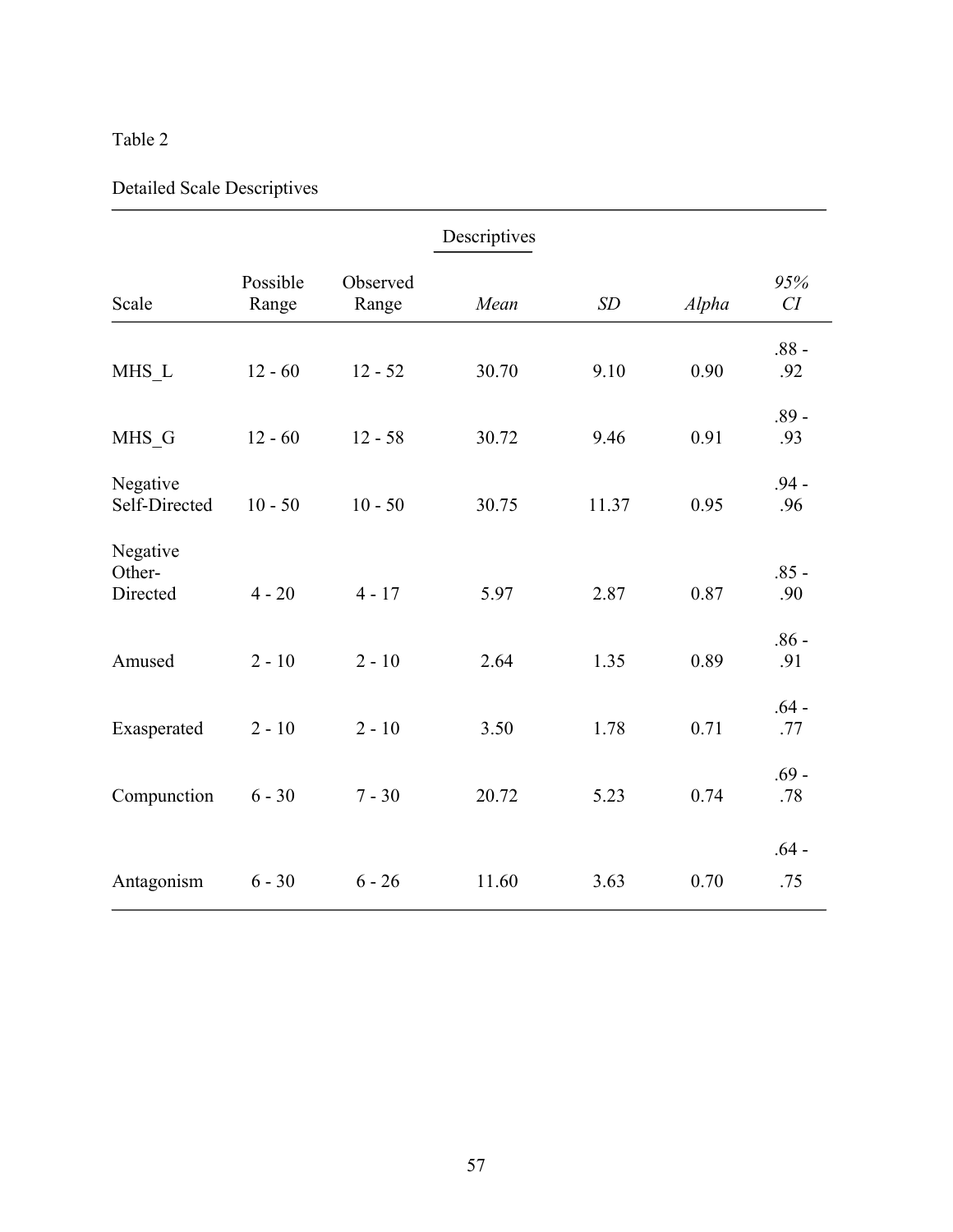| SKUMIJUSS AIJU IXIHUOSIS VAHUOS. ATTUUTTVU IXUAUTUIT SUAIUS |                                    |               |                                    |                 |
|-------------------------------------------------------------|------------------------------------|---------------|------------------------------------|-----------------|
|                                                             | Skewness Value<br>(Standard Error) |               | Kurtosis Value<br>(Standard Error) |                 |
| <b>Affect Reactions</b>                                     | <b>Before</b>                      | After         | <b>Before</b>                      | After           |
| Negative Self-<br>Directed                                  | $-0.12(0.14)$                      | $-0.71(0.14)$ | $-1.11(0.29)$                      | $-0.52(0.29)$   |
| Negative Other-<br>Directed                                 | 1.58(.14)                          | 0.98(.14)     | 2.02(.29)                          | $-0.28$ $(.29)$ |
| Amused                                                      | 2.29(0.14)                         | 1.75(.14)     | 6.06(0.29)                         | 1.97(0.29)      |
| Exasperated                                                 | 1.24(0.14)                         | 0.52(.14)     | 1.17(0.29)                         | $-0.94(0.29)$   |

Skewness and Kurtosis Values: Affective Reaction Scales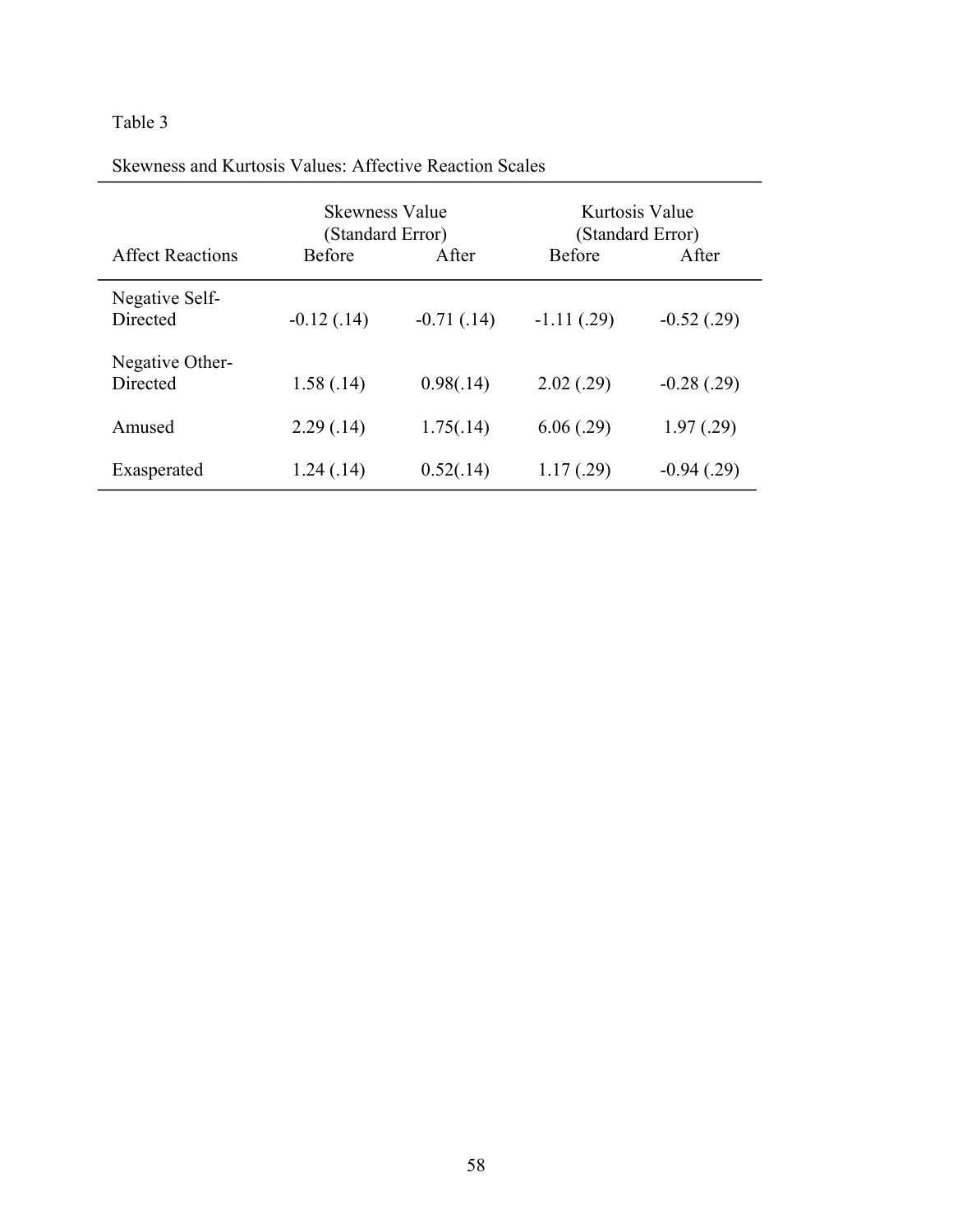# Mean Transformed Negative Self-Directed Scores for the Target Condition by Confronter Type Interaction

|                         |            | Confronter Type |                     |                       |  |
|-------------------------|------------|-----------------|---------------------|-----------------------|--|
| <b>Target Condition</b> | Gay Man    | Lesbian Woman   | Heterosexual<br>Man | Heterosexual<br>Woman |  |
| Gay Target              | 1.50(.20)  | 1.41(0.19)      | 1.41(0.16)          | 1.45(0.19)            |  |
| Lesbian Target          | 1.48(0.17) | $1.52(.14)^*$   | 1.45(0.19)          | $1.38(.20)^*$         |  |

\* Significant Difference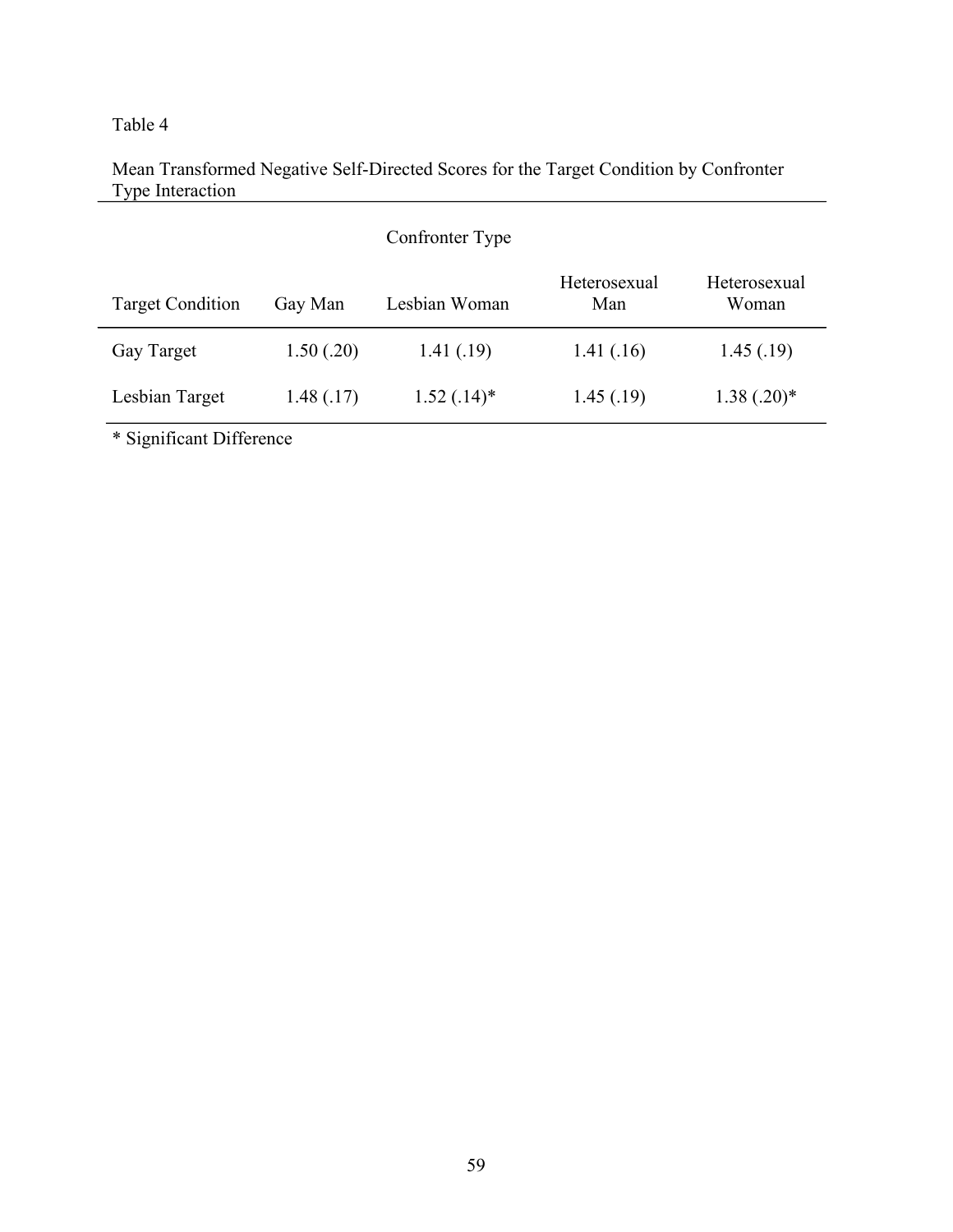| Skewness and Kurtosis Values: Thought and Behavioural Reaction Scales |  |
|-----------------------------------------------------------------------|--|
|                                                                       |  |

|             | <b>Skewness Value</b><br>(Standard Error) |               | Kurtosis Value<br>(Standard Error) |            |  |
|-------------|-------------------------------------------|---------------|------------------------------------|------------|--|
| Sub-Scale   | <b>Before</b>                             | After         | <b>Before</b>                      | After      |  |
| Compunction | $-0.49(0.14)$                             | $-0.79(0.14)$ | $-0.48(0.29)$                      | 0.08(.29)  |  |
| Antagonism  | 0.92(0.14)                                | 0.47(0.14)    | 1.23(0.29)                         | 0.21(0.29) |  |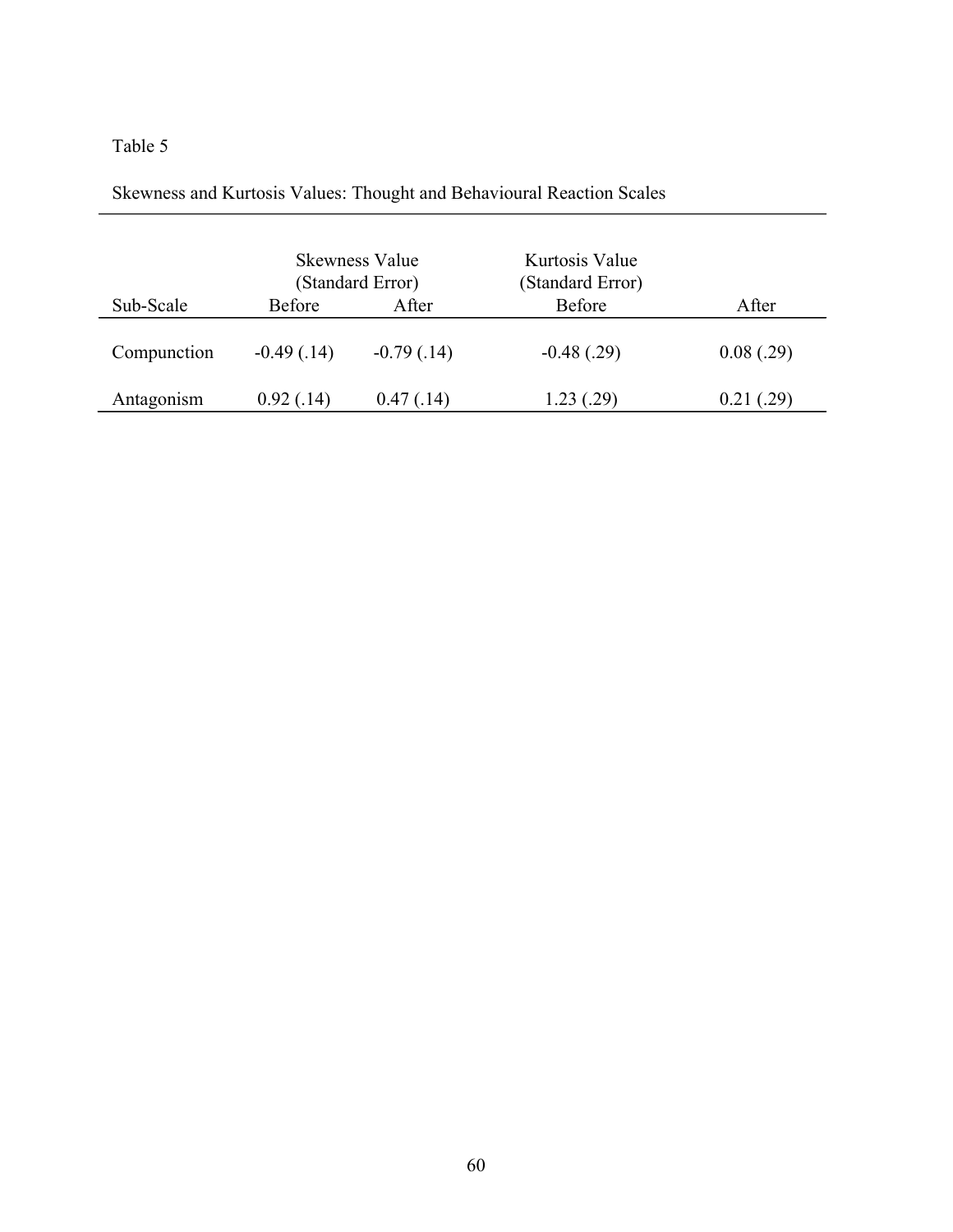Mean Transformed Antagonism Scores for the Target Condition by Modern Homonegativity Interaction

| Modern Homonegativity Endorsement |            |           |  |  |
|-----------------------------------|------------|-----------|--|--|
| <b>Target Condition</b>           | High       | Low       |  |  |
| Gay Target                        | 3.57(0.46) | 3.12(.47) |  |  |
| Lesbian Target                    | 3.49(.57)  | 3.27(.46) |  |  |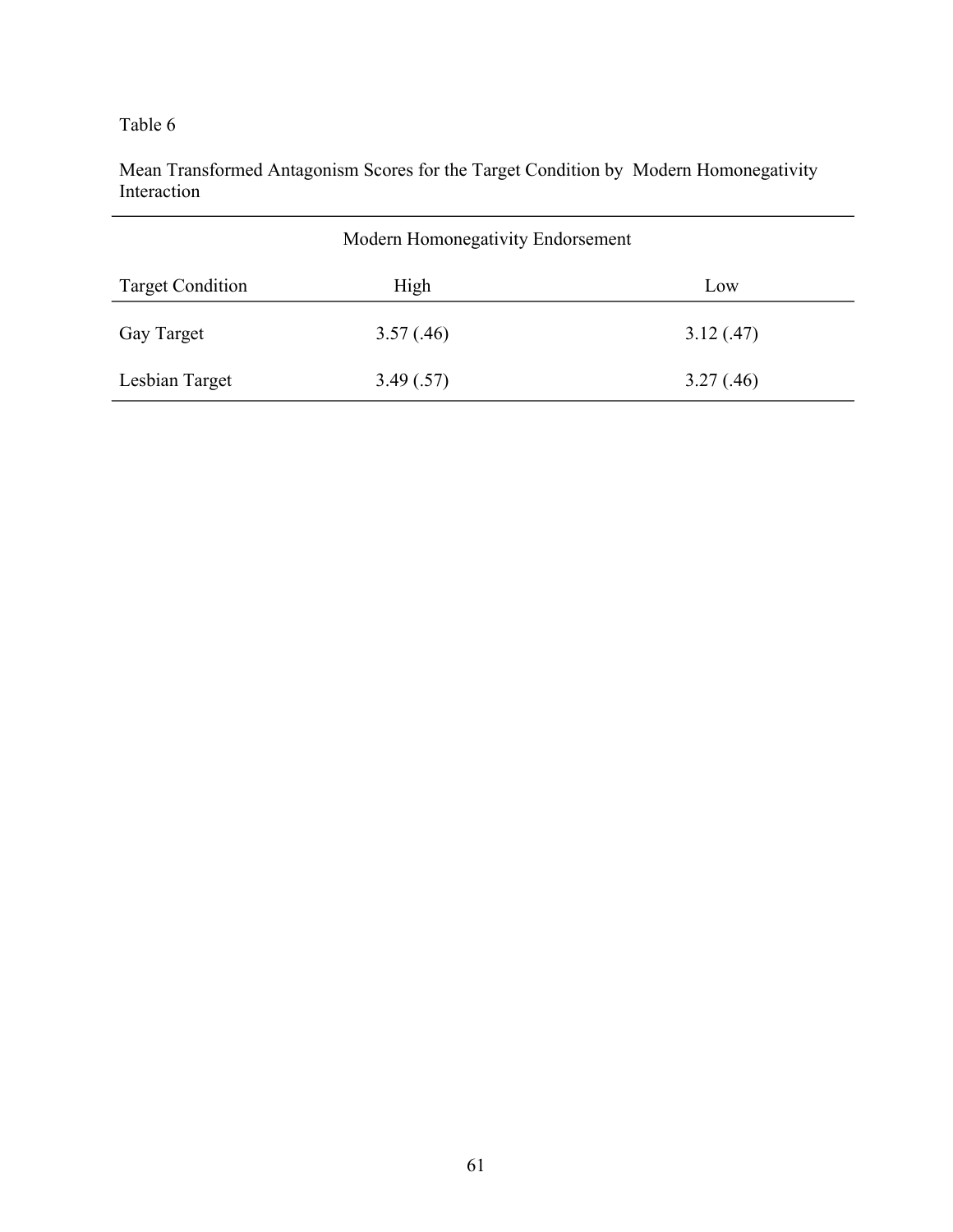# Mean Severity Scores for the Target Condition by Confronter Type Interaction

| Confronter    |                |                       |                       |                     |  |
|---------------|----------------|-----------------------|-----------------------|---------------------|--|
| Target        | Gay Man        | Lesbian Woman         | Heterosexual<br>Woman | Heterosexual<br>Man |  |
| Gay Man       | $8.73(1.00)*$  | 7.56 $(1.60)$         | 7.20(1.83)            | 7.33(1.80)          |  |
| Lesbian Woman | $7.91(1.70)^*$ | $8.40(1.03)^{\wedge}$ | 6.62(1.55)            | 7.54(1.44)          |  |

\*Significant Difference

^ Significant Difference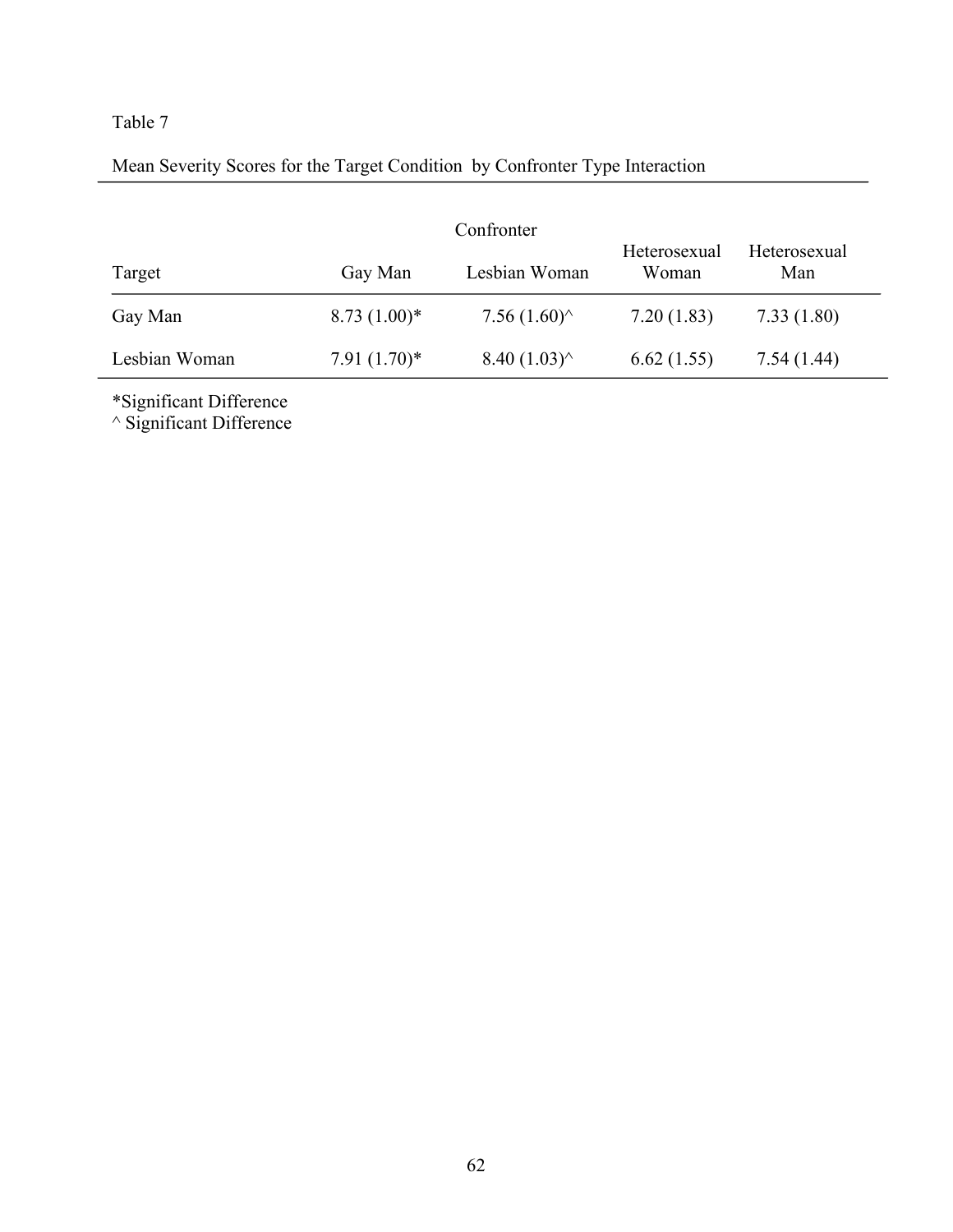# Table 8

Mean Confronter Likelihood Scores

| Confronter         | Mean Score (SD) |
|--------------------|-----------------|
| Gay Man            | 3.00(1.22)      |
| Lesbian Woman      | 2.61(1.43)      |
| Heterosexual Man   | 2.15(.99)       |
| Heterosexual Woman | 2.56(1.24)      |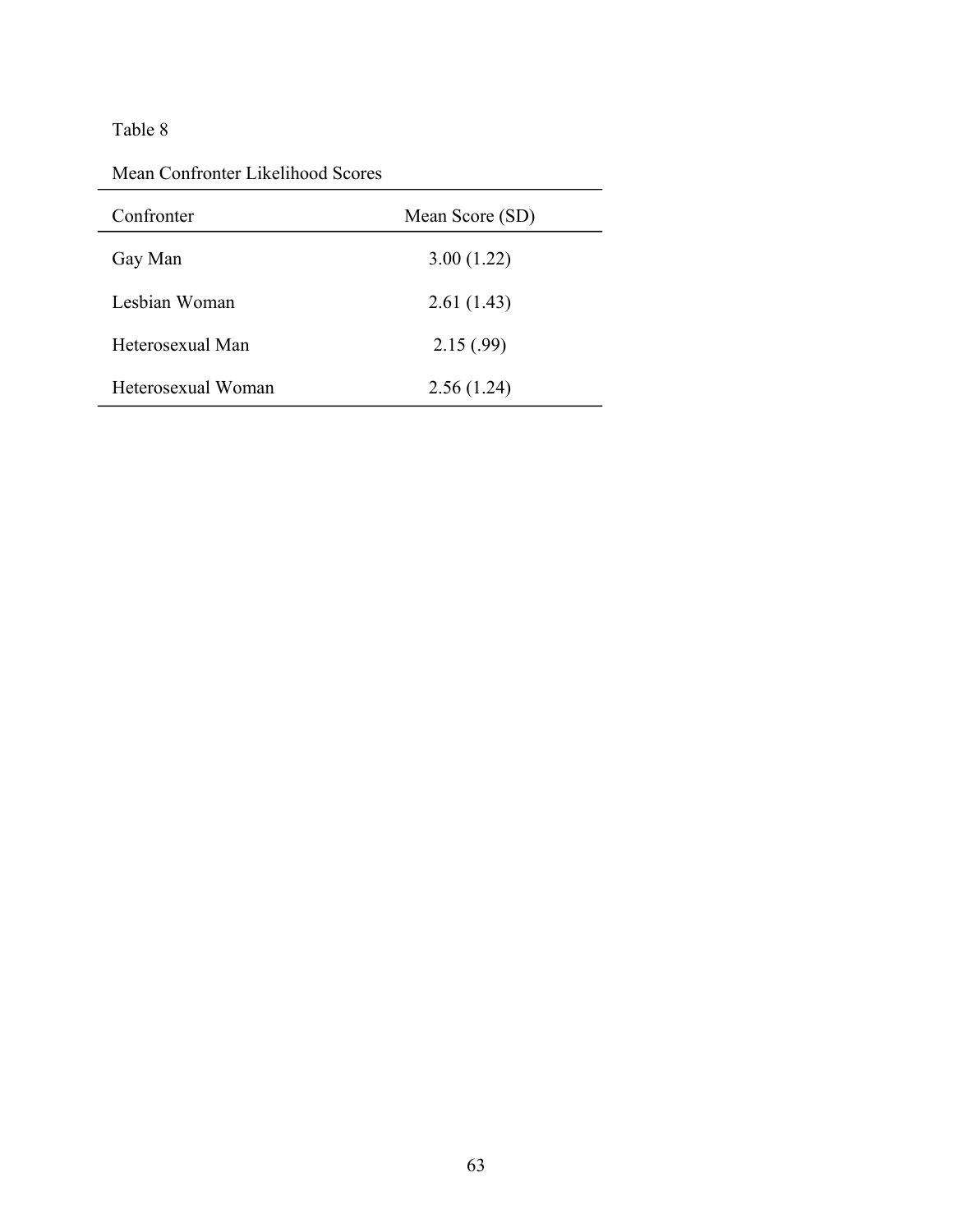|                             |   |              | NSD NOD AMD  |              | EXS COM ANT LOC |              |              | <b>SBR</b>   | LC           |
|-----------------------------|---|--------------|--------------|--------------|-----------------|--------------|--------------|--------------|--------------|
| $\ensuremath{\mathsf{NSD}}$ | 1 | $-.10$       | $-.32$       | .49          | .71             | $-.33$       | .47          | .59          | .22          |
| <b>NOD</b>                  |   | $\mathbf{1}$ | .39          | .34          | $-.36$          | .46          | $-43$        | $-.23$       | $-14$        |
| <b>AMD</b>                  |   |              | $\mathbf{1}$ | .04          | $-.34$          | .44          | $-.32$       | $-.31$       | $-.07$       |
| EXS                         |   |              |              | $\mathbf{1}$ | .23             | .01          | .06          | .19          | .12          |
| COM                         |   |              |              |              | $\mathbf{1}$    | $-.32$       | .57          | .61          | .19          |
| <b>ANT</b>                  |   |              |              |              |                 | $\mathbf{1}$ | $-.50$       | $-.33$       | $-14$        |
| LOC                         |   |              |              |              |                 |              | $\mathbf{1}$ | .47          | .28          |
| <b>SBR</b>                  |   |              |              |              |                 |              |              | $\mathbf{1}$ | .11          |
| $\mathbf{LC}$               |   |              |              |              |                 |              |              |              | $\mathbf{1}$ |

Table 9 Inter-correlations Between Dependent Variables (*N =* 286)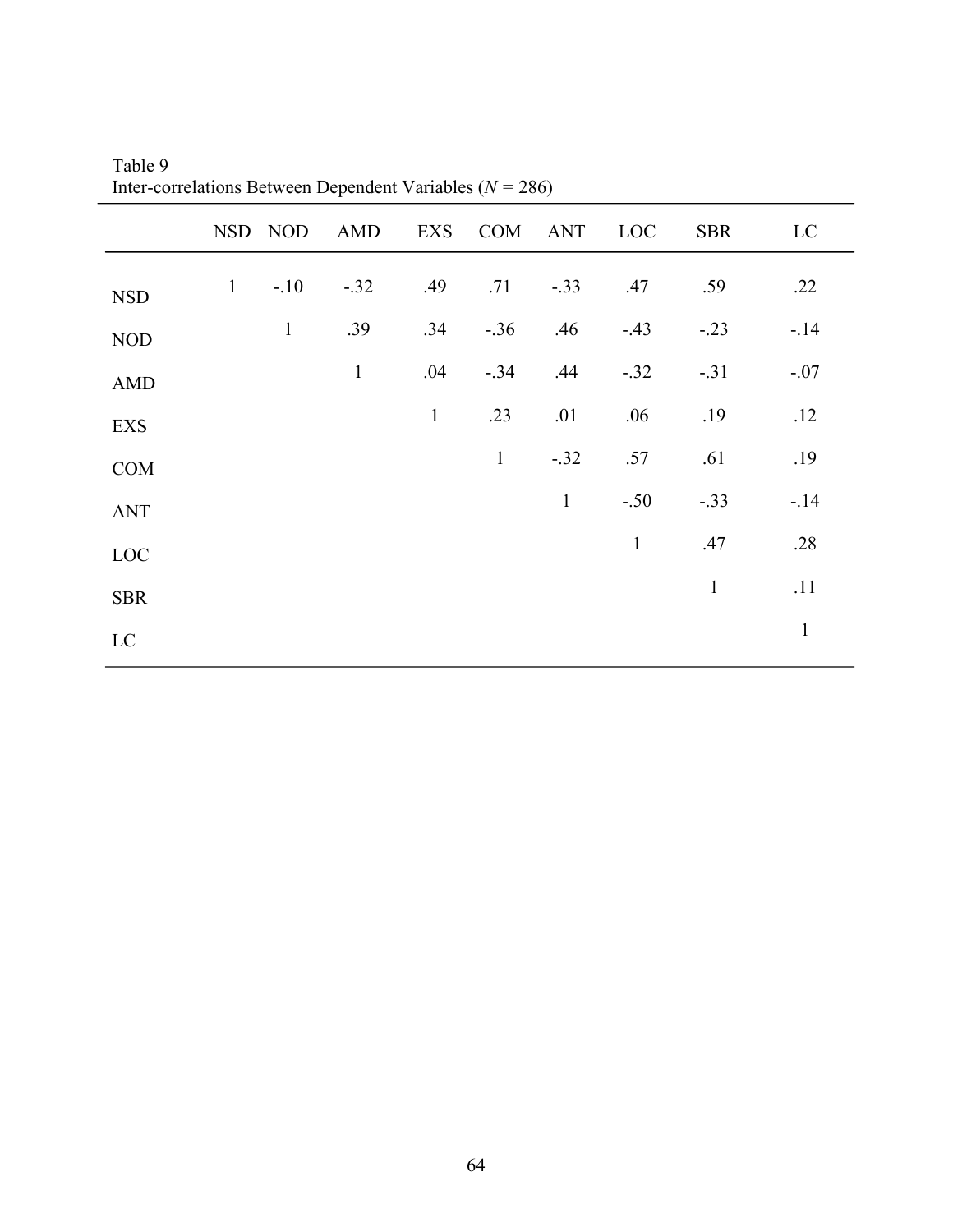| <b>NOUGHE LIQINONG SAILVILY SUATE</b> |          |               |       |                   |  |  |
|---------------------------------------|----------|---------------|-------|-------------------|--|--|
|                                       |          |               |       |                   |  |  |
| Strongly<br>Disagree                  | Disagree | Don't<br>Know | Agree | Strongly<br>Agree |  |  |

| Appendix A                         |  |
|------------------------------------|--|
| <b>Modern Homonegativity Scale</b> |  |

After each statement, PLEASE ENTER THE NUMBER THAT CORRESPONDS with the statement that BEST represents your opinion: (\* Reverse scored)

1. Many gay men (lesbian women) use their sexual orientation so that they can obtain special privileges. \_\_\_\_

2. Gay men (lesbian women) seem to focus on the ways in which they differ from heterosexuals, and ignore the ways in which they are the same.

3. Gay men (lesbian women) do not have all the rights they need.  $*$ 

4. The notion of Universities providing students with undergraduate degrees in Gay and Lesbian studies is ridiculous. \_\_\_\_

5. Celebrations such as "Gay Pride Day" are ridiculous because they assume that an individual's sexual orientation should constitute a source of pride.

6. Gay men (lesbian women) still need to protest for equal rights. \_\_\_\_\*

 $\overline{\phantom{a}}$ 

7. Gay men (lesbian women) should stop shoving their lifestyle down other people's throats.

8. If gay men (lesbian women) want to be treated like everyone else, then they need to stop making such a fuss about their sexuality/culture.

9. Gay men (lesbian women) who are "out of the closet" should be admired for their courage.  $*$ 

10. Gay men (lesbian women) should stop complaining about the way they are treated in society, and simply get on with their lives.

11. In today's tough economic times, Canadians' tax dollars shouldn't be used to support gay men's (lesbian women's) organizations. \_\_\_\_

12. Gay men (lesbian women) have become far too confrontational in their demand for equal rights. \_\_\_\_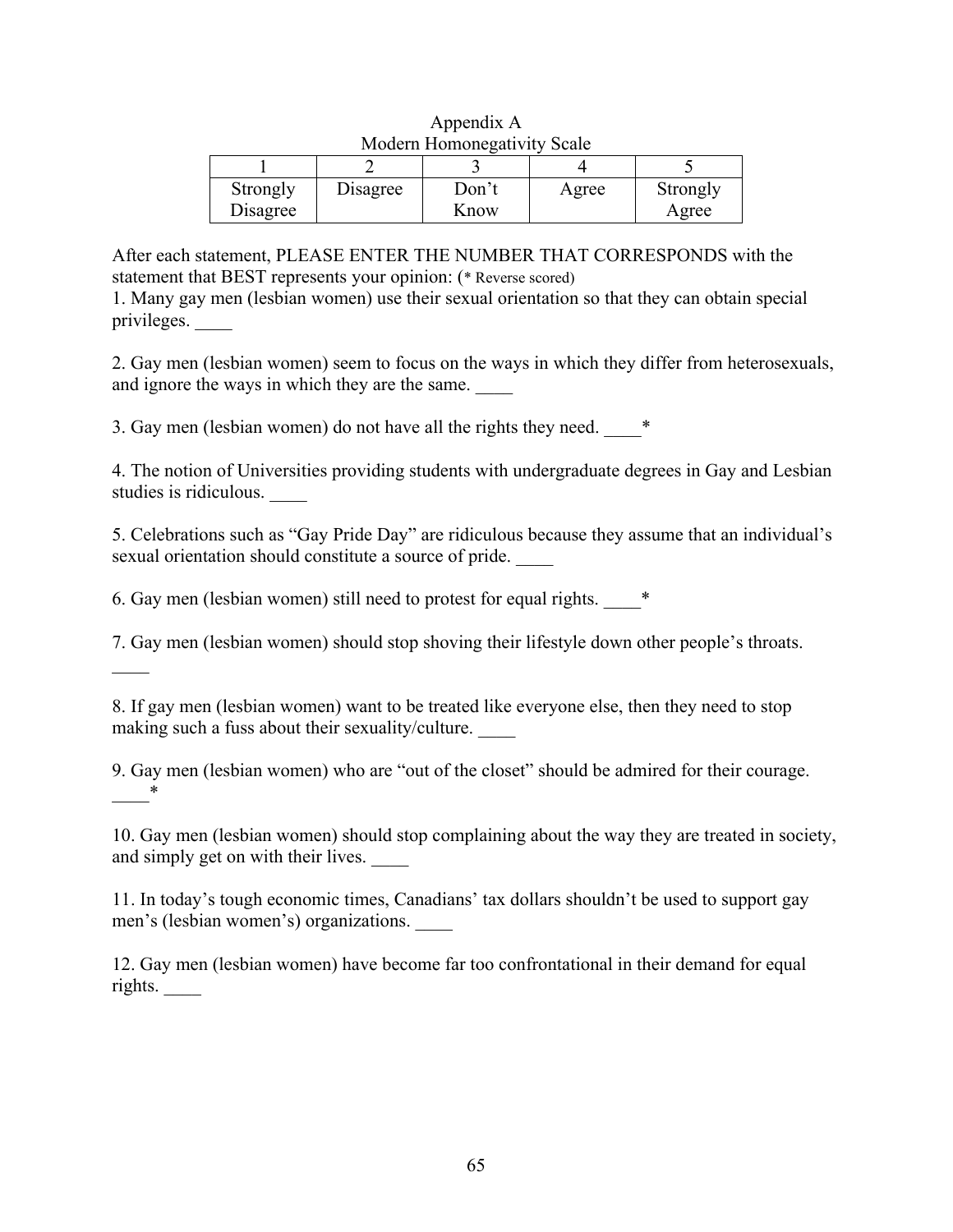# Appendix B

## Interpersonal Confrontation Scenarios

### *Scenario 1*

Imagine that you are returning to your apartment after class and notice that today's paper had been delivered to your neighbour's door. The front page caption catches your eye and you casually bend down to pick up the paper for a better look. As you stand up with the paper, in hand, the neighbour's door opens and your neighbour (who is a large man) looks at you and says, "I can't believe you were trying to steal my newspaper." How do you react?

## *Scenario 2*

Imagine that you are working on a group project with three other students in the same class. The project is quite large and everyone agreed to complete a unique portion of the project in order to complete it on time. During the course of a meeting with your group members, you refer to the fact that you are "a little bit behind" as you have several other classes this semester. One of the group members (who is a woman) with whom you are talking says, "The rest of us are close to completing our portions of the project, don't you think that you should put more effort into your performance on this project?" How do you react?

### *Scenario 3*

Imagine that you are hanging out with a small group of people and one of them tells the following joke: "What do you call a gay dinosaur? A Mega-sore-ass!" (Lesbian Bias Condition: What do you call a lesbian dinosaur? A lick- alota- pus.). You laugh at the joke, and then one of the people in the group (who is a gay man, who is a lesbian woman, who is a heterosexual man, who is a heterosexual woman) says, "I really don't think people should tell or laugh at jokes that play on stereotypes." How do you react?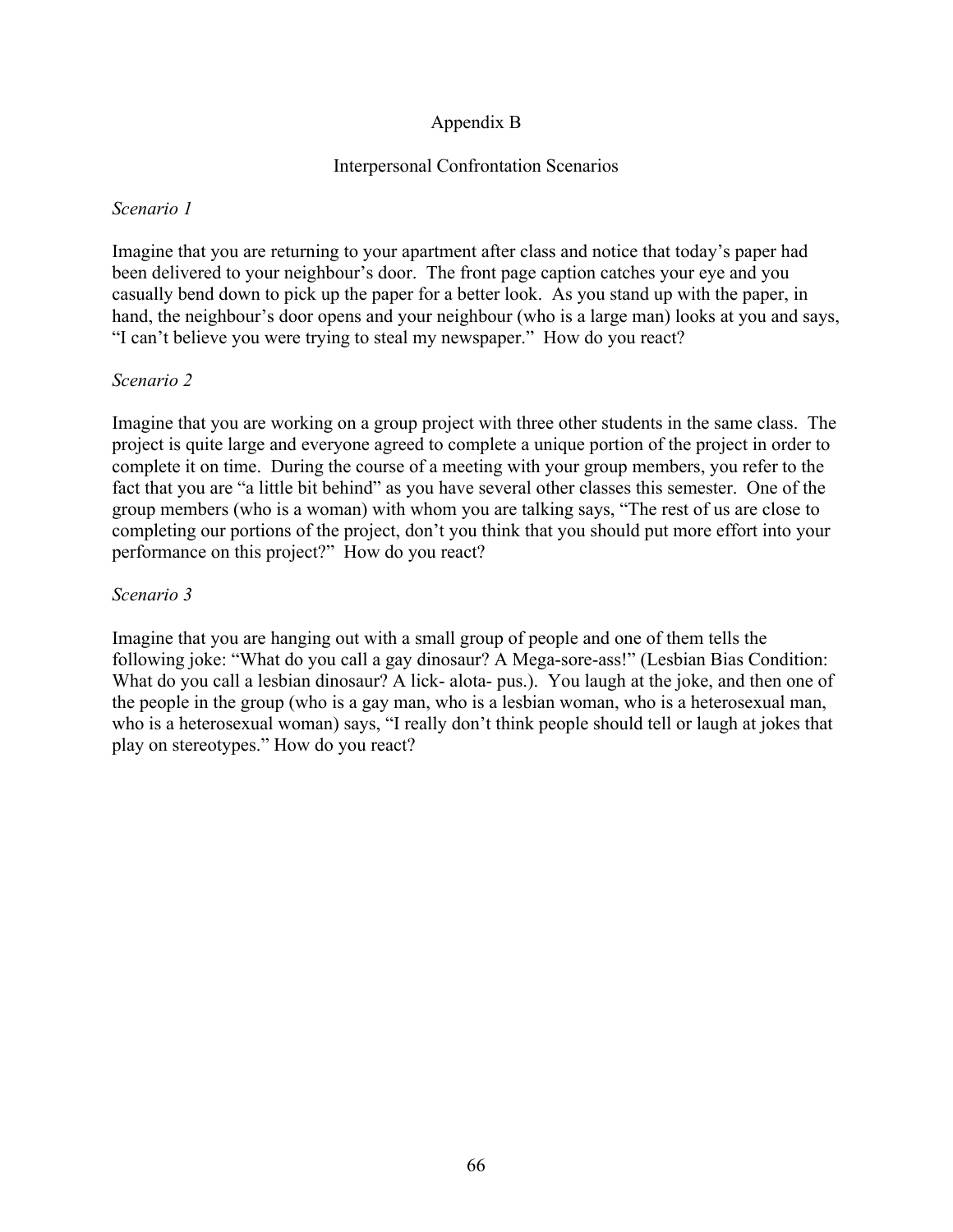### Appendix C

| <b>Affective Reaction Items</b> |          |          |         |           |  |  |
|---------------------------------|----------|----------|---------|-----------|--|--|
|                                 |          |          |         |           |  |  |
| Does not                        | Somewhat | Somewhat | Applies | Applies   |  |  |
| apply at all                    | does not | Applies  |         | very much |  |  |
|                                 | apply    |          |         |           |  |  |

To what extent would the following emotions be reflective of your reaction to being confronted in this situation? After each statement, PLEASE ENTER THE NUMBER THAT CORRESPONDS with the statement that BEST represents your opinion:

- 1. I would feel angry with myself\_\_\_\_
- 2. I would feel guilty\_\_\_\_
- 3. I would feel disappointed with myself\_\_\_\_
- 4. I would feel shameful\_\_\_\_
- 5. I would feel self-critical\_\_\_\_
- 6. I would feel dissatisfied with myself\_\_\_\_
- 7. I would feel embarrassed\_\_\_\_
- 8. I would feel bothered\_\_\_\_
- 9. I would feel tense\_\_\_\_
- 10. I would feel threatened\_\_\_\_
- 11. I would feel uncomfortable\_\_\_\_
- 12. I would feel frustrated\_\_\_\_
- 13. I would feel angry towards the confronter\_\_\_\_\_\_
- 14. I would be irritated with the confronter\_\_\_\_
- 15. I would be disgusted with the confronter\_\_\_\_
- 16. I would be annoyed with the confronter\_\_\_\_
- 17. I would be amused by the confrontation\_\_\_\_
- 18. I would be entertained by the confrontation\_\_\_\_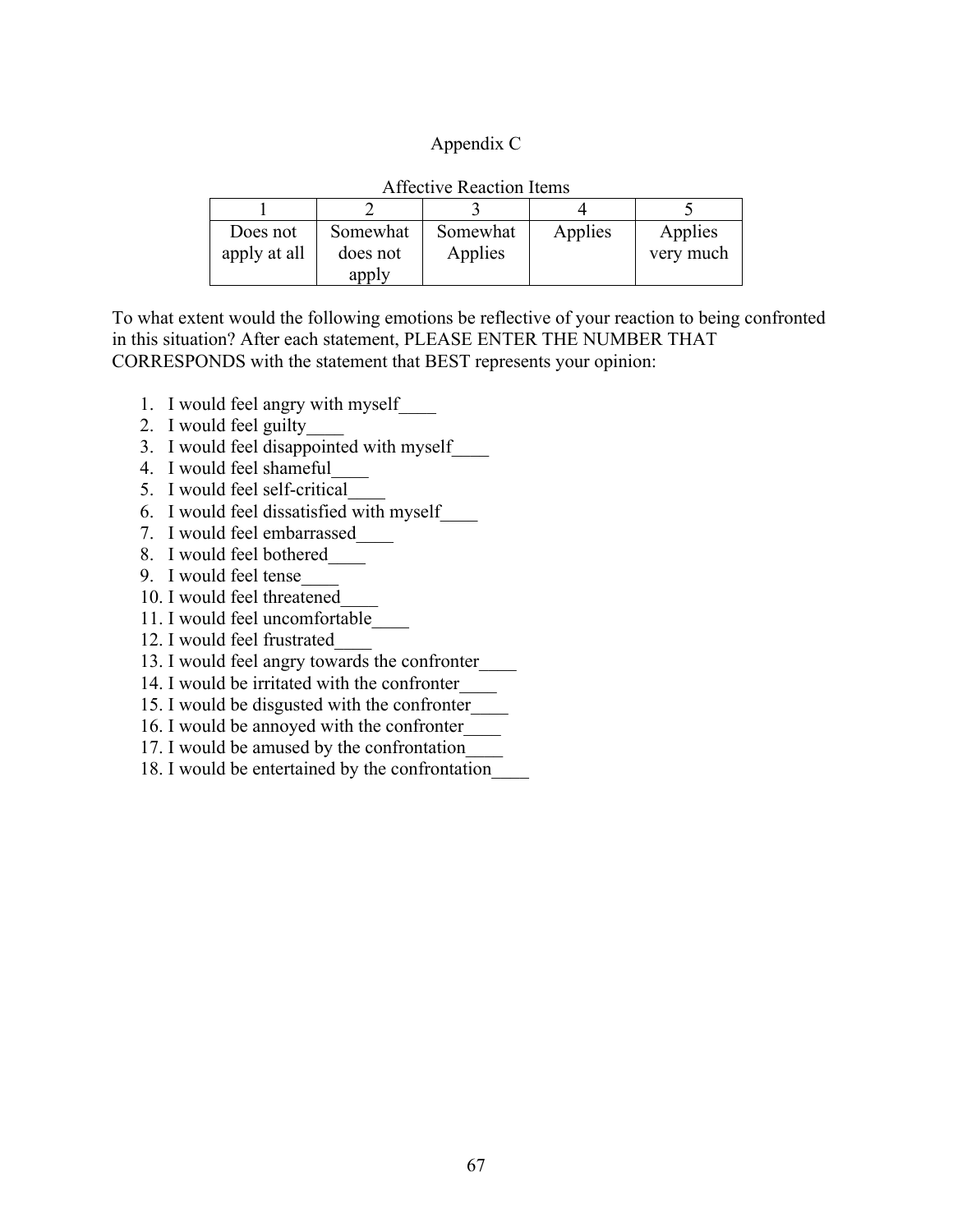### Appendix D

| Does not<br>apply at all | Somewhat<br>does not<br>apply | Somewhat<br>Applies | Applies | Applies<br>very much |
|--------------------------|-------------------------------|---------------------|---------|----------------------|

### Thought and Behavioural Reactions

To what extent would the following thoughts be representative of what you would be thinking about after being confronted in this situation? After each statement, PLEASE ENTER THE NUMBER THAT CORRESPONDS with the statement that BEST represents your opinion:

- 1. I would think I was wrong, I shouldn't have done that\_\_\_\_
- 2. I would think about what I had done and why\_\_\_\_
- 3. I would think about the other person's reaction without getting upset\_\_\_\_
- 4. I would think I really didn't mean anything by what I did\_\_\_\_
- 5. I would think there's nothing wrong with what I did\_\_\_\_
- 6. I would think this person is being a jerk\_\_\_\_

To what extent would the following behaviours be representative of what you might do after being confronted in this situation?

- 1. I would apologize and try to avoid such behaviour in the future\_\_\_\_
- 2. I would talk it over with the person and work it out\_\_\_\_
- 3. I would tell the person they are right and drop the subject\_\_\_\_
- 4. I would tell the person, "Whatever, sometimes things like this just happen." \_\_\_\_
- 5. I would tell the other person that my position is right
- 6. I would tell the person to lighten up, they're being stupid.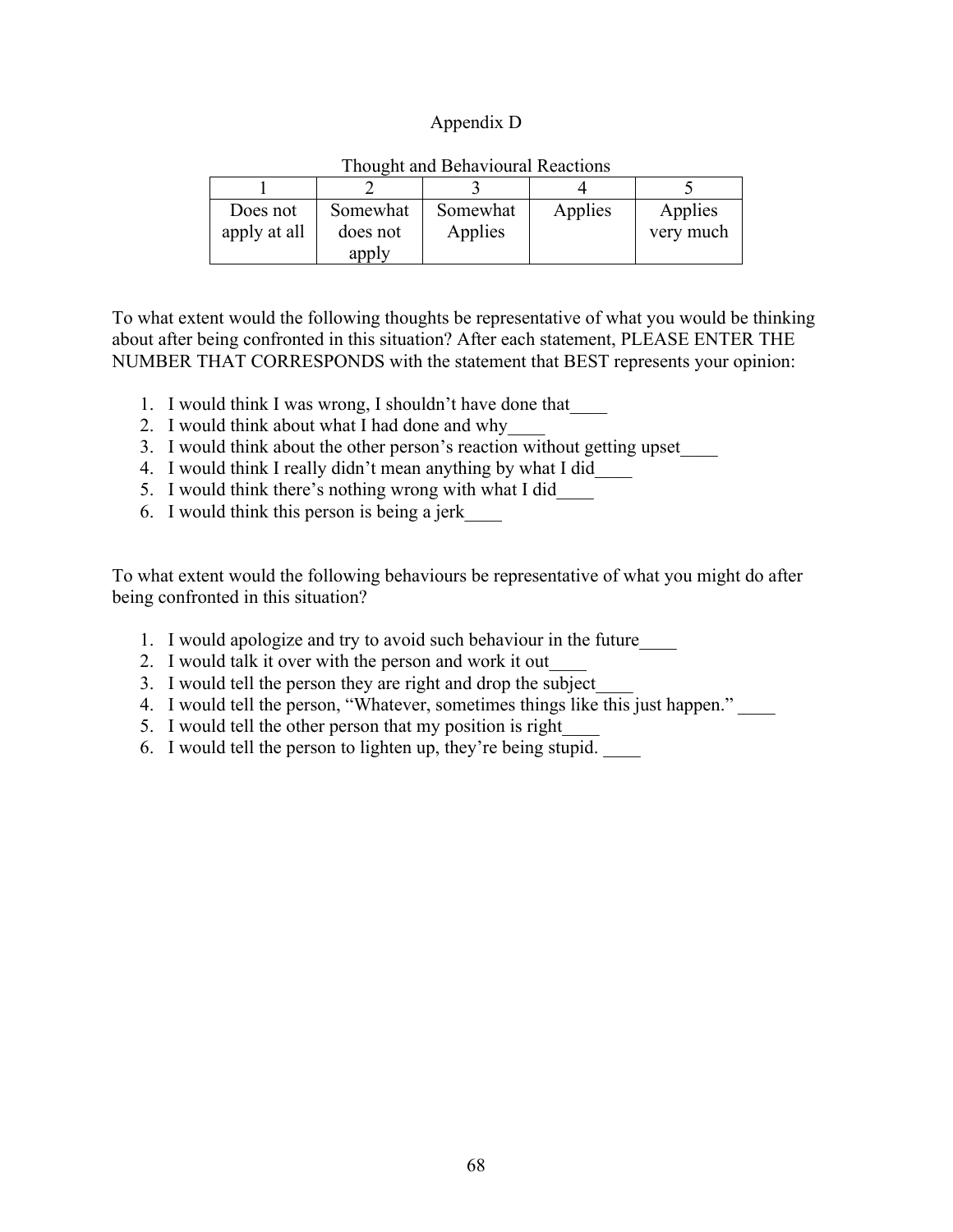# Appendix E

### Consent Form

## **You are invited to participate in a study entitled "… And How Would You React?": Exploring Undergraduate Students' Reactions to Interpersonal Confrontations. Please read this form carefully, and feel free to ask any questions. (Study F32)**

**Student Researcher:** Edwin Rogers, MA (cand.), Department of Psychology, Arts Building, Room 161, University of Saskatchewan, (306) 966-1773. My email address is: ejr545@mail.usask.ca

**Research Supervisor:** Melanie A. Morrison, Ph.D., Department of Psychology, Arts Building, Room 163, University of Saskatchewan, (306) 966-2564. My email address is: melanie.morrison@usask.ca.

**Purpose and Procedures:** The purpose of this study is to obtain a better understanding of how people react when confronted about some aspects of their behaviour. We are particularly interested in learning about how people react to being confronted about behaviours such as theft, lack of academic performance, and discrimination directed towards gay men and lesbian women. In this study, you will be required to read short fictional confrontation scenarios and asked to imagine yourself within the depicted scenarios. After each scenario, you will be then asked to indicate what kind of reaction you would have to the particular scenario in question. In addition, you will be asked to indicate your agreement or disagreement with a number of items. These items were designed to further understand your responses to 1 or more of the confrontation scenarios. Finally, you will also be asked to complete a number of single-item demographic questions. These will include: 1) age, 2) sex, 3) academic major, 4) ethnic background, 5) sexual orientation, 6) political conservatism, 7) religious service attendance, and 8) religious self-schema. This information will be used to help the student researcher better describe the sample. Your participation is voluntary and the survey should take approximately 30 minutes.

**Risks**: There are no known risks associated with participation in this study. Therefore, it is not anticipated that there will be a risk of psychological or physical harm to participants either during the study or after completion of the study. Further, no risk of fatigue is expected; as the experiment will last approximately 30 minutes. At the end of the study you will be given a sheet that better explains the nature of the study and you will be given a chance to ask any further questions that you might have.

**Potential Benefits:** Your participation in this study will assist researchers in their effort to better understand how people respond when confronted about their behaviour. Your responses will help us learn about not only the nature of the confrontation situations but also the effectiveness of confrontations as a potential intervention strategy. **However, you may receive no personal benefit from participating in this study.** Regardless, your opinions and responses are highly valued.

**Storage of Data:** The data collected today will be kept in a secure location in a locked filing cabinet in Dr. Melanie Morrison's Social Psychology Lab for a minimum of five years, after which the data will be destroyed. Only the researchers will have access to the data. Please note that your consent forms will be stored separately from the original surveys. .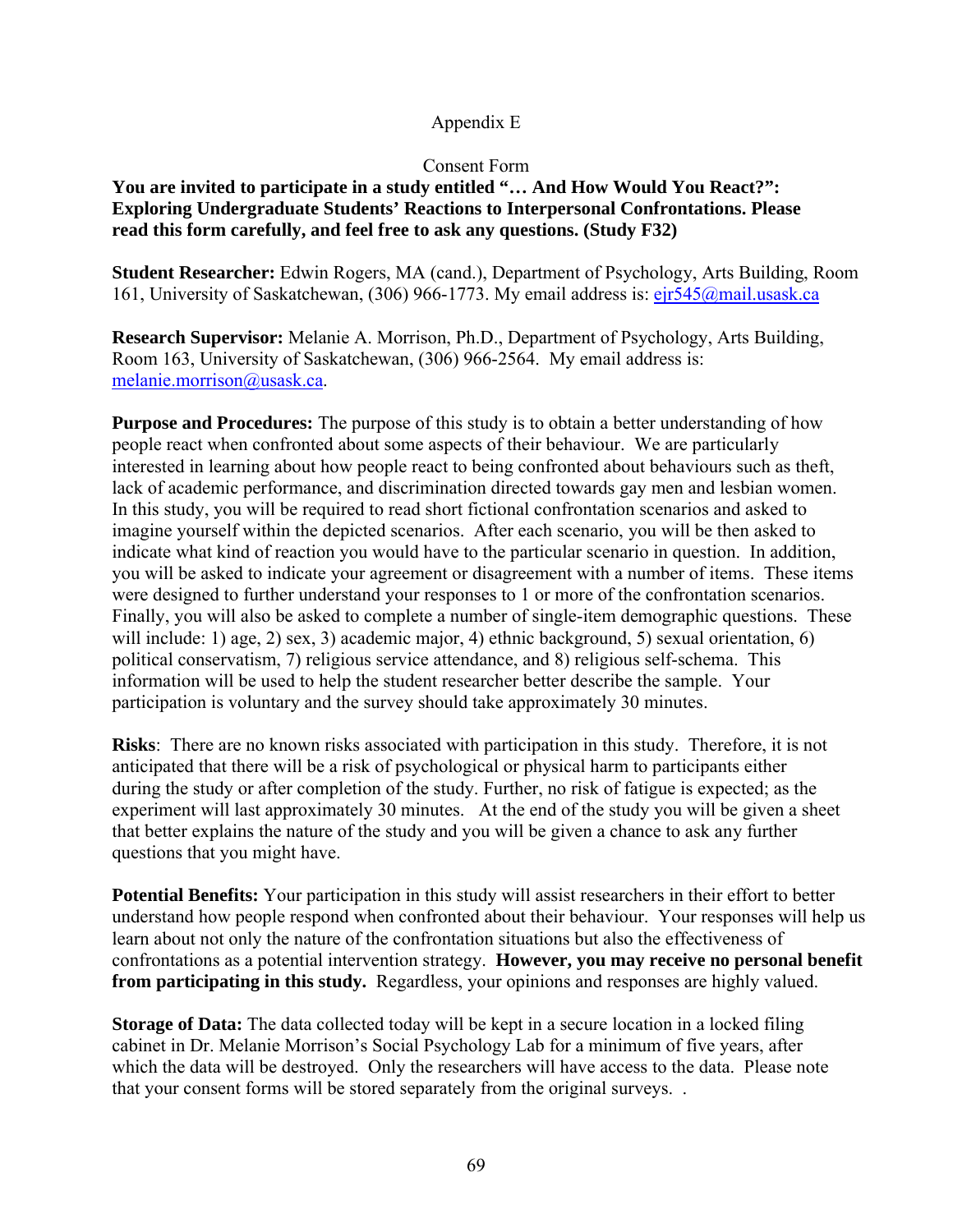**Confidentiality:** The data from this study will be published and presented at conferences; however, your identity will be kept confidential. The survey data (both demographic and experimental questions) will be reported in aggregate form to protect the confidentiality and anonymity of the participants.

**Right to Withdraw**: You may withdraw from the study for any reason, at any time, without penalty of any sort. If you choose to withdraw from the study you will still receive the additional bonus course credits associated with participating in this study. In addition, if you withdraw from the study, any data that you have contributed will be destroyed at your request.

**Use of data and dissemination of results:** The findings from the study will be written up in the form of a Master's thesis. It also is anticipated that the findings from this study will be presented at academic conferences (e.g., the Annual Convention of the Canadian Psychological Association) and submitted for publication to a peer-reviewed scientific journal.

**Debriefing:** A debriefing sheet will be handed out when the study is complete, or in the event that a participant chooses not to participate. The debriefing sheet will provide some background to the study and identify the specific aims and implications of the study.

**Questions:** If you have any questions concerning the study, please feel free to pose them; you are also free to contact the researcher at the numbers provided above if you have questions at a later time. This study has been approved on ethical grounds by the University of Saskatchewan Behavioural Sciences Research Ethics Board on February, 29<sup>th</sup>, 2008. Any questions regarding your rights as a participant may be addressed to that committee through the Ethics Office (966- 2084). Out of town participants may call collect. Information concerning the results of the study may be arranged (following the study's completion) via Edwin Rogers or Dr. Morrison at the contact address above.

**Consent to Participate:** I have read and understood the description provided above; I have been provided with an opportunity to ask questions and my questions have been answered satisfactorily. I consent to participate in the study described above, understanding that I may withdraw this consent at any time. A copy of this consent form has been given to me for my records.

 $\overline{\phantom{a}}$  , where  $\overline{\phantom{a}}$  , where  $\overline{\phantom{a}}$  ,  $\overline{\phantom{a}}$  ,  $\overline{\phantom{a}}$  ,  $\overline{\phantom{a}}$  ,  $\overline{\phantom{a}}$  ,  $\overline{\phantom{a}}$  ,  $\overline{\phantom{a}}$  ,  $\overline{\phantom{a}}$  ,  $\overline{\phantom{a}}$  ,  $\overline{\phantom{a}}$  ,  $\overline{\phantom{a}}$  ,  $\overline{\phantom{a}}$  ,  $\overline{\phantom{a}}$  ,

(Signature of Participant) (Date)

 $\mathcal{L}_\text{max}$  , where  $\mathcal{L}_\text{max}$  and  $\mathcal{L}_\text{max}$  and  $\mathcal{L}_\text{max}$ (Signature of Researcher)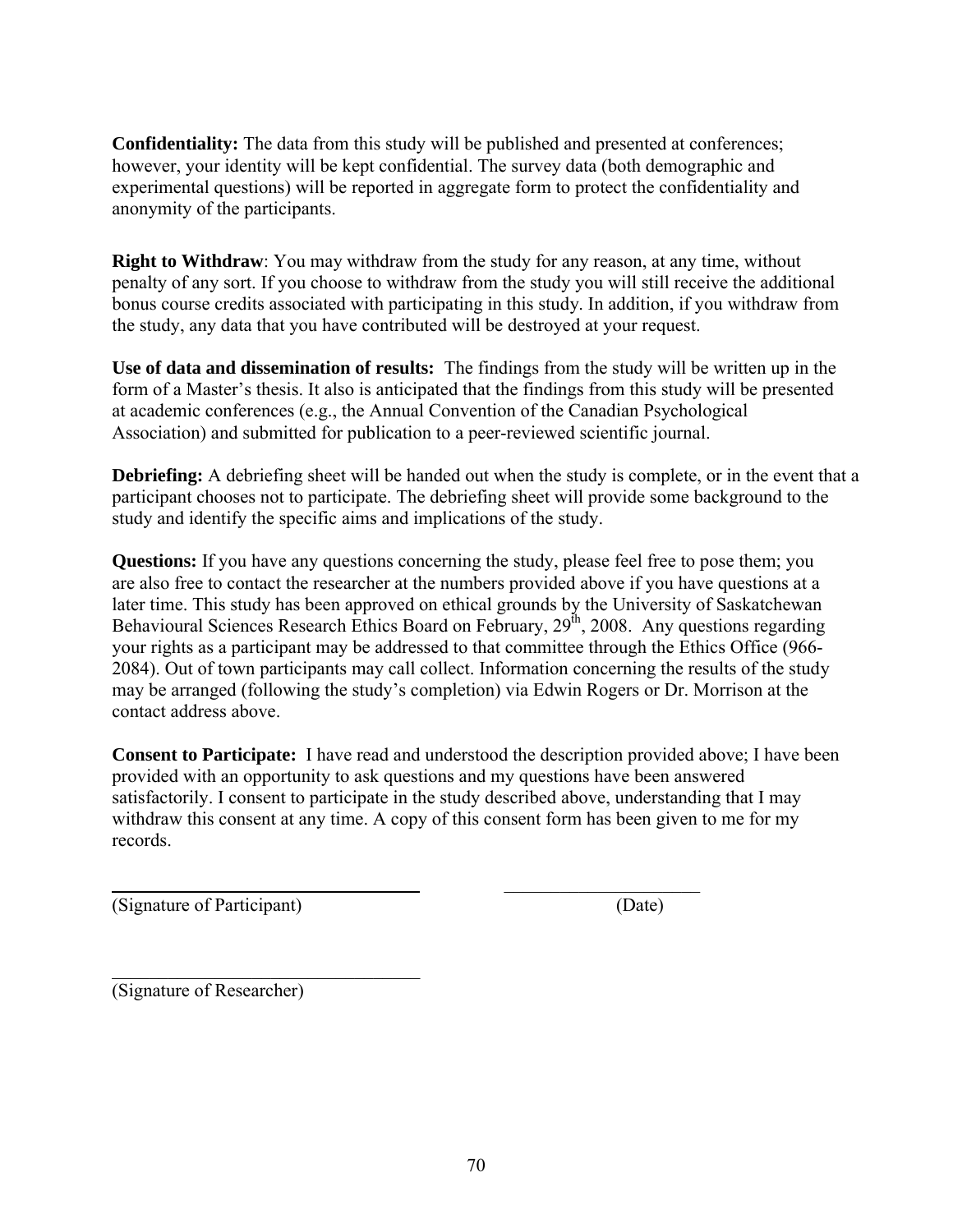#### Appendix F

#### Debriefing Form

Thank you so much for your participation in this research project. Your time and contribution is greatly appreciated by the researcher.

The procedure you just completed has been previously used in racism and sexism research, however, research has yet to utilize this procedure with work in the area of homonegativity (i.e., negative behaviours directed toward individuals perceived, correctly or incorrectly, to be gay or lesbian). If we hope to prevent discrimination towards gay men and lesbian women, it is necessary to develop, explore, and refine intervention strategies that are not only effective but also efficient. By participating in this study, you have helped us take the first steps in this direction.

The purpose of this experiment was to further explore and understand undergraduate students' reactions to being confronted about behaviours that could be viewed as homonegative (e.g., being found to laugh at a gay or lesbian joke)confrontations of homonegative behaviours. Past research has suggested that those who score low on measures of prejudice will react with negative self-directed affect (e.g., guilt), discomfort (e.g., anxiety), and compunction (i.e., thinking one is wrong and intend to apologize for behaviour). This reaction is important, as it is believed to be an important precursor to the inhibition of future discrimination. Therefore, the primary goal of this research was to explore the extent to which confrontation discrimination directed towards gay men and lesbian women would foster such a reaction.

Additionally, the present research looked to explore the role of two important factors that influence the nature if students' reactions to confrontation situations. First, past research has suggested that the target of the discrimination is an important factor. Therefore, we were interested in determining if participants' exhibit a different reaction when confronted about bias directed towards a gay man or towards a lesbian women. Second, past research has also suggested that the group membership of the confronter also plays an important role. That is, confronters who are not from the same group (e.g., heterosexual woman or man) as the target (e.g., gay man or lesbian women) of the bias tend to be more effective. Therefore, we explored how participants' reactions differ when confronted by a gay man, a lesbian woman, a heterosexual woman, or a heterosexual man.

As stated above, the present research represents the first step in understanding this phenomenon. Thank you again for your participation in this study. If you would like to be informed of the outcome of the study, or have further questions regarding the study, please feel free to contact either the student researcher or the faculty supervisor.

Student Researcher: Edwin Rogers (M.A. Candidate) Phone: 966-1773 E-Mail: ejr545@mail.usask.ca

Supervisor: Dr. Melanie Morrison Department of Psychology Phone: 966-2564 E-mail: melanie.Morrison@usask.ca

#### PLEASE PRINT A COPY OF THIS PAGE FOR FUTURE REFERENCE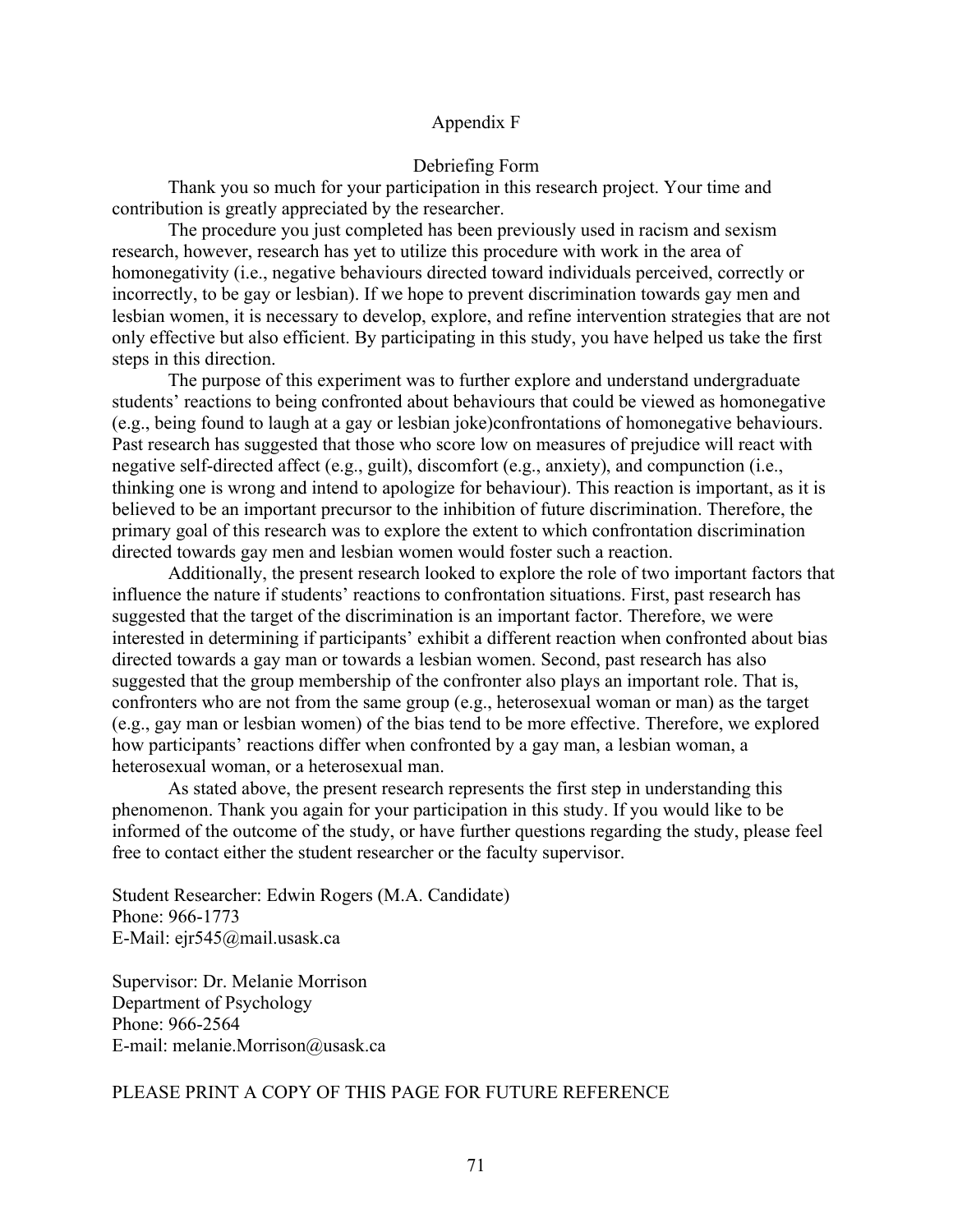### Appendix G

### Affective Reaction Scale: Component Breakdown

Affective Reaction Scale

# Negative Self-Directed Reactions

- 1. I would feel shameful
- 2. I would feel guilty
- 3. I would feel disappointed with myself
- 4. I would feel embarrassed
- 5. I would feel diassatisfied with myself
- 6. I would feel self-critical
- 7. I would feel uncomfortable
- 8. I would feel angry with myself
- 9. I would feel bothered
- 10. I would feel tense

## Negative Other-Directed Reactions

- 1. I would beannoyed with the confronter
- 2. I would feel angry with the confronter
- 3. I would bedisgusted with the confronter
- 4. I would be irritated with the confronter

Amused Reactions

- 1. I would be amused by the confrontation
- 2. I would be entertained by the confrontation

## Exasperated Confrontation

- 1. I would feel threatened
- 2. I would feel frustrated